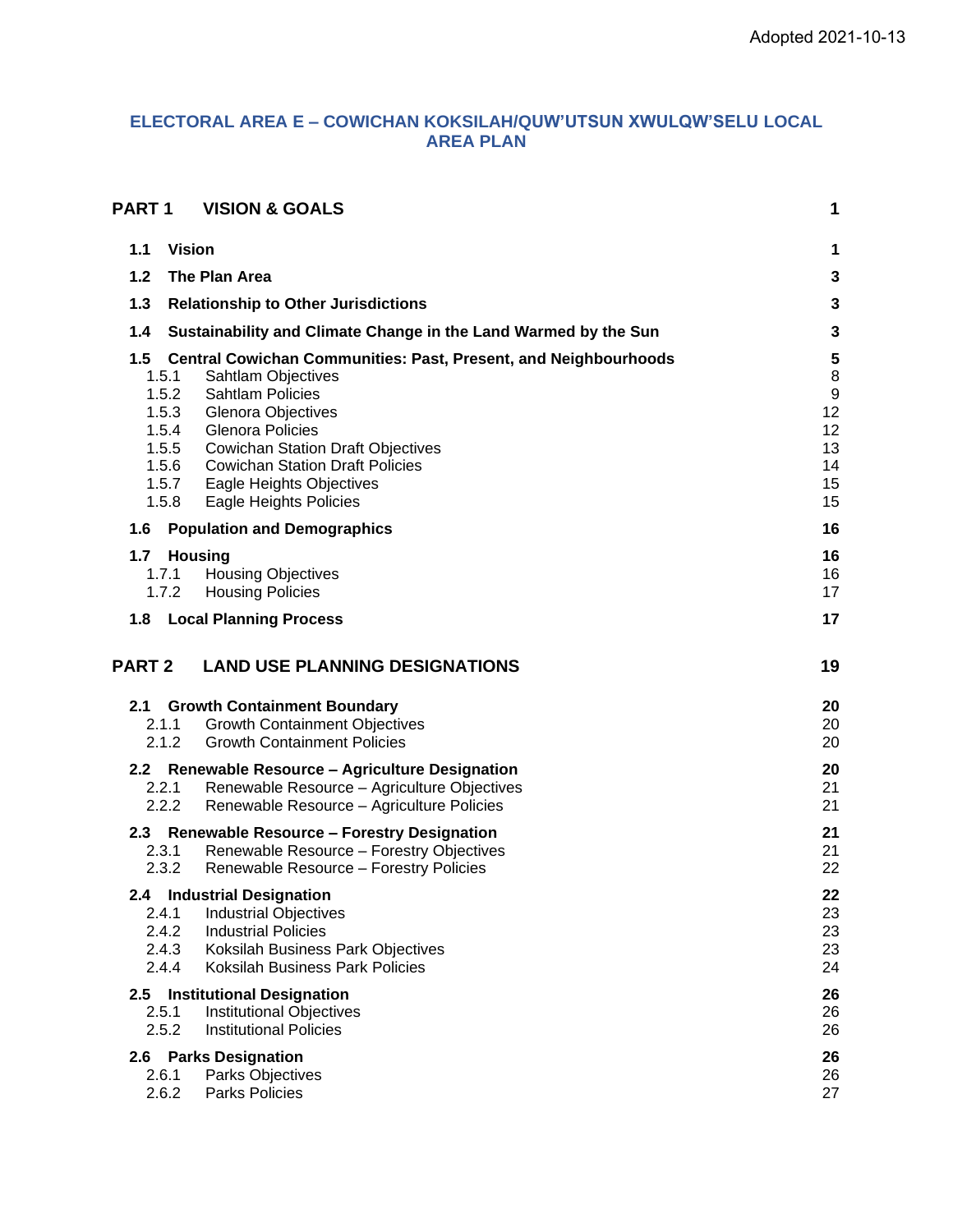|                        | 2.7 Freshwater Designation                                | 27 |
|------------------------|-----------------------------------------------------------|----|
| 2.7.1                  | <b>Freshwater Objectives</b>                              | 27 |
| 2.7.2                  | <b>Freshwater Policies</b>                                | 27 |
| 2.8 <sup>°</sup>       | <b>Commercial Designation</b>                             | 28 |
| 2.8.1                  | <b>Commercial Objectives</b>                              | 28 |
| 2.8.2                  | <b>Commercial Policies</b>                                | 28 |
| $2.9^{\circ}$          | <b>Residential Designations</b>                           | 28 |
| 2.9.1                  | <b>Rural Residential Objectives</b>                       | 29 |
| 2.9.2                  | <b>Rural Residential Policies</b>                         | 29 |
| 2.9.3                  | Manufactured Home Park Objectives                         | 29 |
| 2.9.4                  | <b>Manufactured Home Park Policies</b>                    | 29 |
| 2.9.5                  | <b>River Corridor Objectives</b>                          | 30 |
| 2.9.6                  | <b>River Corridor Policies</b>                            | 30 |
| 2.9.7                  | <b>Village Residential Objectives</b>                     | 31 |
| 2.9.8                  | <b>Village Residential Policies</b>                       | 31 |
| 2.9.9                  | Paldi Comprehensive Development Objectives                | 31 |
| 2.9.10                 | <b>Integrated Community Comprehensive Development</b>     | 31 |
| 2.9.11                 | Integrated Community Comprehensive Development Objectives | 32 |
| 2.9.12                 | Integrated Community Comprehensive Development Policies   | 32 |
| 2.9.13                 | <b>Future Development Objectives</b>                      | 32 |
| 2.9.14                 | <b>Future Development Policies</b>                        | 32 |
|                        | 2.10 Settlement Nodes                                     | 32 |
|                        | 2.11 Roads and Servicing                                  | 33 |
| 2.11.1                 | Road and Transportation Objectives                        | 33 |
| 2.11.2                 | Road and Transportation Policies                          | 34 |
| 2.11.3                 | <b>Servicing Objectives</b>                               | 34 |
| 2.11.4                 | <b>Servicing Policies</b>                                 | 34 |
|                        | 2.12 Temporary Use Designation                            | 34 |
| 2.13 Heritage          |                                                           | 34 |
|                        |                                                           |    |
| <b>PART3</b>           | <b>IMPLEMENTATION AND EVALUATION</b>                      | 37 |
| 3.1                    | Monitoring and Review of the Plan                         | 37 |
| 3.2                    | <b>Performance Measures</b>                               | 37 |
|                        |                                                           |    |
| <b>LIST OF FIGURES</b> |                                                           | 40 |
| <b>LIST OF TABLES</b>  |                                                           | 40 |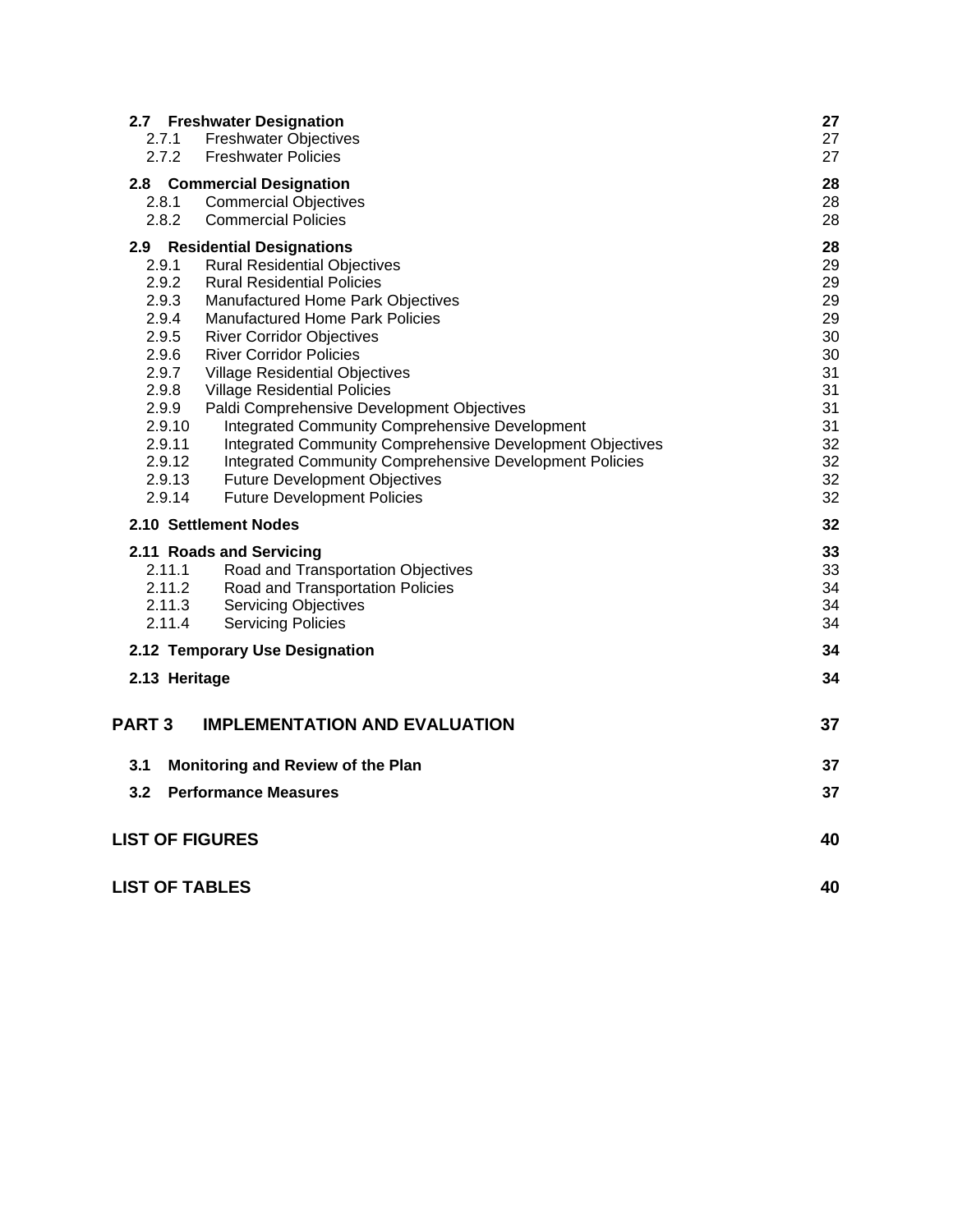### **PART 1 VISION & GOALS**

#### **1.1 Vision**

The vision statement in the Cowichan Valley Regional District (CVRD) Official Community Plan for the Electoral Areas (OCP) describes the Cowichan Valley as the regional board imagines it in the year 2050:

*The Cowichan Valley in 2050 enjoys a vibrant, diverse and sustainable economy, natural environment and society in a resilient community that has adapted effectively to climatic, technological and other change.*

This regional vision represents a composite of the separate vision statements included in each of the nine local plans for the CVRD's electoral areas and villages.

The Cowichan Koksilah local plan area is a place of exceptional beauty and unique socioeconomic, cultural and environmental significance, where residents wish to retain the rural character, plan for sustainable and resilient village communities, and protect their quality of life and natural environment. A series of community visioning sessions produced the following vision to guide development of the local plan:

*In 2050, the Cowichan Koksilah plan area is a place of great beauty, and the land continues to be bountiful. Water has shaped the environment and informed human land-use decisions. The three great river systems that cross it provide clean drinking water, fish habitat and plentiful groundwater for the people, wildlife and ecosystems of the plan area. The area is also one of the best for viewing the night sky and enjoying the quiet of nature. Regenerative and resilient land and water stewardship practices have largely corrected the challenges of the past: water pollution,*  loss of soils through poor agricultural or forest management *practices, the spread of invasive species and loss of wildlife habitat. Resilience has been the core value and intent of the people living in the plan area. This has resulted in some cultural changes within the plan area, leading to increased rainwater* 

"To make conservation of natural capital a design consequence of economic development we will need to organize ourselves around units of the human ecosystem—communities embedded in the natural surroundings on which their economic footprint is expressed." *—Dr. Bruce Fraser, Saving Place: Land Stewardship in* 

*the Age of Limits, p. 32*

*harvesting and storage, reduced wildfire risk and other measures that have protected the assets of the region, while providing for an enhanced quality of life for the area's residents. The success of the plan reflects the people's commitment to the plan's core values.* 

*The forests that surround the agricultural areas provide valuable recreational opportunities, as well as habitat for wildlife and protection of the rivers and their clean water. The forests are healthy, with increasing biodiversity; all the remnant old-growth forests within the area have been protected. The forest industry has evolved to provide locally milled and dried lumber for local construction, fostering sustainable building practices in the region. The forest industry has evolved a model of social, economic and environmental regeneration and resilience, which prevents soil erosion and water pollution and supports healthy ecological functioning as well as healthy economic outcomes.*

*Agricultural production continues to be at the heart of the region's culture. It provides food security and is the foundation of a strong food and wine culture that attracts tourists to enjoy the bounty. Agri-tourism contributes to the viability of the rural areas, as do the many outdoor recreation*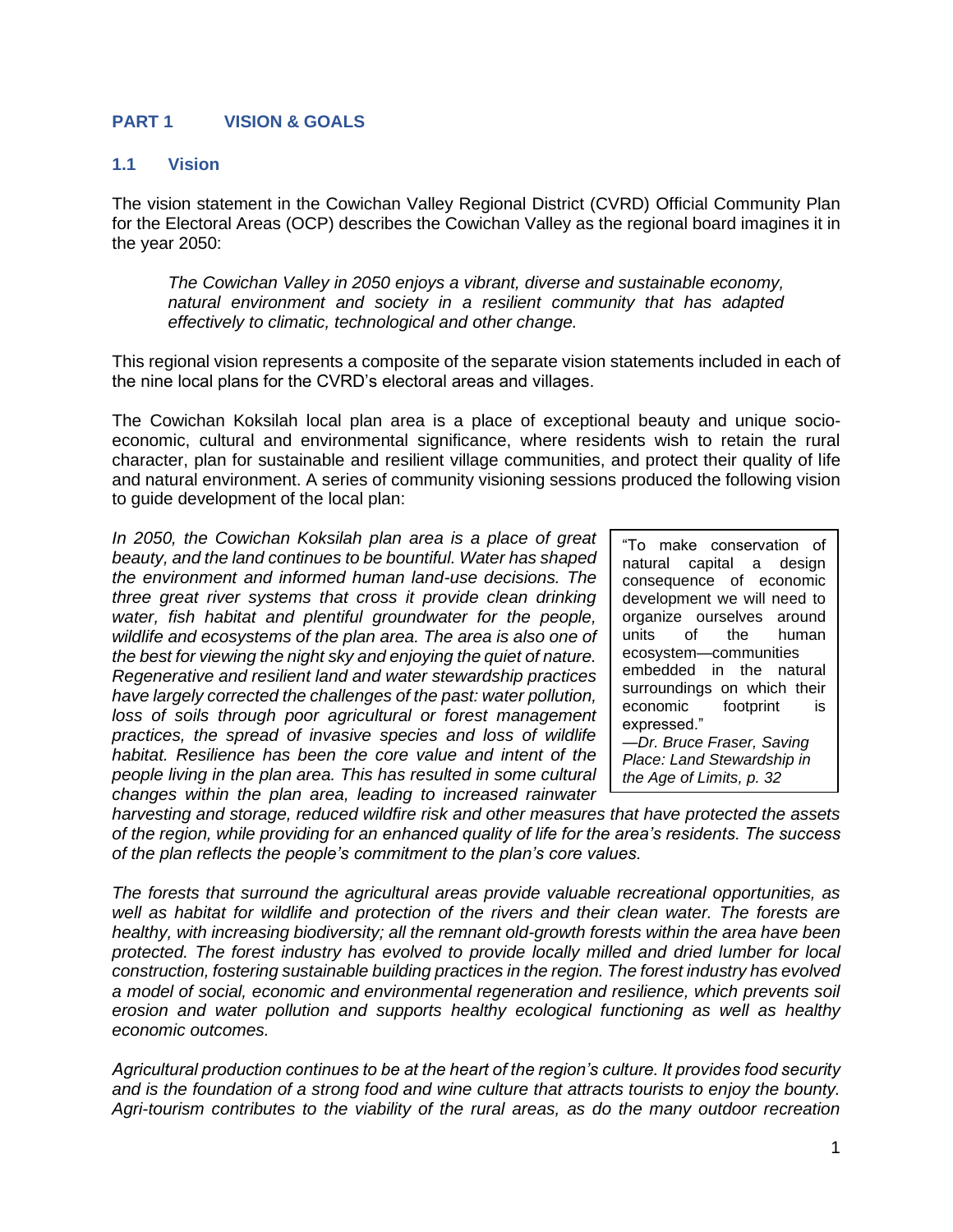*opportunities. There are also strong local markets for value-added agricultural and forestry*  products, which make up a large part of the economy. The value of self-reliance has strong *resonance for the rural areas and communities within the plan area and is evidenced by the numerous home-based businesses that carry on craft traditions and more contemporary enterprises, providing valuable services for their neighbours.*

*The Koksilah Business Park is the first ever fish-friendly business park in the world. Planning for the area addressed climate change through live-work opportunities within the area and in the adjacent Eagle Heights community. Businesses and homes within the Koksilah Business Park and neighbouring residential areas addressed the issues of rainwater management, the vulnerable aquifer below the park and flood risks to create a thriving community that is safe and prosperous.*

*The people who make up the plan area celebrate their heritage and cultural diversity and have great relationships with their neighbours on nearby First Nations lands. As mutually supportive communities with shared interests in a strong local economy, safe transportation, healthy wildlife and a healthy environment for gathering wild foods, including mushrooms, there are many opportunities for cooperation and collaboration between jurisdictions.* 

*There are many safe, accessible and efficient transportation options between communities within the plan area, as well as to town. These include on- and off-road trail options for horseback, cycling and pedestrian uses, and public transit and train service for travelling longer distances.*

*The need for more flexible housing has been resolved. Safe, affordable housing is available for all, including people who provide agricultural labour, people who wish to age in their communities and young people starting out in life. As would be expected, most of this housing is available in the village areas.* 

*The economy is vibrant and provides opportunities for youth to stay to start their own businesses, take over from their parents or fill positions with larger companies in their communities, and to return after getting their education. Core services such as schools and daycare centres are readily available and accessible, emphasizing intergenerational interactions wherever possible.*

*The plan area continues to evolve its Age Friendly emphasis, safe and convenient for children, youth, women and older adults. Older people and youth are treated with respect and fully included in the area's civic life. Older people remain active and independent and have meaningful opportunities to contribute to the social and economic fabric of their community. Families experience less worry and stress because their older relations have the support they need. We continue to seek ways to support and enhance active and healthy aging.*

*Lastly, as the communities evolve and respond to ongoing challenges, the citizens of these communities have a positive relationship with their government representatives at all levels. These relationships are strong and mutually supportive, characterized by respectful dialogue and a shared commitment to finding creative solutions to existing and new challenges.*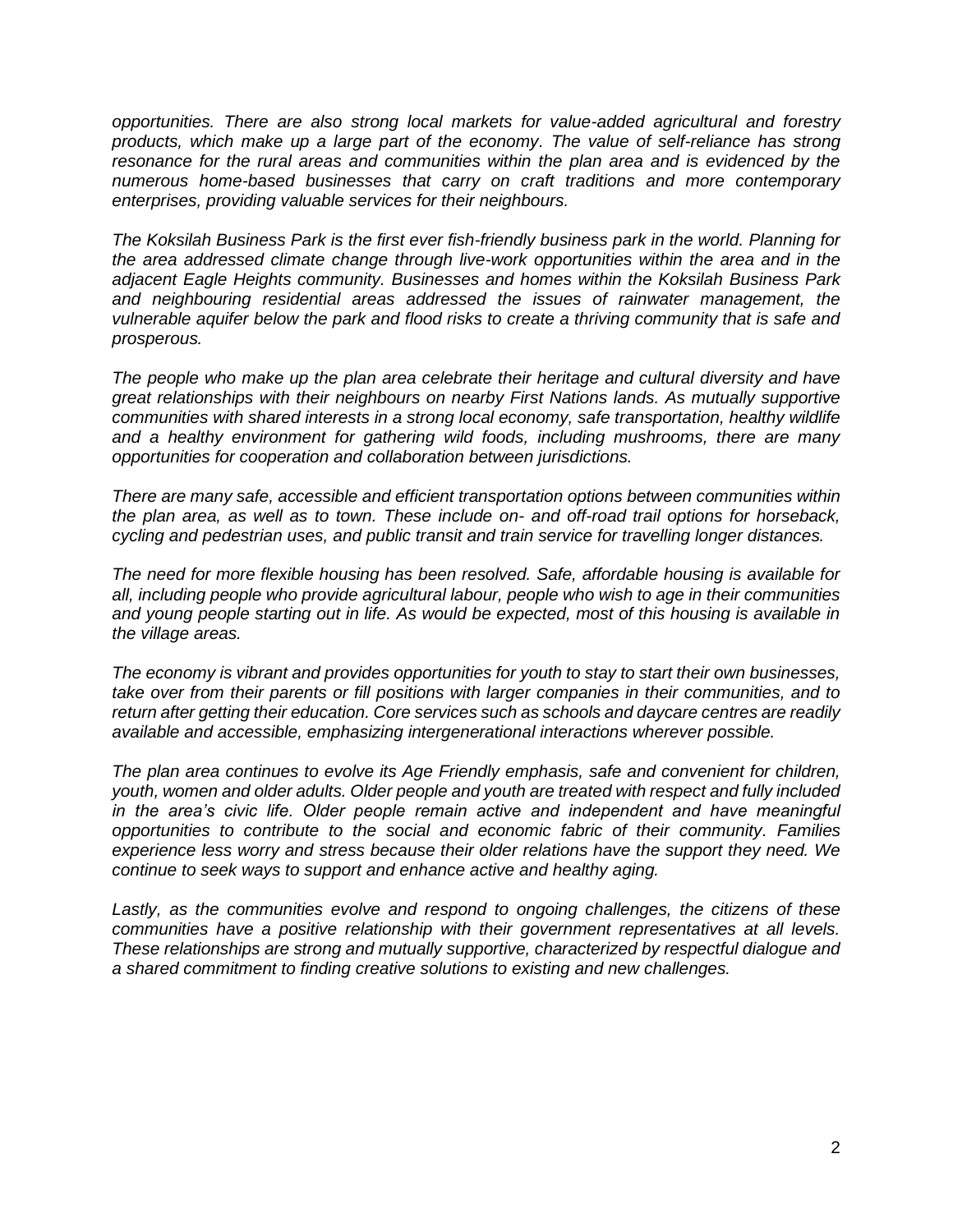### **1.2 The Plan Area**

The local plan area includes all of electoral area E, the eastern portion of electoral area F known as Sahtlam and Paldi, and a portion of area B known as Cowichan Station. In addition, it includes the unincorporated communities of Glenora, Eagle Heights including Koksilah Business Park. The

local plan area encompasses approximately 23,205 hectares (ha) or 56,965 acres (ac) of land area and 40 ha (99 ac) of water area.

### **1.3 Relationship to Other Jurisdictions**

The plan area lies in the central portion of the Cowichan Valley Regional District in the southern half of Vancouver Island.

The plan area is bordered on the south by the Koksilah River and electoral area B; on the east by electoral area D, Cowichan Tribes Reserve No. 1 and the Municipality of North Cowichan; on the north by electoral area G; and on the west by the electoral area F local plan area. First Nations reserves are outside the jurisdiction of the OCP.

Cowichan Tribes Reserve No. 1 is home to most Cowichan Tribes members. With a population of over 4,000, the Cowichan Tribes First Nation is the largest in B.C. Other First Nations reserves adjoining the plan area include Tsart-lam Reserve No. 5 and Kakalatza Reserve No. 6. These two reserves are located along the Cowichan River and are completely encircled by the plan area. Tsart-lam Reserve No. 5 has several homes and Kakalatza Reserve No. 6 is currently undeveloped.

The Capital Regional District (CRD) and the Regional

#### **The Cowichan River's Heritage Status**

In 2003, the Cowichan became the third river in British Columbia to be accorded Canadian Heritage River status. The Canadian Heritage Rivers System description spoke of the ecological, economic and cultural importance of the river:

"The Cowichan River supports an impressive balance of natural, human heritage and recreational values. The river also supports hundreds of species of fish, mammals, birds, insects and amphibians in a lush oasis just minutes from urban areas. Not only is it a pillar of economic stability in the region, but it also allows for a myriad of recreational activities, from swift-water kayaking to peaceful nature walks, all taking place around a river flowing through a glaciated valley in a stunning landscape."

In August 2019, one of the worst droughts in decades made it necessary to pump water into the river from Cowichan Lake to secure fish habitat and ensure continuing flow to the Crofton pulp mill, even though the levels of water in the lake were also severely compromised by the drought.

District of Nanaimo (RDN) have profoundly influenced the growth, development and present character of the local plan area. The CRD is a major employment centre with comparatively expensive housing. Because of these factors and the local plan area's attractive rural lifestyle, the Cowichan Koksilah plan area is seen by some people working in the CRD and the RDN as a viable location to live. This phenomenon has kept growth rates throughout the southern CVRD consistently high and, as road improvements are continually made, the effect has been reinforced and partially explains the development pressures in Sahtlam as the area within the plan area with the least amount of ALR lands. Protection of forestry lands is also a key consideration in the plan area.

### **1.4 Sustainability and Climate Change in the Land Warmed by the Sun**

The region's first human inhabitants, the Cowichan People, named the area Quw'utsun', meaning "land warmed by the sun," a descriptor that seems even more apt today for the central part of the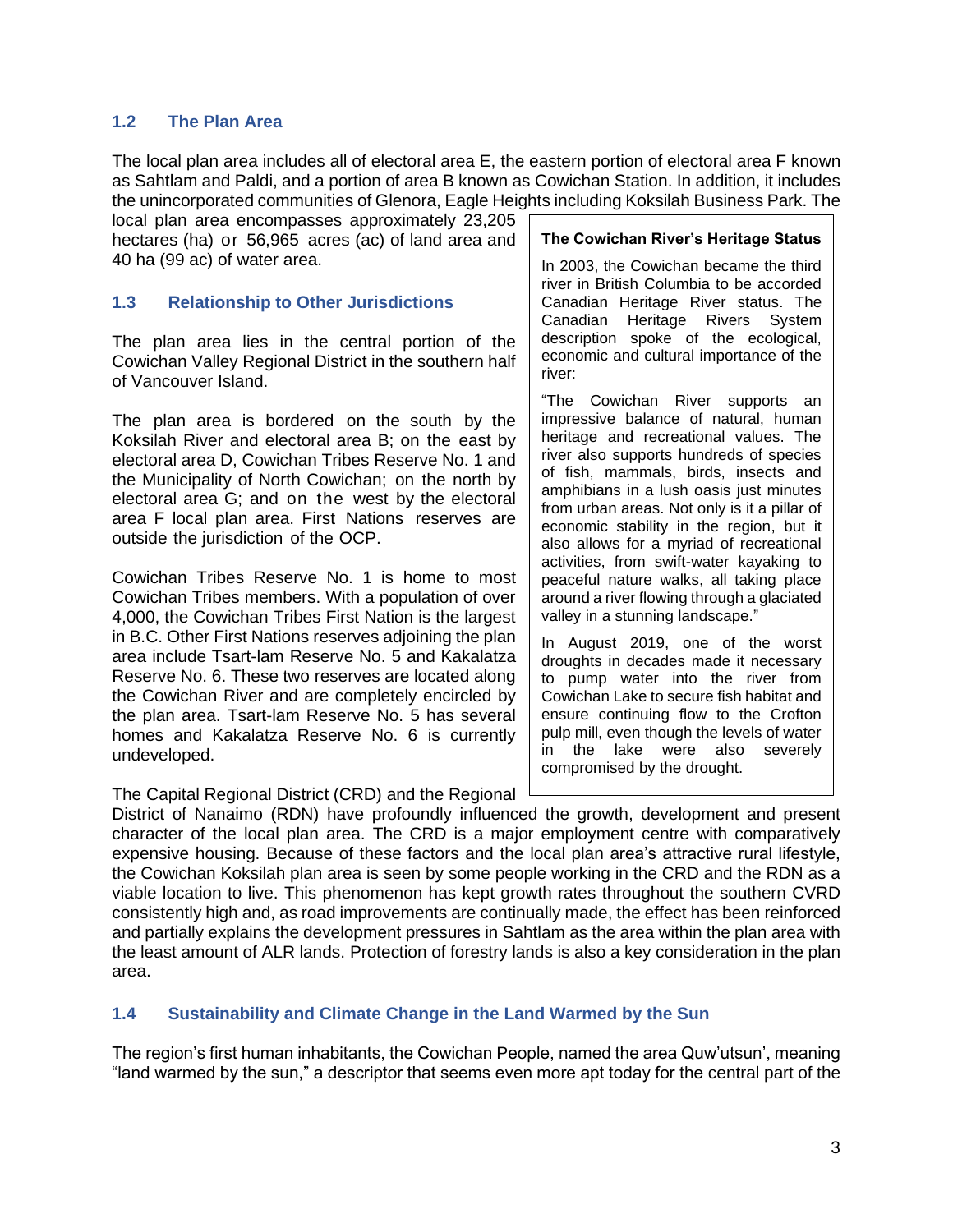Cowichan Valley Regional District. These days, the rivers, too, are increasingly warmed by the sun during the long summer droughts that leave water levels dangerously low.

Of the three rivers with watersheds in area E, perhaps the most famous is the region's namesake: the Cowichan River, home to significant stocks of chinook, chum and coho salmon along with steelhead, rainbow cutthroat and the fabled (albeit non-native) brown trout. The Cowichan, the Chemainus and the Koksilah are three very different river types in the central Cowichan, and they speak to the need for an effective land use plan to address the growing cumulative challenges to water supplies posed by overuse and climate change.

#### *Water Challenges*

The triumvirate of rivers that flow through and in many ways define the plan area—the Cowichan, the Chemainus and the Koksilah—illustrate the interconnectedness of environmental, economic and community issues and the complexity of achieving sustainability. The Cowichan River, designated provincially and federally as a heritage river, has reasonably good water quality in the plan area, although there are serious issues with low flows and highwater temperatures in the summer time.

The Koksilah River, by contrast, is extremely "flashy" because of its lack of headwater storage. A flashy stream is one that experiences a rapid increase in flow soon after the beginning of a precipitation event and an equally rapid return to base conditions soon after the end of the event, causing water to run rapidly across the land without being absorbed. Flashiness is typically increased by practices such as intensive forestry, an increase in the area of agricultural land or, in urban areas, an expansion of the area of impervious surfaces. Flashiness may negatively affect fish and wildlife habitat and soil stability. In the case of the Koksilah, steep slopes and intensive forestry add to the flashiness of its hydrologic regime, as does the impact of climate change. Because one of the net effects is to overtax regularity of the water supply and the recharging ability of aquifers, any increase in the density of homes dependent on aquifer supply needs to be considered with a view to their impact on that supply.

In addition to the major rivers, there are numerous streams, a few lakes, including Keating Lake and Wake Lake, and a variety of wetlands that act as staging areas for waterfowl, provide critical habitat to support aquatic life, mitigate flooding and provide entry points for replenishing groundwater aquifers. These waterways are part of a large and connected surface and subsurface water network that is critically important to supporting ecosystems and supplying domestic water to residents of the plan area.

#### *Terrestrial Ecosystems and Species at Risk*

The plan area falls within two biogeoclimatic zones: the Coastal Douglas fir (CDF) zone occupies lower elevations, mostly below 150 m, and the Coastal Western Hemlock (CWH) zone is located to the west in low to middle elevations. The average annual temperature of the area, which has a temperate maritime climate, is about 8°C.

The CDF zone is limited to a small part of southeastern Vancouver Island, the Gulf Islands and a narrow strip of mainland coast. It contains the highest diversity of plant species of any of British Columbia's 16 ecological zones, including a number of rare species, and the greatest diversity of over-wintering bird species in Canada. The CDF zone has been attractive for development, causing considerable damage and loss to its ecosystems, to the point that only remnants of the CDF zone remain intact. This plan seeks to strengthen policies to protect the CDF zone.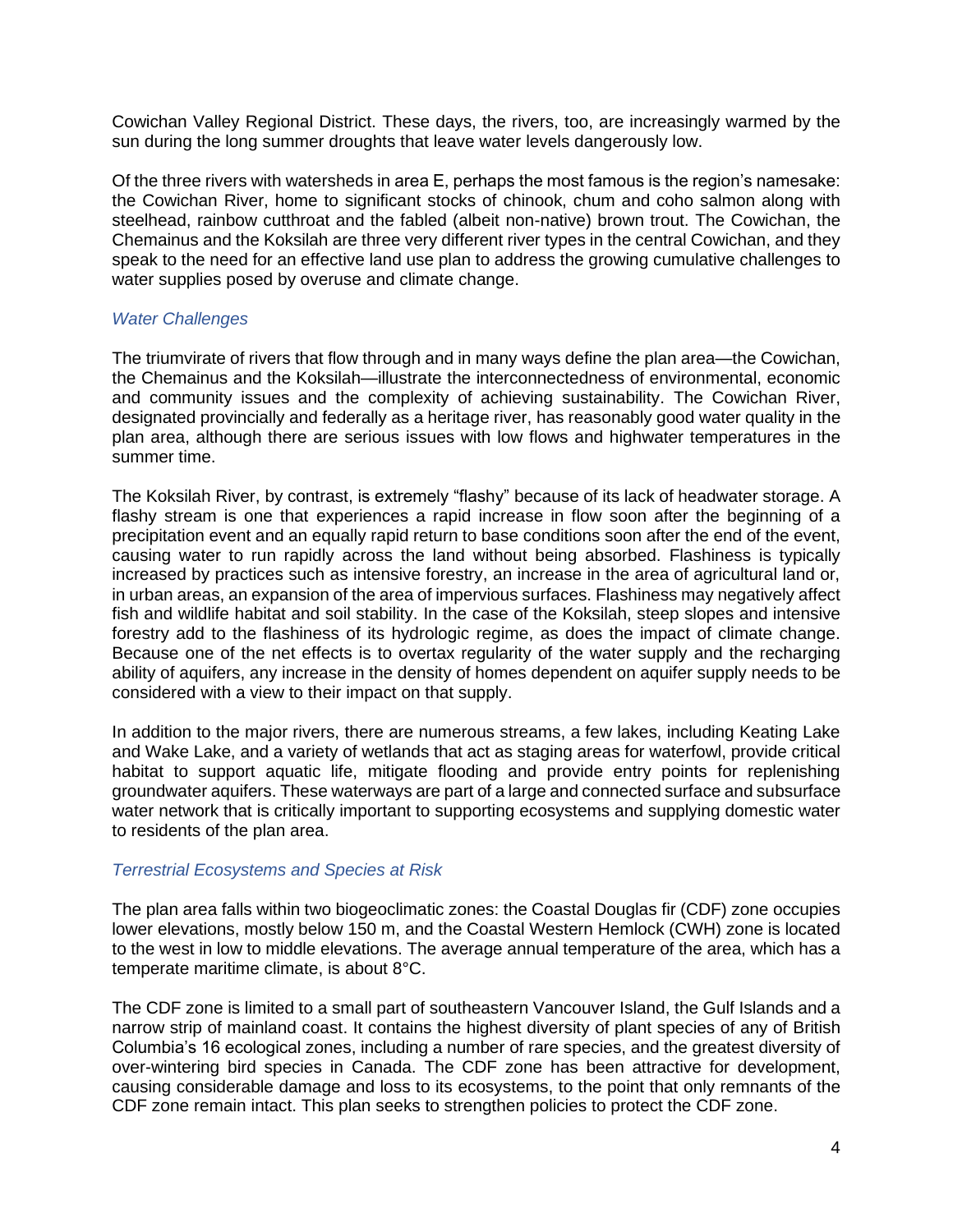Of particular concern in the plan area's ecosystems are the blue-listed species (at risk but not yet extirpated, threatened or endangered) because of their importance to the ecological functioning of the areas they inhabit and because they are particularly sensitive to human activities or natural events. Blue-listed species include creatures as diverse as the western toad, the northern redlegged frog, the band-tailed pigeon, the barn swallow, the Roosevelt elk and the warty jumpingslug.

Land development can threaten ecosystem and species biodiversity by fragmenting and destroying crucial habitat. Inappropriate or poorly timed clearing of vegetation can also encourage the spread of invasive species, including those that may be toxic to humans, wildlife and livestock. Creation and expansion of impervious surfaces such as parking lots disrupts surface water flows and can contaminate stormwater by absorbing and carrying away pollutants, resulting in poorer water quality in the rivers and streams.

### *Sustainability and the Climate Challenge*

The area E local plan articulates a vision of a community in 2050, in which the assets most valued today are undiminished or enhanced.

This is a vision focused on sustainability, in other words the ability to indefinitely maintain a desired state of being. In planning terms, that means sustaining the community we love, the economy on which the community relies for its well-being, and the integrity of the surrounding natural environment, which we need for its beauty, its biodiversity and the natural capital that fuels an economy reliant on natural resources.

Sustainability is something that takes work. A planning process such as the one that produced this local plan and the CVRD's first regional official community plan is an important step toward sustainability, but just as important is productive and continuing collaboration among all levels of government and the determination and commitment of area residents to ensure a stable and sustainable environment. As with so many issues vital to sustainability, climate change is the elephant in the room, particularly when it comes to water quality and quantity. The name given by the First Peoples to this area has a prophetic ring in a region where the annual average temperature is projected to increase by three degrees before the century is out. That alone has massive implications for our rivers and water supplies and speaks to the need to act sooner rather than later to ensure long-term quality and quantity of our water networks. Was the Cowichan River crisis of 2019—the desperate measure of pumping water from a depleted Lake Cowichan into a much more depleted Cowichan River—a canary in the climate coal mine that we ignore at our peril?

The path toward sustainability requires paying heed to lessons to be learned from ecological and historical events. Sustainable communities depend on sound economies but, just as importantly, they draw their strength and staying power from the commitment to enhance the quality of life for all community members, no matter what their origin, ability or ailment.

### **1.5 Central Cowichan Communities: Past, Present, and Neighbourhoods**

"Cowichan" is a name associated with excellence in so many ways. The Cowichan River has long been the inspiration for poetic tributes from the fly-fishing community and canoeists as an apogee in river experiences. Vancouver Island restaurants far removed take great pains to mention "Cowichan" in their menu descriptions of foods, wines and ciders, thereby providing the ultimate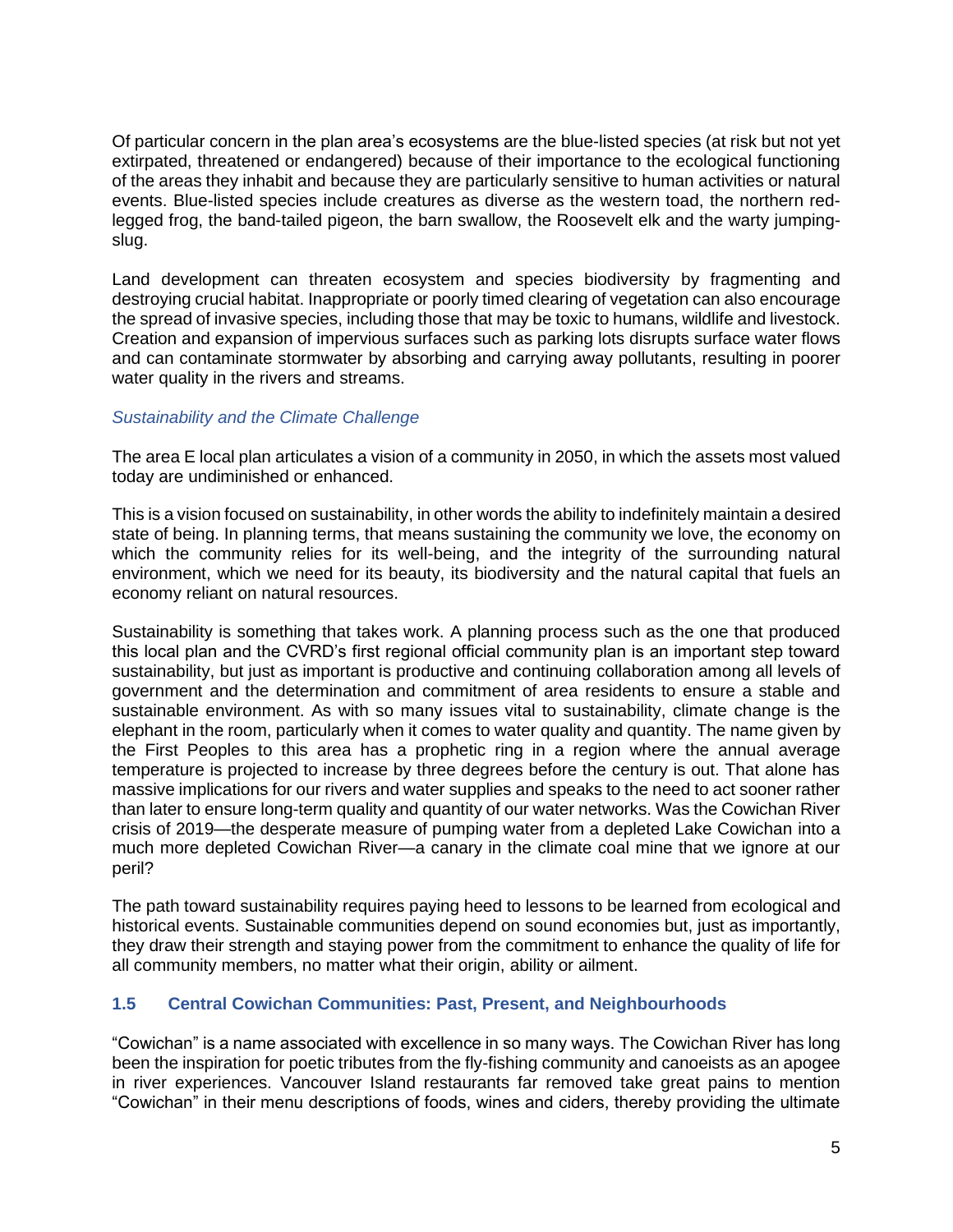assurance of quality and authenticity. Not for nothing did the beloved cookbook writer James Barber, who was fond of frequenting country restaurants in the central Cowichan, call the valley "Canada's Provence". And nothing says quality like a Cowichan sweater, produced by generations of knitters from the Cowichan Tribes, many of whose members live in area E today.

### *The Roots of Central Cowichan Communities*

Coast Salish peoples lived undisturbed in the central Cowichan since time immemorial until the arrival in the 19<sup>th</sup> century of the first settlers. This is the heart of the Cowichan Tribes First Nation's territory, and the Cowichan People cared for the lands and waters with respect, using only what nature provided and was needed. Cowichan traditional life is rooted in family and spirituality. Traditional activities, including hunting, fishing, gathering, dancing, weaving, knitting, carving, spiritual bathing and other practices, have been passed on through generations and continue today: <https://www.cowichantribes.com/about-cowichan-tribes/history/pre-european-contact/>

The early settlers, including Europeans, Chinese, Japanese, South Asians and others, made their living through logging and farming. The Sahtlam area is particularly rich with settler heritage as

represented by the Paldi and Chinese cemeteries, the original school site and other structures, including the Sikh temple at Paldi. Europeans, too, brought with them their religious architecture, preserved today in structures such as St. Andrews Church in Cowichan Station and the Chapel at Fairbridge. Heritage farms such as Keating and Fairburn Farms continue to operate in the Glenora and Cowichan Station areas, adapting to contemporary practices and demands. The Fairbridge Farm School, established to provide opportunities for new life in farming for underprivileged children in England's industrial cities, operated from 1935 to 1952 and was later protected through a strata-titled development.

"How do we evaluate our communities? By how the most vulnerable citizens are treated: the young, the old and the poor."

*—*Gil Penalosa, Presentation at the Cowichan Theatre, January 16, 2018.

The diverse cultural background of central Cowichan is reflected in the people who live in the plan area today: varying cultural backgrounds, young and old, old-timer families and newcomers, varying abilities, varying states of health and well-being, varying income levels and varying sets of values. Decision-making in the development and implementation of a land use plan needs to recognize and honour the demographic and cultural diversity of residents in the plan area.

The four major communities within the plan area comprise Sahtlam, Glenora, Cowichan Station and Eagle Heights, in close association with the Koksilah Business Park. Sahtlam includes the historic village of Paldi, which will see future development that is currently in the planning stages. For various reasons, very little growth or development is anticipated for Glenora, Cowichan Station or Eagle Heights in the foreseeable future, so there is not a lot of policy associated with these communities in this local plan. However, Paldi is expected to begin construction within the next few years, adding to existing development pressure in Sahtlam. Thus, the plan pays more attention to this part of the plan area.

Four neighbourhood plans will be developed in the modernization: Sahtlam (including Paldi), Glenora, Cowichan Station, and Eagle Heights including the Koksilah Business Park. The neighbourhood plans will include a review of the development permit area guidelines pertaining to form and character, development of new design guidelines, review of streetscapes and public spaces, review of active transportation improvements, identification of cycling paths, review of landscaping on both public and private lands and the development of an implementation plan.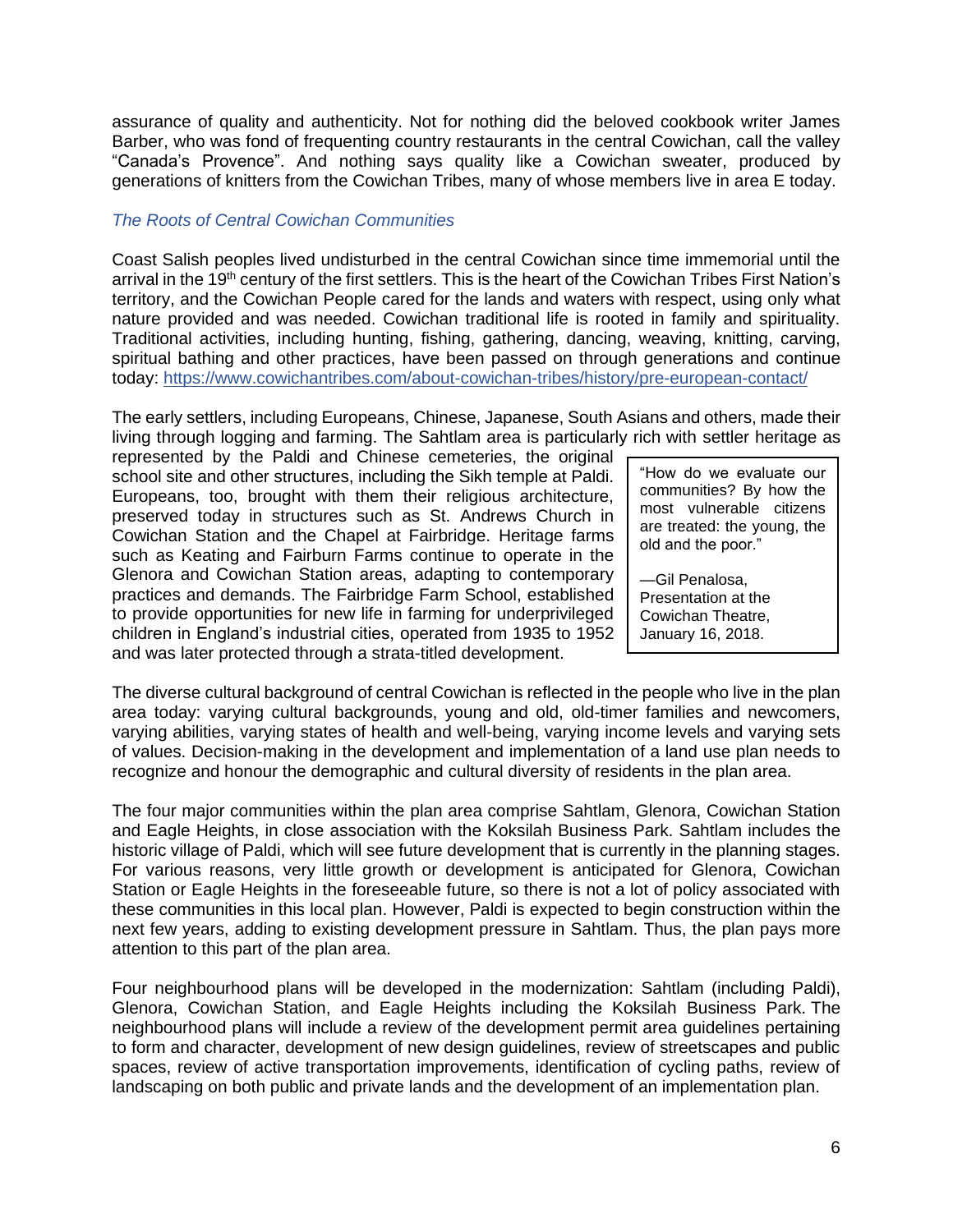#### Sahtlam Neighbourhood

Sahtlam has roots in the forest industry. Europeans began to settle the Sahtlam area in the latter part of the 19<sup>th</sup> century, and in 1891 residents built a log schoolhouse on the wagon road to Cowichan Lake. In the first decade of the 20<sup>th</sup> century, Quamichan Lumber Co. operated on Dodds Creek in the Sahtlam district but moved to Somenos Lake in 1909.

Sahtlam today is characterized by a mix of smaller and larger rural residential lots on which many residents farm or operate home-based businesses. Agricultural activity in eastern Sahtlam, much of which is protected from further residential development by its location in the Agricultural Land Reserve, has resulted in open pastoral landscapes with long views over the Cowichan Valley. In western Sahtlam, much of the land remains heavily forested.

The flat-rolling topography of the area features a number of wetlands and many mature trees. Homes are built close to tall Douglas-firs and cedars, and streetscapes typically feature mature trees as well, with peek-a-boo views of homes and yards beyond. Where fencing is in place, it is generally made of wood or other natural materials and well maintained.

As shown in Figure 1-1, Sahtlam overlaps the boundaries dividing electoral areas E and F of the Cowichan Valley Regional District. The most easterly portion lies within the boundaries of the Municipality of North Cowichan and is governed by the bylaws of that jurisdiction, while the most westerly portion lies within electoral area F. As a result, the Sahtlam area is referenced in both the electoral area E and F local area plans (LAP). The eastern portion of electoral area F, which includes the unincorporated areas of Sahtlam and Paldi, and the western portion of Sahtlam in the area E census area, will have a joint decision-making body for referrals.

The village centre is considered the area around the current Sahtlam Fire Hall and Currie Park, near the intersection of Cowichan Lake and Creighton Roads, where the Sahtlam School used to be located. This might be a suitable location for multi-family housing where people can age in place, although any intensification of development would require the installation of community water and/or sewer servicing.

### Paldi Village (Part of Sahtlam)

Paldi village was founded in the second decade of the  $20<sup>th</sup>$  century when the Singh brothers, Mayo and Ganea, together with their cousin Doman acquired timber rights to a 24-kilometre (km) stretch on both sides of the E&N shortline to Lake Cowichan. A mill was established between the railway line and Sahtlam Creek, and the community of Mayo Siding was born, its name later changed to Paldi after Mayo's home village in the Punjab.

Over the next three decades, Paldi became home to a growing population of loggers, sawmill workers and their families living in tents and converted railway coaches until bunkhouses could be built. Mayo Singh made a point of hiring people of many different origins at a time when racial discrimination was rampant and Canadian laws made citizenship difficult for non-whites.

By 1937, Paldi had grown to a population of 1,500, with 100 families and 150 single men, primarily of South Asian, Chinese and Japanese heritage, and others who are referred to as "white". A special dialect was created to facilitate communication within the village, which included a school, a post office and a number of businesses, as well as the mill and temple.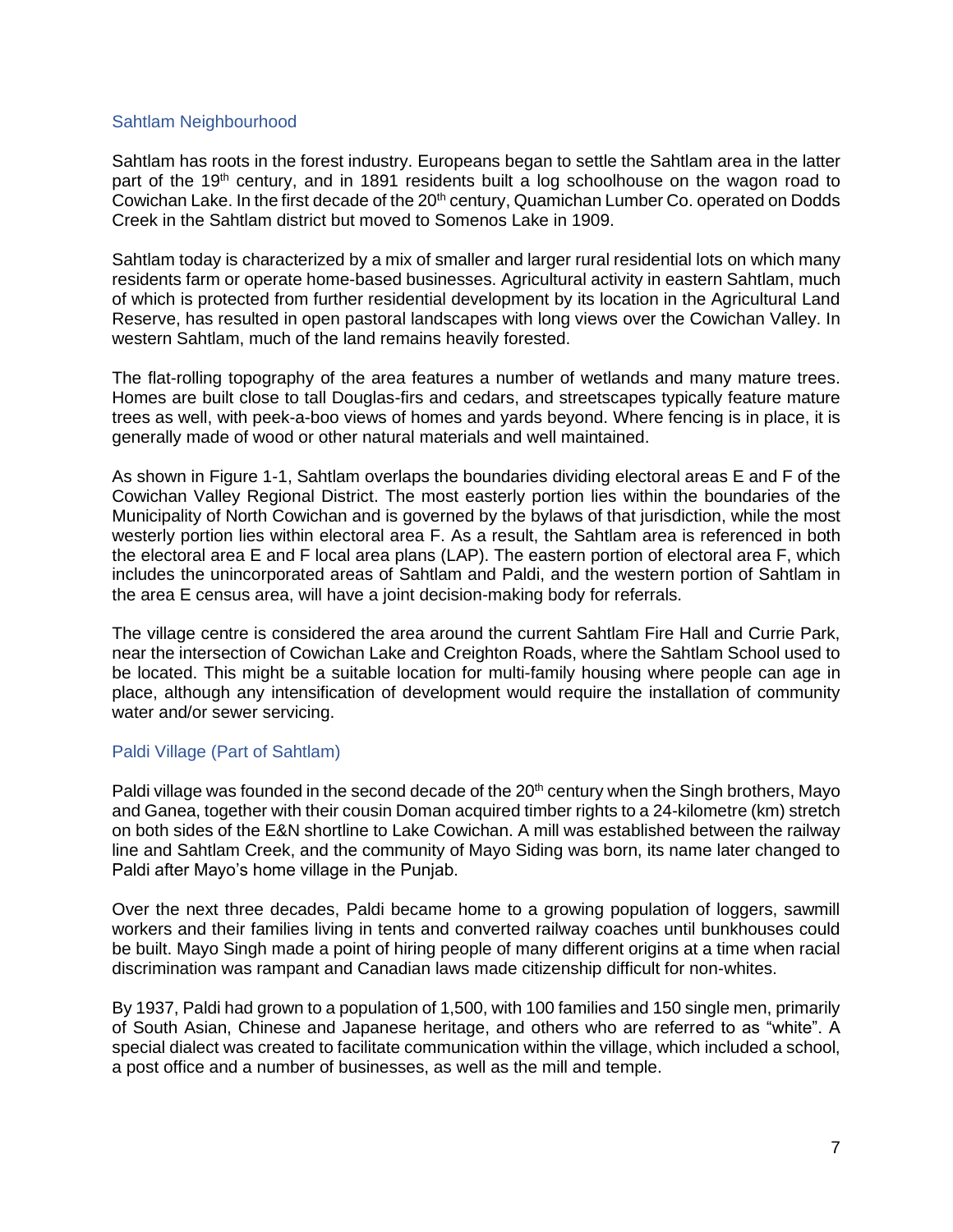Logging operations on Hill 60, which had extended almost to Lake Cowichan, ended in 1943, and the Paldi mill later shut down after a disastrous fire consumed 27 million feet of bucked timber. For a while, workers continued to commute to company operations at Summit Lake and Nanaimo, but eventually Paldi residents moved away to be closer to schools and opportunities.

In 1959 the old temple was torn down and a new one built on the same spot. It is the oldest surviving Sikh temple in Canada continuously operated in the same location.

Paldi is situated in the eastern part of Sahtlam, which will become a separate neighbourhood plan in the modernization. The policy framework for the proposed new village of Paldi can be found in the Paldi Comprehensive Development Designation, section 2.9 of this plan.

#### *Sahtlam Neighbourhood Plan Purpose*

The purpose of the Sahtlam neighbourhood plan, to be developed in the modernization, is to provide policies for the local planning and management of land and water resources in the Sahtlam area, which straddles the boundary between electoral areas E and F. The neighbourhood plan will also provide guidance and direction for a future that reflects the community's values and aspirations. It will help ensure that the community grows in a way that reflects the community's core values. It is intended that Sahtlam will be one of the first neighbourhood plans in the modernization.

Sahtlam residents wish to maintain and enhance the Sahtlam community as a desirable place to live by maintaining its small-scale rural character and enhancing and restoring its rural village atmosphere through careful development of a village centre. Sahtlam residents manage their properties to maintain a balance of wilderness and cultivation, as well as privacy from the road and from the neighbours. Given the risk of wildfire, they maintain open spaces around their homes and other structures and often use fire-resistant building materials such as metal roofs. Other less obvious ways in which Sahtlam residents are resilient and independent include maintenance of their wells and septic systems, rainwater collection strategies for summer irrigation of gardens, and stocking and drying of wood for winter burning. There is a strong environmental conservation ethic within Sahtlam, respecting the heritage of the natural landscape.

### 1.5.1 Sahtlam Objectives

- 1. Preserve and celebrate Sahtlam's unique character, heritage and identity.
- 2. Provide opportunities for aging within the community.
- 3. Preserve and increase outdoor recreation opportunities, including multi-use trails and parks.
- 4. Develop an integrated network of alternative forms of transportation, such as improved transit and pathways connecting Sahtlam residents within the neighbourhood and to Duncan.
- 5. Foster a sense of community by maximizing opportunities for public gathering spaces.
- 6. Prevent further dispersed development; focus on infill where new development would be permitted.
- 7. Provide consistent regulation within the Sahtlam area.
- 8. Further develop the community heart of Sahtlam.
- 9. Maintain productive forestry and agricultural lands.
- 10. Prevent further development that consumes productive lands.
- 11. Develop a Sahtlam village centre plan.
- 12. Conduct water availability and soil suitability analysis for a basic community septic system for the Sahtlam village centre area.
- 13. Provide access for mobility-challenged individuals.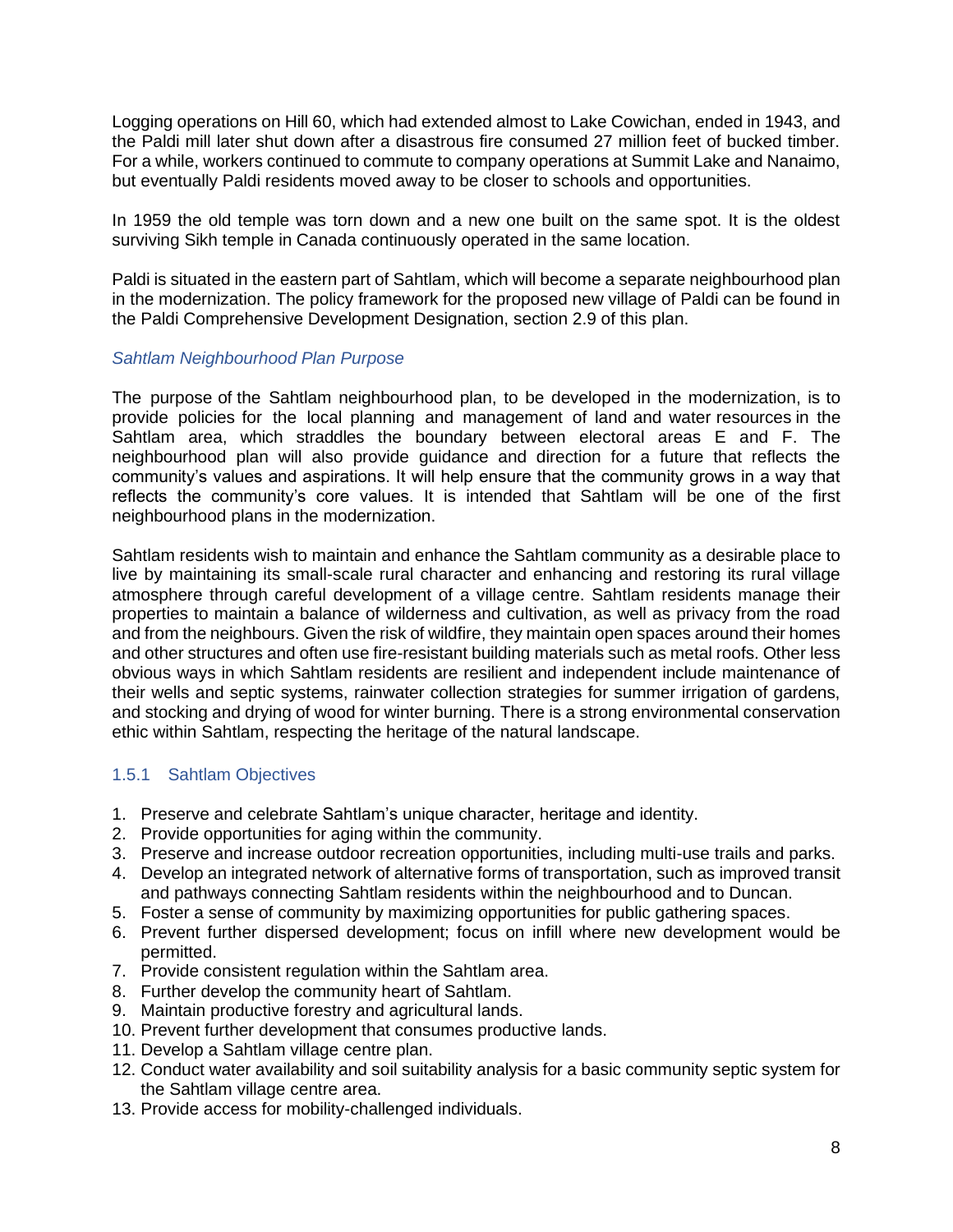### 14. Protect the peace and quiet of the Sahtlam area.

### 1.5.2 Sahtlam Policies

The regional board:

- 1. Protects the heritage and history of Sahtlam through the CVRD's Community Heritage Register.
- 2. Supports an integrated network of alternative forms of transportation throughout the Sahtlam rural neighbourhood, including amenities such as off-road and roadside trails and pathways, and bus shelters, if appropriate.
- 3. Supports environmental design for safety and access in development.
- 4. May consider the development of community water and/or servicing system(s) for the Sahtlam village centre.
- 5. Generally does not support the conversion of lands designated as Forestry or Agriculture for residential uses.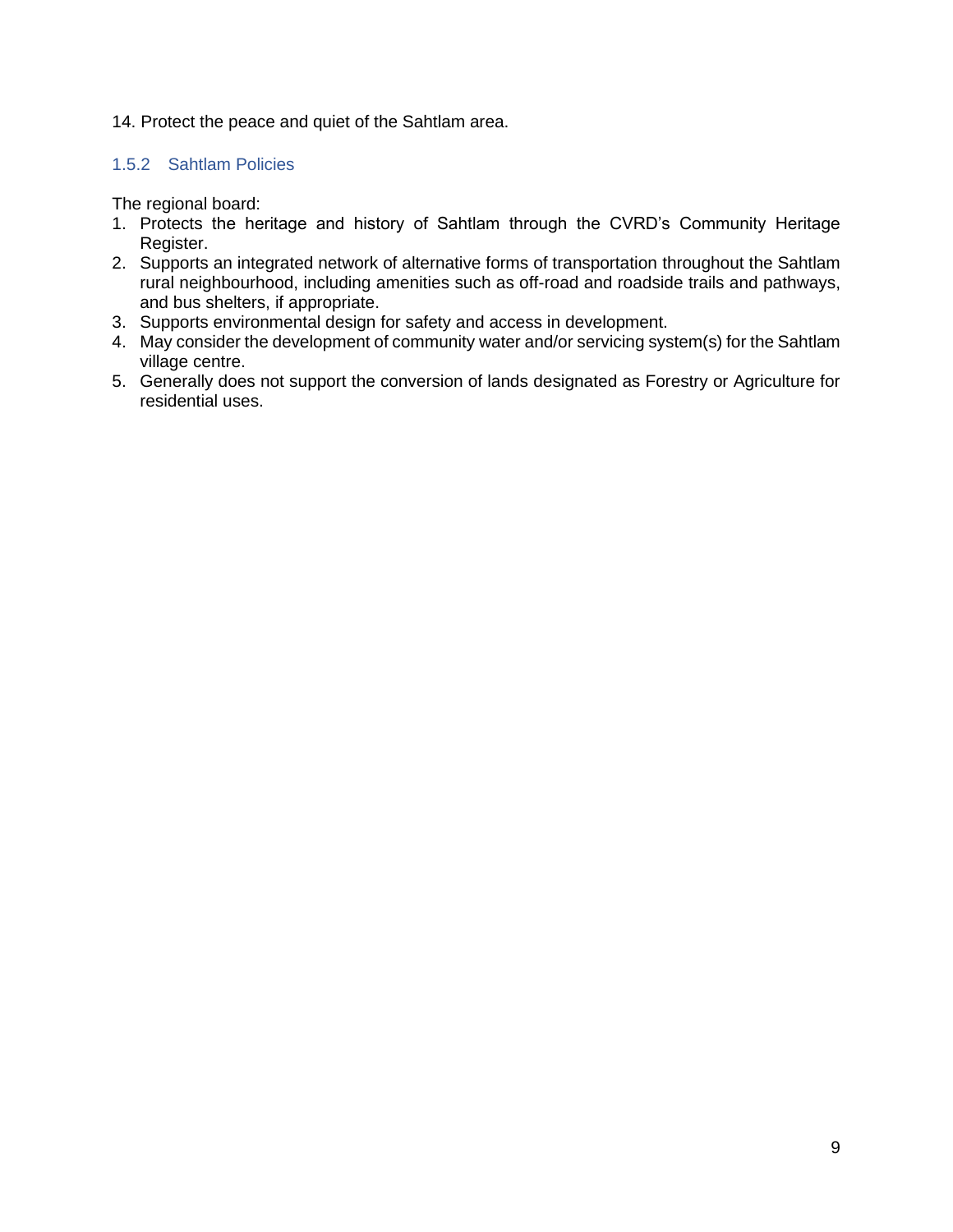# <span id="page-11-0"></span>Figure 1–1 Sahtlam Plan Area

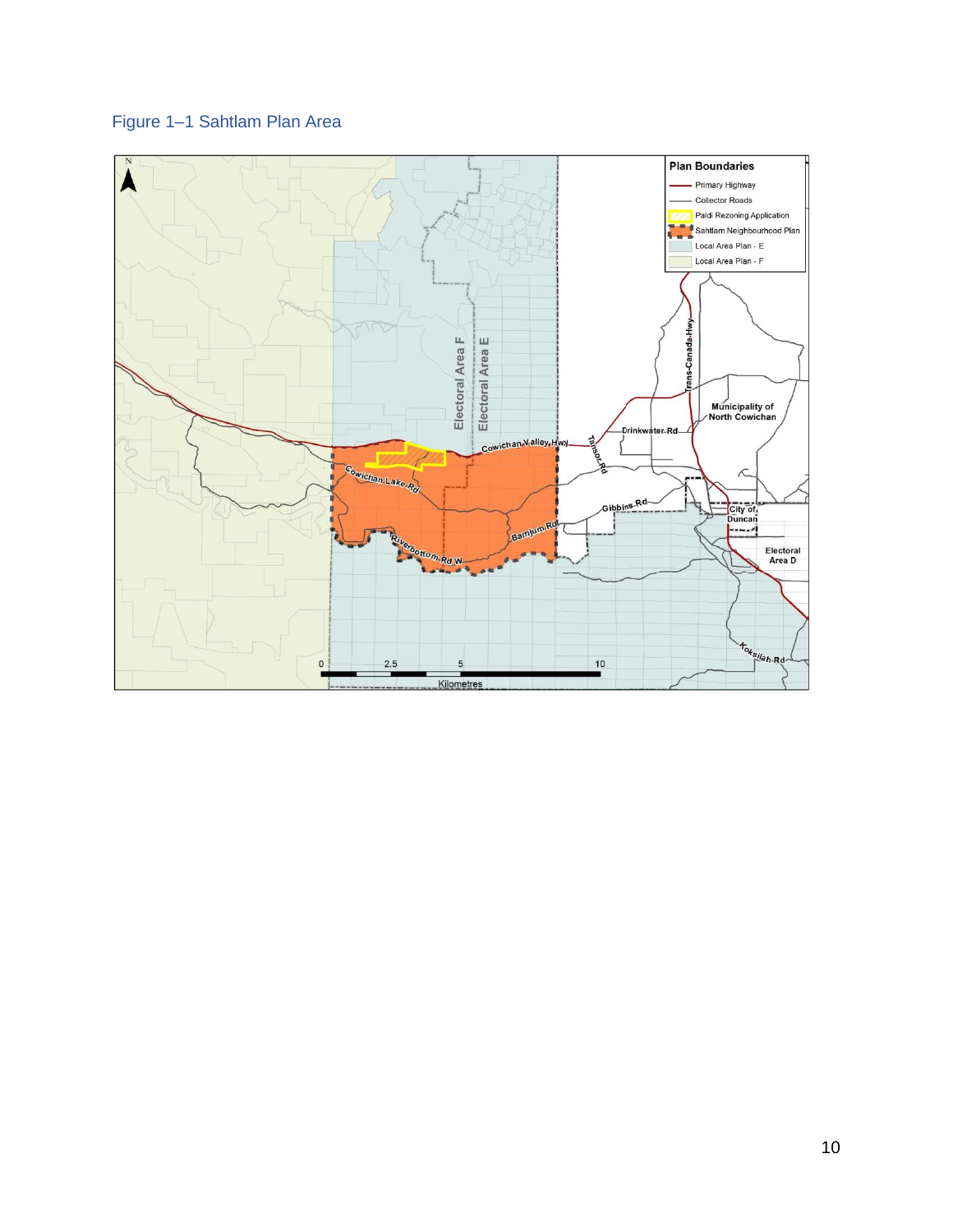#### Glenora Neighbourhood

The Scottish word "Glenora," meaning "golden valley," is a dispersed pastoral agricultural and rural residential community nestled among forests, wetlands, creeks, lakes and the heritage Cowichan River. Glenora is centred at the crossroads of Glenora, Marshall and Indian Roads with its focal point being Glenora Store, the Weavery and Community Hall. The store, with its cafe and fuel pumps, and the Weavery are owned by the Ita Wegman Association of B.C., a non-profit group that also runs Glenora Farm Community where people with developmental challenges live and work alongside caregivers and their families. The Glenora Community Association manages the Glenora Hall, which offers social events for all ages. It was built in 1924 on property donated by long-time resident Mary Walden. Waldon Park, Glenora's first community park, was built on land donated by Mary Waldon and includes two ball diamonds and a children's playground.

Glenora is a drawing card for visitors from around the world owing to its rural, wilderness and agricultural setting supported by parks, trails and agri-tourism services. Large and small-scale agriculture form the economic base for Glenora's agriculture business and agri-tourism. Vineyards, wineries, artists and artisans round out this area. There is little industry-based business other than two gravel-extracting businesses and logging. Although logging activity occurs mostly along the western perimeter of Glenora, the area is a main route for logging trucks, providing access to and egress from forest lands.

Most roads in Glenora are dead-end roads leading to forestry lands, parks and wilderness areas. These areas are home to and corridors for many wildlife species, such as deer, elk, wolves, bear and cougar. The Glenora Trails Head Community Park serves as a gateway to the Cowichan River Provincial Park and the Cowichan River. Many inter-connecting trails throughout Glenora offer access to the wilderness of Vancouver Island. Most of these are abandoned E&N railway grades. The feature trail is the Trans-Canada Trail, which connects the Capital Regional District to the community of Lake Cowichan.

#### *Glenora Neighbourhood Plan Purpose*

The purpose of the Glenora neighbourhood plan, to be developed in the modernization, is to provide policies for the local planning and management of land and water resources in the Glenora area and to provide guidance and direction for a future that reflects the community's core values and aspirations

From a growth management perspective, most of Glenora is located within the Agricultural Land Reserve. Area lands excluded from the ALR are primarily designated as Rural Residential lands. There is very little room for residential growth or intensification. The two main groups currently needing consideration in Glenora are the younger generation seeking entry into agricultural practices and Glenorians seeking to age in place. The common denominator for both interests is the continued preservation of the amenities and attractions that Glenora offers. At some future time, there may be a need and desire to establish a small housing development to permit elders to age in their beloved community, close to the existing range of services within the Glenora area.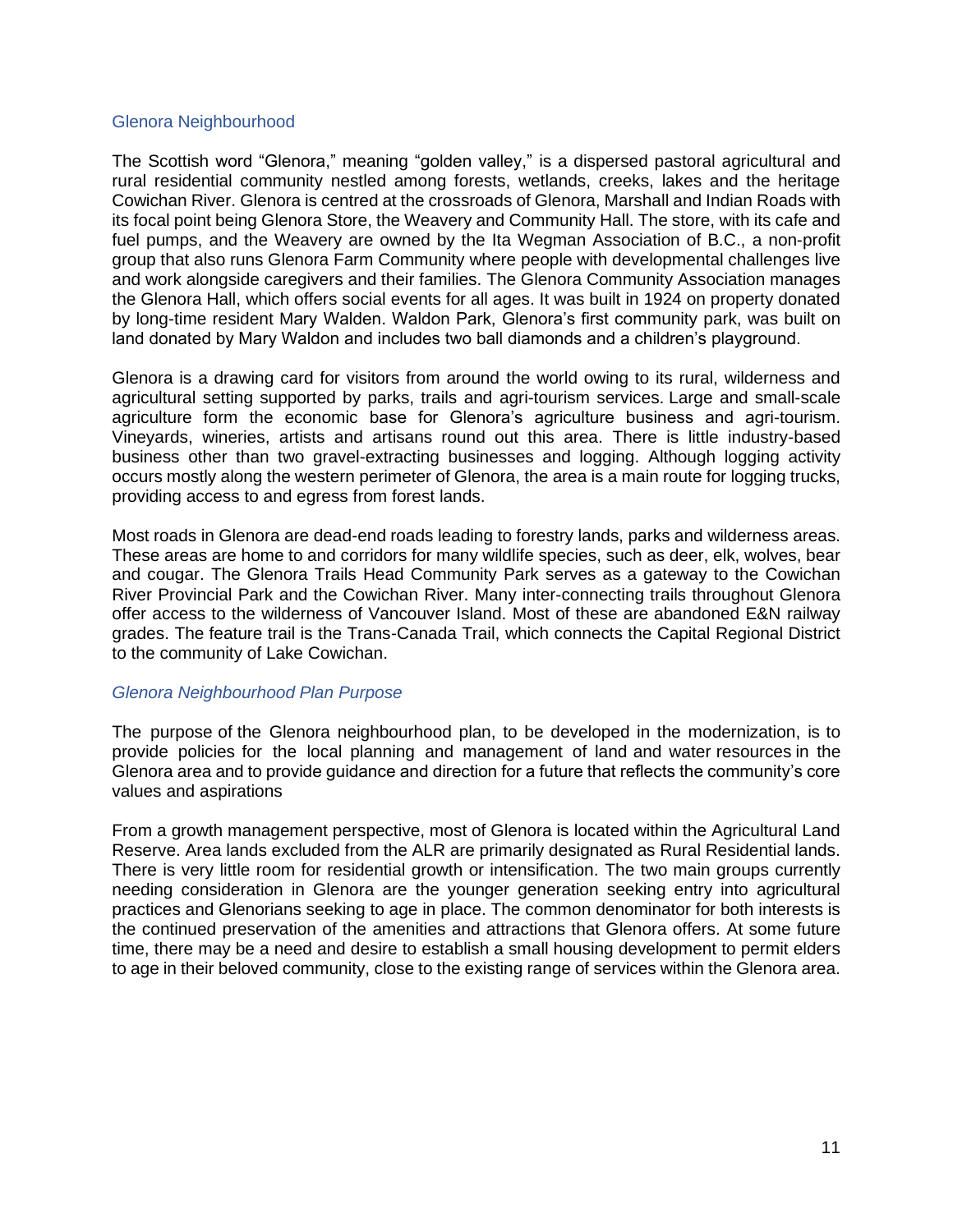### 1.5.3 Glenora Objectives

- 1. Preserve and celebrate Glenora's heritage, identity and rural landscape character.
- 2. Maintain productive forestry and agricultural lands.
- 3. Preserve and increase outdoor recreation opportunities, including multi-use trails and parks.
- 4. Develop an integrated network of alternative forms of transportation, such as improved transit and pathways connecting Glenora residents within the neighbourhood and to Duncan.
- 5. Foster a sense of community by maximizing opportunities for public gathering spaces.
- 6. Prevent further dispersed development; focus on infill where new development would be permitted.
- 7. Where development is permitted ensure there will be sufficient water availability into the future.
- 8. Protect and further develop the community heart of Glenora.
- 9. Provide opportunities for aging within the community.
- 10. Protect the dark skies and peace and quiet of the Glenora area.

# 1.5.4 Glenora Policies

The regional board:

- 1. Celebrates the heritage and history of Glenora through the CVRD's Community Heritage Register.
- 2. Generally does not support the conversion of lands designated as Forestry or Agriculture for residential uses.
- 3. Supports an integrated network of alternative forms of transportation throughout the Glenora neighbourhood, including off-road and roadside trails and pathways.
- 4. Supports development of a Glenora village centre plan and, subject to the availability of a community water system, may expand services and housing within the Glenora village centre to allow residents to age in place.
- 5. Supports environmental design for water conservation, safety and access in development.

### Cowichan Station

Where Koksilah Road crosses the beautiful Koksilah River there is a timber bridge, small church and railway stop called Cowichan Station. This settler village was developed not far upstream from the historic Xwul'qwselu winter village site once located where Highway 1 intersects with the Koksilah River<sup>1</sup>. At the time the E&N railway was built, two longhouses were deconstructed at the then-impending railway stop.<sup>2</sup>

The settler-built Cowichan Station village site boomed as a trading post into the early 1900s. In 1911, a fire destroyed several stores, churches and hotels, and this was followed by the 1913 closure of the quarry that produced the sandstone used to build Craigdarroch Castle and the Metropolitan United Church in Victoria. A fire in 1924 destroyed the Central and Cowichan hotels, and when the Great Depression arrived the remaining businesses closed, and commercial activity relocated to Duncan.

<sup>1</sup> Abel D. Joe, as told to Rozen, 1985.

<sup>2</sup> Arvid, Charlie, pers. comm.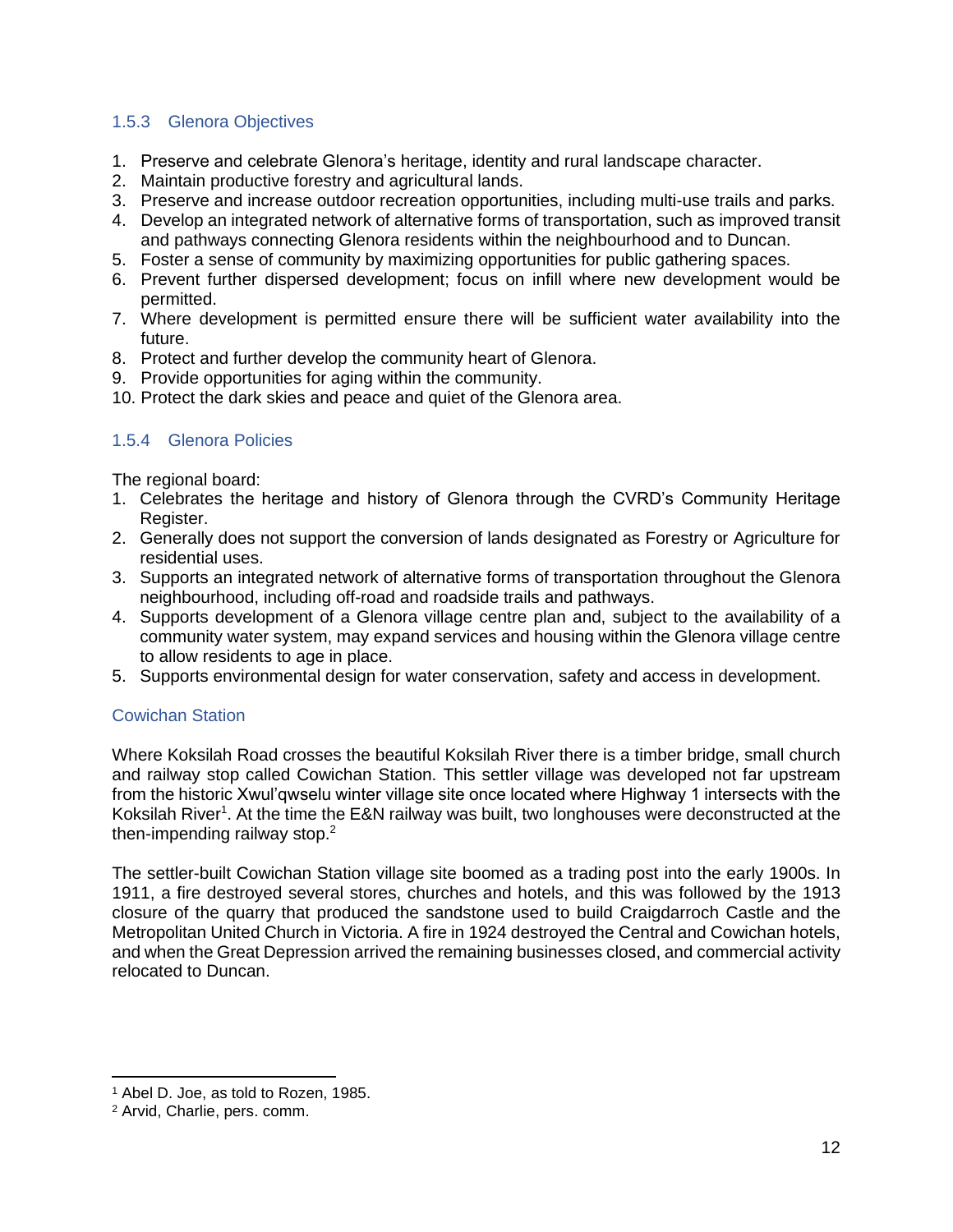Today, Cowichan Station is enjoying a renaissance as a farming community, cultural hub and gateway to the historic Kinsol Trestle (one of the tallest free-standing and most spectacular timber rail trestle structures in the world).

Much of the land in the Cowichan Station area is ALR or managed forest land. Rural acreages include small mixed farms, the Blue Grouse vineyard, several large dairy farms and various sized rural residences on forest land. Smaller lot homes are limited to the village and a few other residential pockets close to the Trans-Canada Highway as well as the former Fairbridge Farm school for underprivileged British children, which includes the historic chapel and about 30 singlefamily dwellings.

Because the community is dispersed over a relatively large area, when the school district announced it would close the village school in 2007, residents rallied to save its heart, transforming the derelict buildings into a thriving community centre. Today, the volunteer-run HUB at Cowichan Station is an active community gathering place.

Other Cowichan Station focal points include Bright Angel Park, Sunrise Waldorf School and the annual Cowichan Valley Shakespeare Festival, which draws visitors from all over the region and is held at Gem 'o the Isle Farm on Koksilah Road. Like the residents of Glenora, the Cowichan Station community treasures their rural landscape and lifestyle and being a part of a small, caring community growing food and enjoying nature, wildlife, quiet and dark night skies. It is a dynamic and ever-changing community that is steeped in its culture, environment and values. Residents are committed to protecting their way of life by actively responding to environmental and climate change challenges.

Cowichan Station overlaps the boundaries dividing electoral areas E and B of the Cowichan Valley Regional District. The most southerly portion lies within electoral area B. As a result, the Cowichan Station area is referenced in both the electoral area E and B LAPs and respective area E and B zoning bylaws.

### *Cowichan Station Neighbourhood Purpose*

The purpose of the Cowichan Station neighbourhood plan, to be developed in the modernization, is to provide policies for the local planning and management of land and water resources in the Cowichan Station area. The neighbourhood plan will also provide guidance and direction for a future that reflects the community's core values and aspirations.

From a growth management perspective, much of Cowichan Station is located within the Agricultural Land Reserve, which means there is little room for residential growth or intensification. In addition, Cowichan Station lies entirely within the Koksilah watershed where significant summer droughts have focused the provincial government, Cowichan Tribes and the community on the need to develop a water sustainability plan that will establish priorities and guide water use and development into the future.

#### 1.5.5 Cowichan Station Draft Objectives

- 1. Preserve and celebrate Cowichan Station's heritage, history and rural landscape character.
- 2. Maintain productive forestry and agricultural lands.
- 3. Preserve and increase outdoor recreation opportunities, including multi-use trails and parks.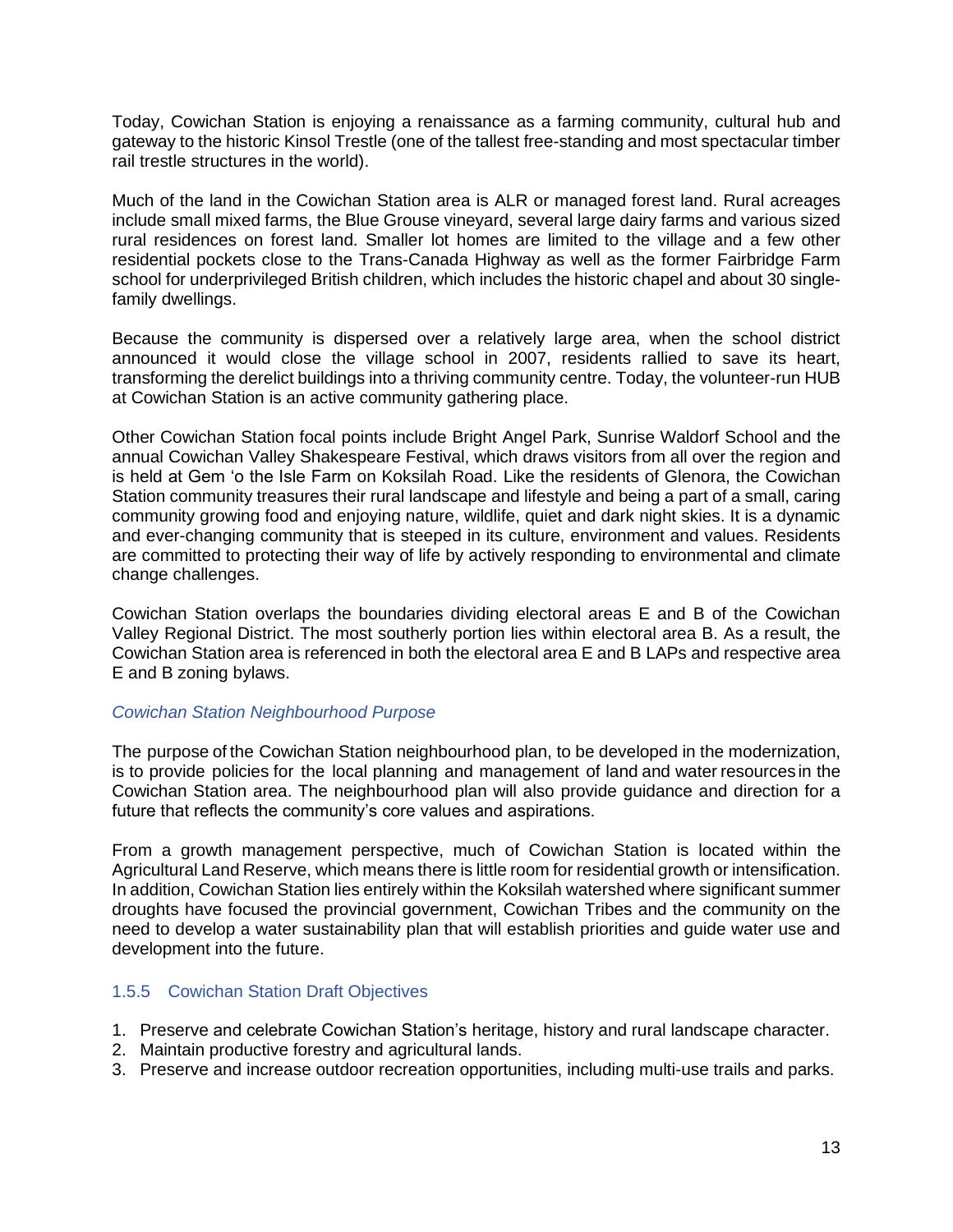- 4. Develop an integrated network of alternative forms of transportation, such as improved transit and pathways connecting Cowichan Station residents within the neighbourhood and to Duncan.
- 5. Protect the community heart of Cowichan Station.
- 6. Foster a sense of community by maximizing opportunities for public gathering spaces.
- 7. Prevent further dispersed development; focus on infill where new development would be permitted.
- 8. Where development is permitted ensure there will be sufficient water availability into the future.
- 9. Provide opportunities for aging within the community.
- 10. Protect the dark skies and peace and quiet of the Cowichan Station area.

#### 1.5.6 Cowichan Station Draft Policies

The regional board:

- 1. Celebrates the heritage and history of Cowichan Station through the CVRD's Community Heritage Register.
- 2. Generally does not support the conversion of lands designated as Forestry or Agriculture for residential uses.
- 3. Supports an integrated network of alternative forms of transportation throughout the neighbourhood, including off-road and roadside trails and pathways.
- 4. Supports development of a Cowichan Station village centre plan and, subject to the availability of a community water and sewer system, may expand services and housing within the village centre to allow a more complete community.
- 5. Supports environmental design for water conservation, safety and access in development.

### Eagle Heights Neighbourhood

Eagle Heights is an established residential neighbourhood perched on the plateau above the Koksilah Business Park. It is a relatively compact urban bedroom community for the city of Duncan and points beyond and is serviced with community water and sewer. Single-family dwellings are the predominant housing form and include two historically significant arts and crafts style residences from the early 20<sup>th</sup> century—Carleton House at 5372 Miller Road and the 5241 Koksilah Road House.

A steep slope along Allenby Road between Indian Road and Koksilah Road provides a physical separation between Eagle Heights and the more commercial floodplain area to the northeast and is considered a natural landslide hazard. The plateau is made up of fine sands and silts that were densely compacted during the last glaciation and then overlain by sands, gravels and marine clays as the ice retreated and sea levels rose. Past landslides appear to have occurred along the compacted impermeable layer as a result of groundwater discharges.

On the plateau, Eagle Heights is bounded by Glenora Road and the ALR to the south, and by First Nations reserve lands to the west and north. Sh-hwuykwselu (Busy Place) Creek begins behind the Tribes school on the reserve land to the west and flows through the farmland to a culvert that crosses Miller Road, down through residential and light industrial lands before reaching the Koksilah River. The creek has experienced past flooding and there is erosion and poor water quality during high runoff periods. Historically, the creek supported salmon its full length; however, drainage culverts and other infrastructure now limit salmon to the lower reaches.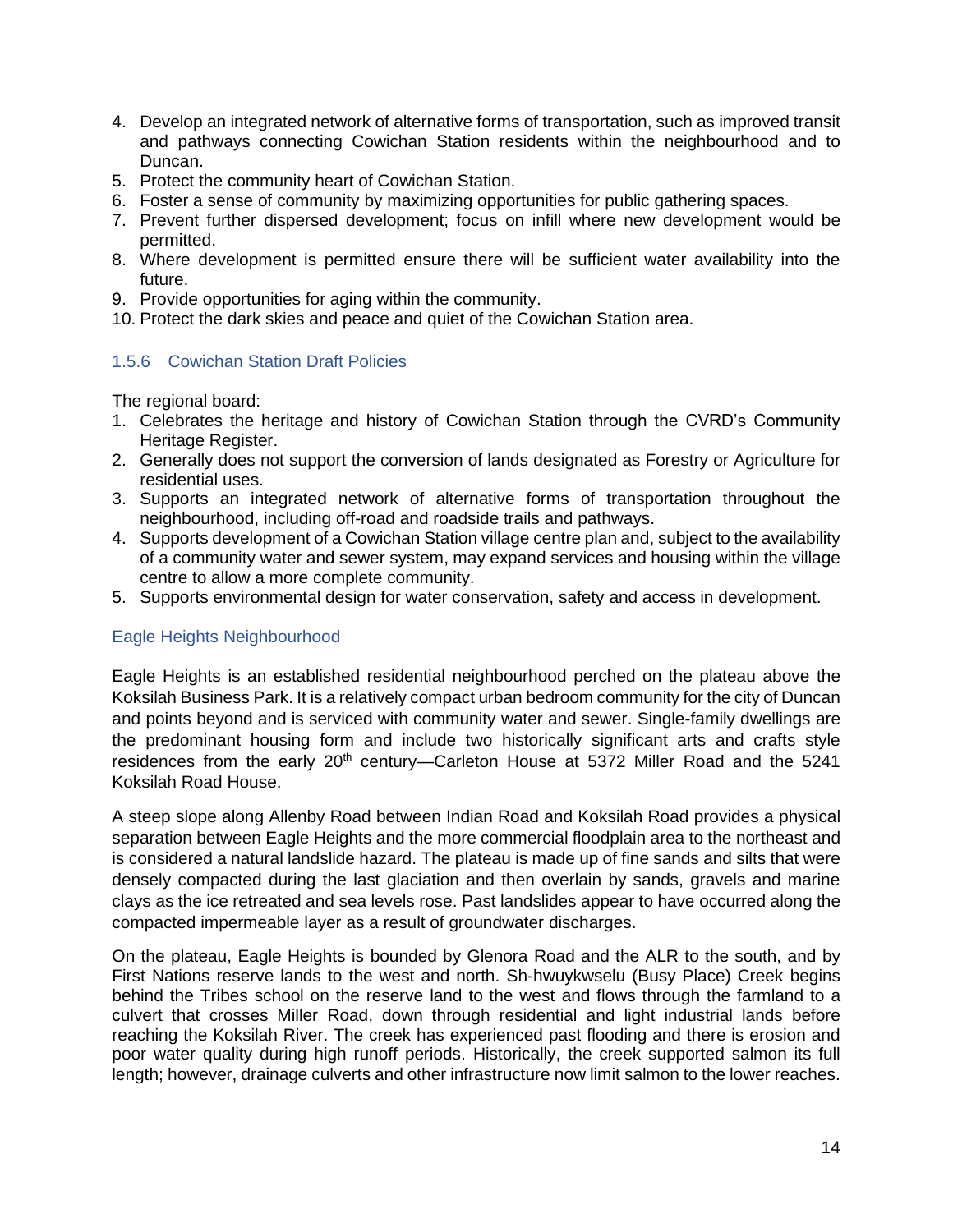Eagle Heights is serviced by the Cowichan Valley Regional Transit System, and other alternative transportation forms are limited due to busy roads without adequate provision for pedestrians and cyclists. There is one community park located at the eastern edge of Eagle Heights next to the Koksilah Business Park and Sh-hwuykwselu (Busy Place) Creek.

Because it is fully serviced, including access to transit services and proximity to employment opportunities, as well as being fully built out with the current housing type, this area is ripe for intensification of uses. This could mean more suites, smaller lots with smaller homes or more multi-family residential uses. It could also mean the introduction of small-scale commercial uses such as a coffee shop. Such intensification of use would need the development of a neighbourhood plan to identify appropriate locations for intensified uses and to identify areas to enhance community amenities including community parks and off-road pedestrian connecting trails.

The Sh-hwuykwselu (Busy Place) Creek Stormwater Management and Mitigation Plan was completed in 2019 with recommendations for a variety of stormwater management strategies to reduce the risk of flooding on the floodplain below. These include the use of low-intensity development strategies for source control in residential development and redevelopment. The study established a target of 35% effective impervious area for residential areas.

### *Eagle Heights Neighbourhood Purpose*

# 1.5.7 Eagle Heights Objectives

- 1. Develop a comprehensive understanding of the hydrologic and geotechnical constraints of the Eagle Heights area from the perspective of development suitability.
- 2. Redevelop Eagle Heights to allow it to become a more complete community with sufficient service capacity and capability.
- 3. Improve active transportation options throughout the neighbourhood and to Duncan.
- 4. Supports development of a neighbourhood plan for Eagle Heights in conjunction with planning for the Koksilah Business Park.

### 1.5.8 Eagle Heights Policies

The regional board:

1. May consider the establishment of a stormwater management service in the Sh-hwuykwselu (Busy Place) Creek watershed.

### Koksilah Business Park

The Koksilah Business Park west of the Trans-Canada Highway and south of Duncan is located on the shared floodplain of the Cowichan and Koksilah Rivers. Historically, the Cowichan River branched into many channels on its way to Cowichan Bay. One of those channels met and joined the Koksilah River at Sh-hwuykwselu (Busy Place), which was a busy meeting place for First Nations trade and exchanges.

Today, the Cowichan and Koksilah Rivers still flow across the floodplain to Cowichan Bay, but diking, channelization and landfill have changed flow paths and eliminated riparian habitats. The tributary channels of the Cowichan River and Koksilah River no longer meet at Sh-hwuykwselu except for a smaller stream flowing from the upland area to the west. Busy Place Creek originally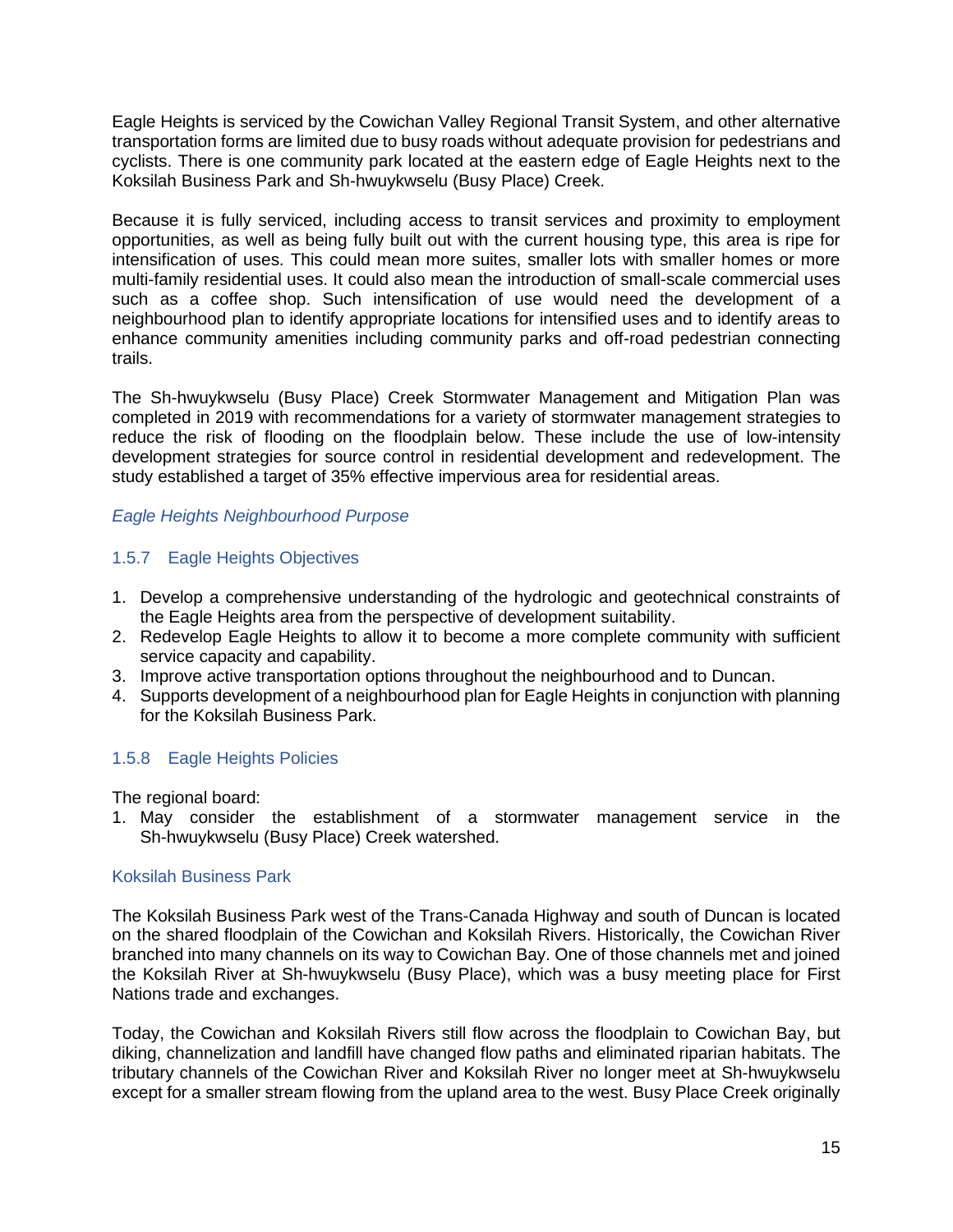supported salmon its full length; however, drainage culverts and other infrastructure now limit salmon to the lower reaches of the stream and roadside ditches. The village of Sh-hwuykwselu is now known as Trestle village.

Originally established as an industrial park in the 1960s, Koksilah Business Park has evolved into a mixed-use area. There are major light industrial uses interspersed with retail industrial, local manufacturing, service commercial, food processing, large format commercial and recycling. There are important community assets including the Eagles Hall, Vancouver Island University trades school and Sh-hwuykwselu Park, a valuable riparian restoration and education site. In addition, there is a significant amount of housing (including a manufactured home park), the new BC Transit facility, the ICBC facility and two agricultural service businesses (Buckerfield's and Top Shelf Feeds). In short, it is an economic hub for the region.

Intermingled with the light industrial and business uses, the Koksilah Business Park's older housing stock is an important contribution to the region's affordable housing stock. The existing residential uses in the area are not recognized in the zoning because of the flood risks, which makes residents vulnerable to conversion of the land to purposes recognized in zoning. This is a challenge that needs resolution.

As an economic hub, Koksilah Business Park has advantages over other industrial parks in the region:

- 1. Excellent access to the Trans-Canada Highway and connections to other transportation systems, including airports and ferries, thereby creating good connections to the world.
- 2. Fully serviced with roads, telecommunications, transit, water and sewer, with some drainage as well.

A 2016 survey of businesses in the area identified certain issues requiring attention, including the need

- 1. for aesthetic improvements, including signage;
- 2. to address environmental degradation and hazardous lands;
- 3. for road improvements; and
- 4. to enhance safety for pedestrians and cyclists.

See sections 2.4.3 and 2.4.4 for objectives and policies related to the Koksilah Business Park.

### **1.6 Population and Demographics**

The OCP includes the harmonized population, housing and employment projections from all LAPs. The Modernized Official Community Plan for the Electoral Areas (MOCP) and LAPs will include regional, sub-regional and electoral area projections. These projections are an important consideration in the development of local plans.

### **1.7 Housing**

Existing housing projections are captured in the OCP as Appendix I. Housing projections will be updated concurrently with population and employment projections.

### 1.7.1 Housing Objectives

*To be considered in the modernization*.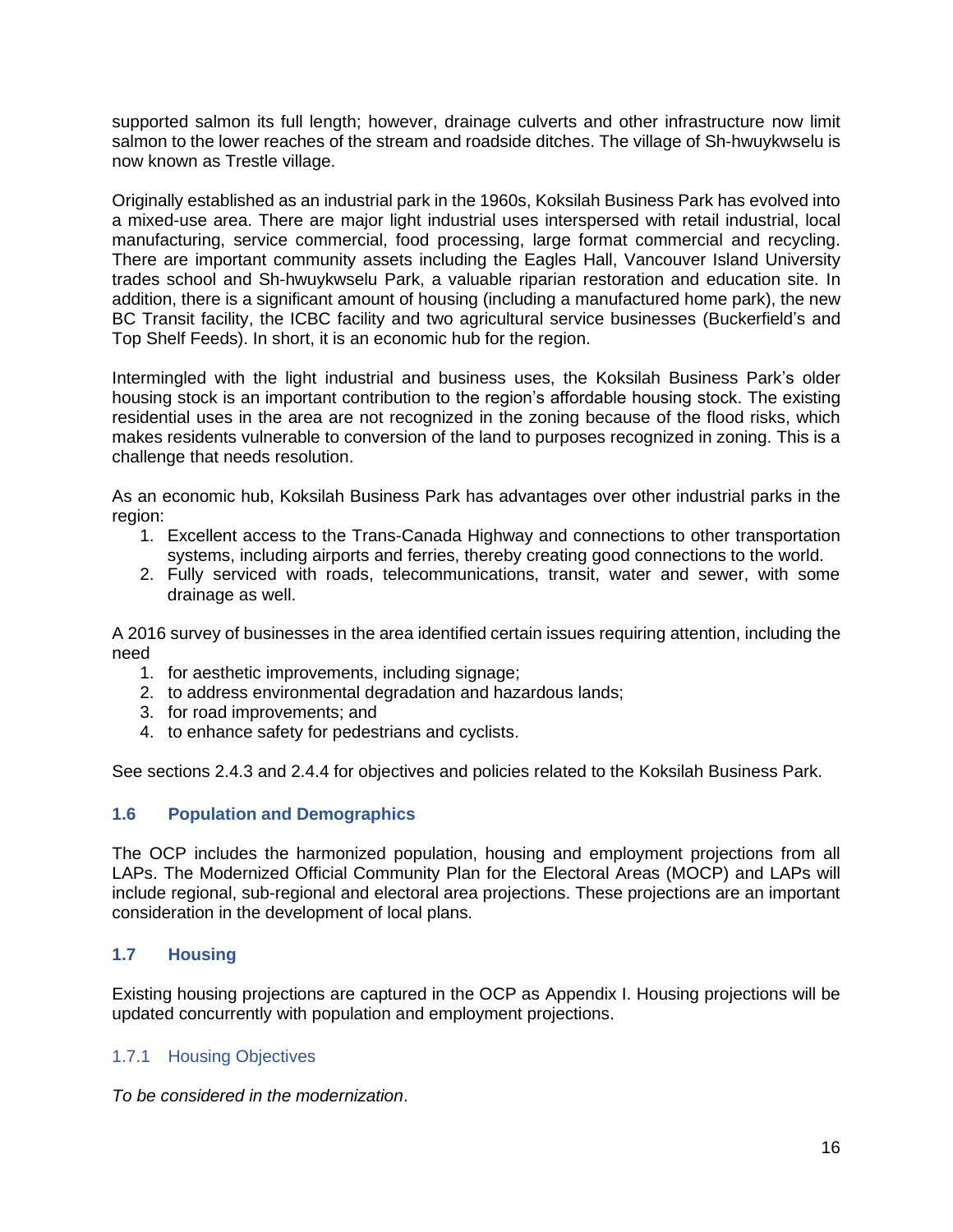# 1.7.2 Housing Policies

The regional board:

1. Supports variances for renovation and retrofitting of homes to allow seniors to remain in their homes.

### **1.8 Local Planning Process**

The OCP includes the local planning process for the harmonization of all LAPs. All nine LAPs are being harmonized through the creation of the OCP, which includes each local plan in Schedule B.

An OCP review for the Cowichan Koksilah plan area was initiated in 2014. This process encountered a number of hurdles but achieved draft OCP stage prior to the harmonization commencing in 2018. The CVRD board agreed by resolution that the policy consultations would be considered in the harmonization process for all those consistent with the OCP. Other policies would be considered in the modernization.

Consultation included three community surveys released in August 2015 related to the natural environment, the local economy and social sustainability, and in October 2015 on the Koksilah Industrial Park. Additionally, community visioning workshops were held in October 2015 in Glenora, in November 2015 in both Sahtlam and Cowichan Station, and in December 2015 in Eagle Heights. The objectives of the workshops were to identify the core values of each community and to begin to create an OCP community vision statement and set of community principles based upon shared core values. Another set of community meetings was held in November 2016 to address questions that emerged from the earlier phases of community consultation, including the surveys. These meetings were designed to address specific issues: aging in place, residential uses on agricultural lands, wetlands protection, Duncan bypass and making it safer to walk, cycle and ride within the plan area.

Development of the draft plan was overseen by an advisory committee, established in 2016, as well as by the Sahtlam Local Area Plan Advisory Committee, established in 2017. The Sahtlam Local Area Plan Committee also conducted a Sahtlam specific community survey in 2018 to verify neighbourhood characteristics, resources and lifestyles that residents cherish most and that the plan must protect. Committee members included:

| Cowichan Station/Sahtlam/Glenora | Sahtlam Local Area Plan Advisory Committee |  |  |
|----------------------------------|--------------------------------------------|--|--|
| Official Community Plan Advisory | members (2017-2018)                        |  |  |
| Committee members (2016-2018)    |                                            |  |  |
| David Coulson                    | Joe Allan                                  |  |  |
| Sarah Davies-Long                | Judy Brayden                               |  |  |
| <b>Bruce Fraser</b>              | Mike Lees                                  |  |  |
| Michelle Geneau                  | Robert (Bob) Menzies                       |  |  |
| Celina Gold                      | <b>Heather Pritchard</b>                   |  |  |
| Patrick Jackson                  | Helen Reid                                 |  |  |
| Parker Jefferson                 | Julia Rylands                              |  |  |
| Susan Kaufmann                   | <b>Mariah Wallener</b>                     |  |  |
| <b>Stafford Reid</b>             |                                            |  |  |
| Julia Rylands                    |                                            |  |  |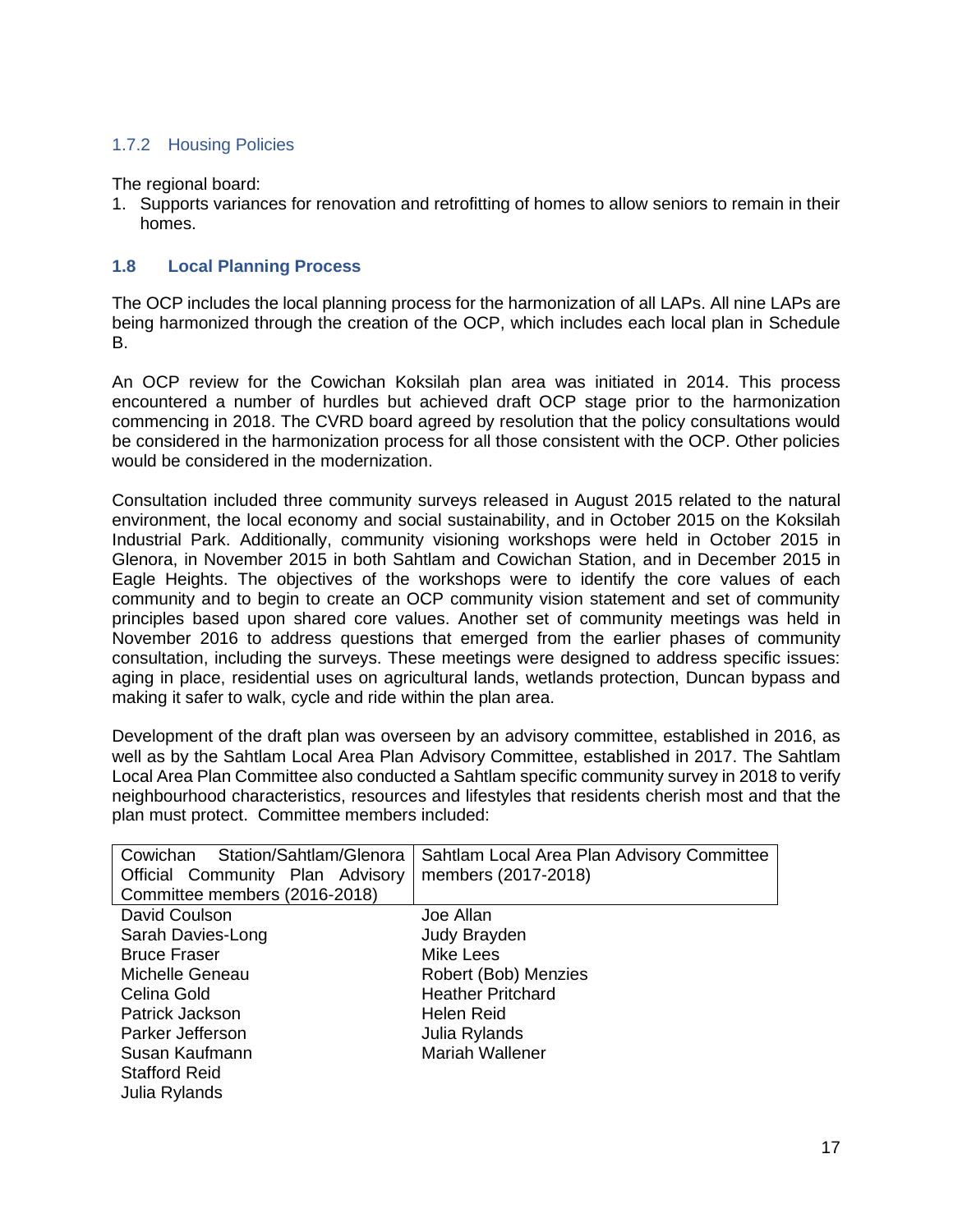John Salmen Ken Smith Justin Straker Marianna Terauds

Additionally, Larissa Barry-Thibodeau provided valuable volunteer support to the process through taking notes at the meetings and preparing summaries of the discussions.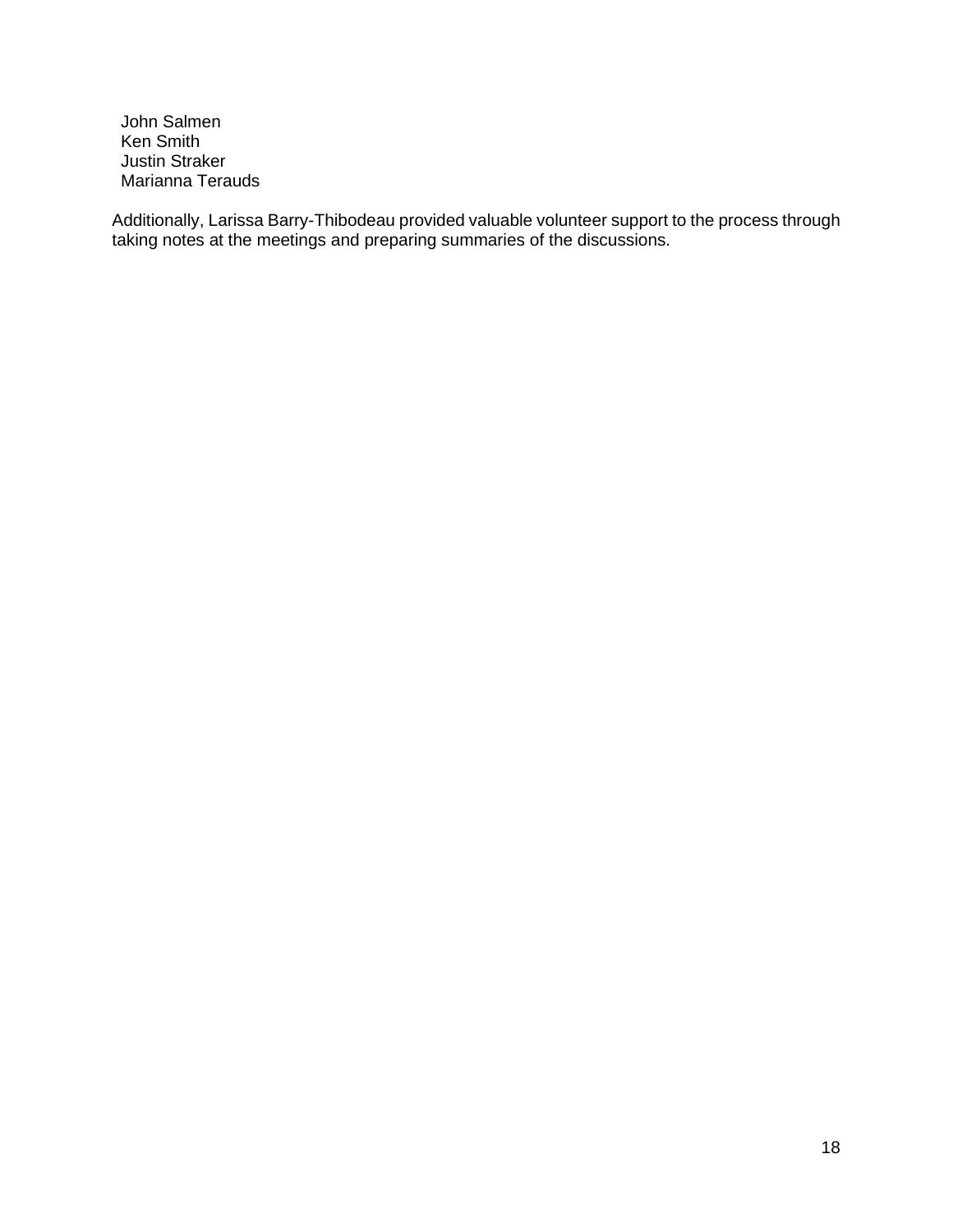# **PART 2 LAND USE PLANNING DESIGNATIONS**

All future development must be consistent with the objectives and policies of the OCP and the area E Cowichan Koksilah local plan. The regional land use designations are intended to reflect electoral area and regional commitments and aspirations. Both the regional designations and the local plan designations should be considered.

Except as shown on the Land Use Designation maps (see Schedule L, LE1 map series), land use designations generally follow parcel boundaries and, though not shown on the maps, the land use designations extend to the centre line of adjacent roads. Where land use designations split parcels, the boundary will be considered approximate.

Symbol Legend:

- Designations in both the OCP, Part 4 and area E Cowichan Koksilah local plan.
- Designations in the OCP, Part 4.
- › Designations in the area E Cowichan Koksilah local plan.
- Renewable Resource Agriculture
- Renewable Resource Forestry
- Industrial
- Institutional
- Parks
- **Freshwater**
- **Commercial**
- o Residential
	- › Integrated Community Comprehensive Development
	- › Manufactured Home Park
	- › Paldi Comprehensive Development
	- › River Corridor
	- › Rural Residential
	- › Village Residential
- Settlement Node
- Roads and Servicing
- Temporary Use
- Heritage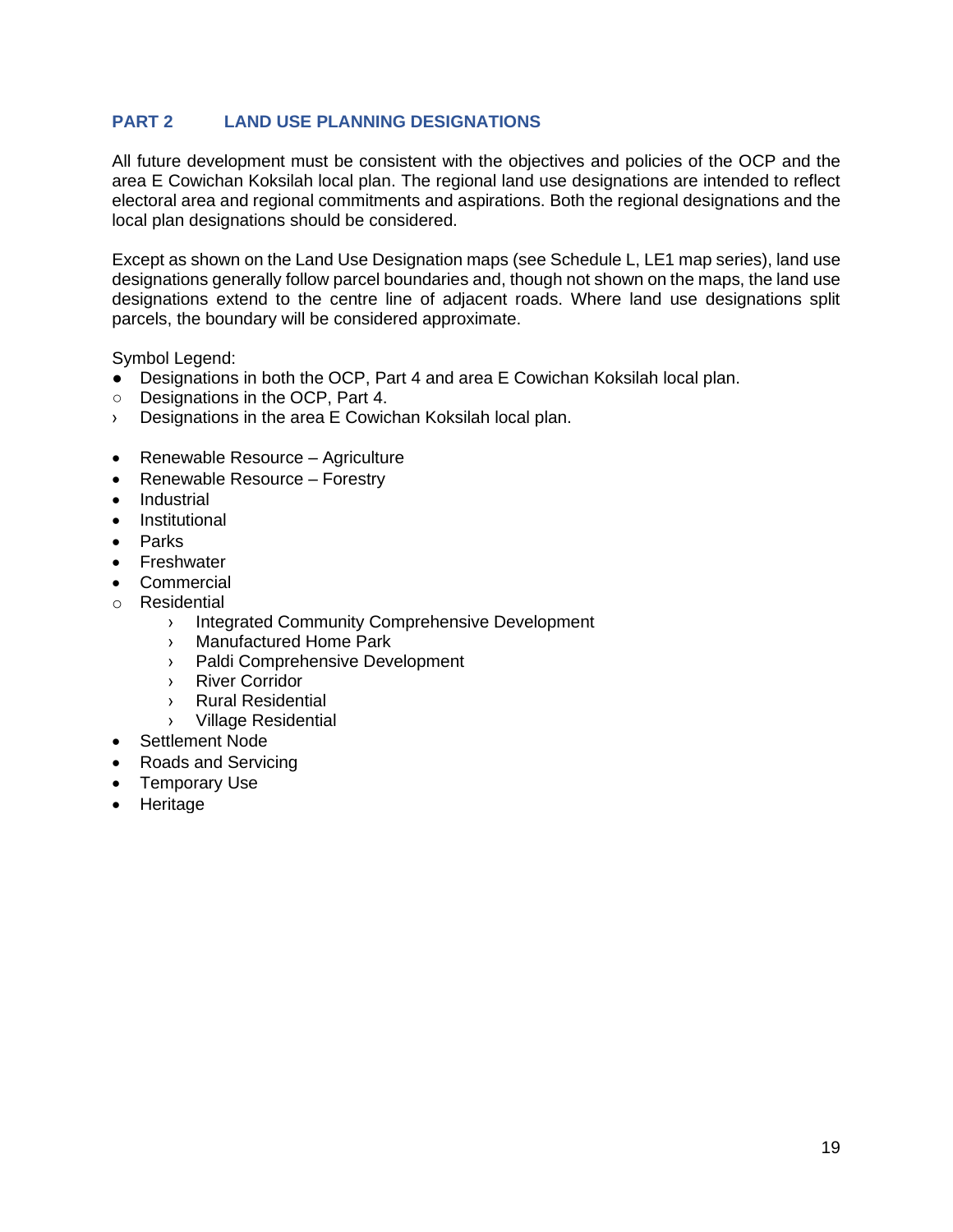### **2.1 Growth Containment Boundary**

Growth containment boundaries are a land use policy that includes the village containment boundaries and urban containment boundaries in LAPs. A growth containment boundary identifies lands that will support housing and employment growth due to available servicing.

At this time, the rural villages of Glenora and Cowichan Station and the village residential area of Eagle Heights are largely contained by a combination of First Nations reserve lands and the Agricultural Land Reserve. The exception is the community of Sahtlam, for which a growth management strategy is necessary.

#### 2.1.1 Growth Containment Objectives

To be considered in the modernization. These objectives should complement the OCP objectives, not duplicate them.

#### 2.1.2 Growth Containment Policies

The regional board:

- 1. Notwithstanding policies to the contrary in this plan, may consider the conversion of land use designations in areas identified as village centres, where infill goals may be achieved.
- 2. Will consider the establishment of a growth management boundary in Sahtlam to reduce pressures on the community's lands and waters. This growth management boundary would be centred around the Sahtlam village centre.

#### **2.2 Renewable Resource – Agriculture Designation**

Agriculture is an important sector of the economy and essential to the rural ambience and beauty of the landscape. A primary goal of this local plan is to protect agricultural resource lands and the agricultural industry. Lands designated as Agriculture are areas with potential for a wide range of agricultural production, including all land in the Agricultural Land Reserve, as shown on Schedule D, DE1 map series, and lands outside of the ALR. The Agriculture designation is also intended to support the agricultural sector by accommodating supplemental employment opportunities, home-based businesses and value-added opportunities to maintain the viability of farm businesses.

Agriculture is a dominant land use in the plan area. A significant portion of the land, approximately 3,272 ha or 24%, is located within the ALR and 14% is designated Agriculture. A productive agricultural landscape is important to the local economy in terms of the primary agricultural production, which contributes to local food security and the economy more generally, but also because it contributes to tourism, recreation and other value-added opportunities.

The lack of summer moisture is perhaps agriculture's most severe limiting factor in the plan area. When irrigation is used, it leads to significant increases in the quantity and diversity of crops that may be grown. Agriculture is an important activity in the plan area and, therefore, during the land use planning and development stages, consideration must be given to the potential water supply and potential development of storage for the long-term needs of agriculture.

Another serious limiting factor is the price of land, which is in turn under pressure from estate residential uses. For new entrants to the agricultural industry, accessing land often requires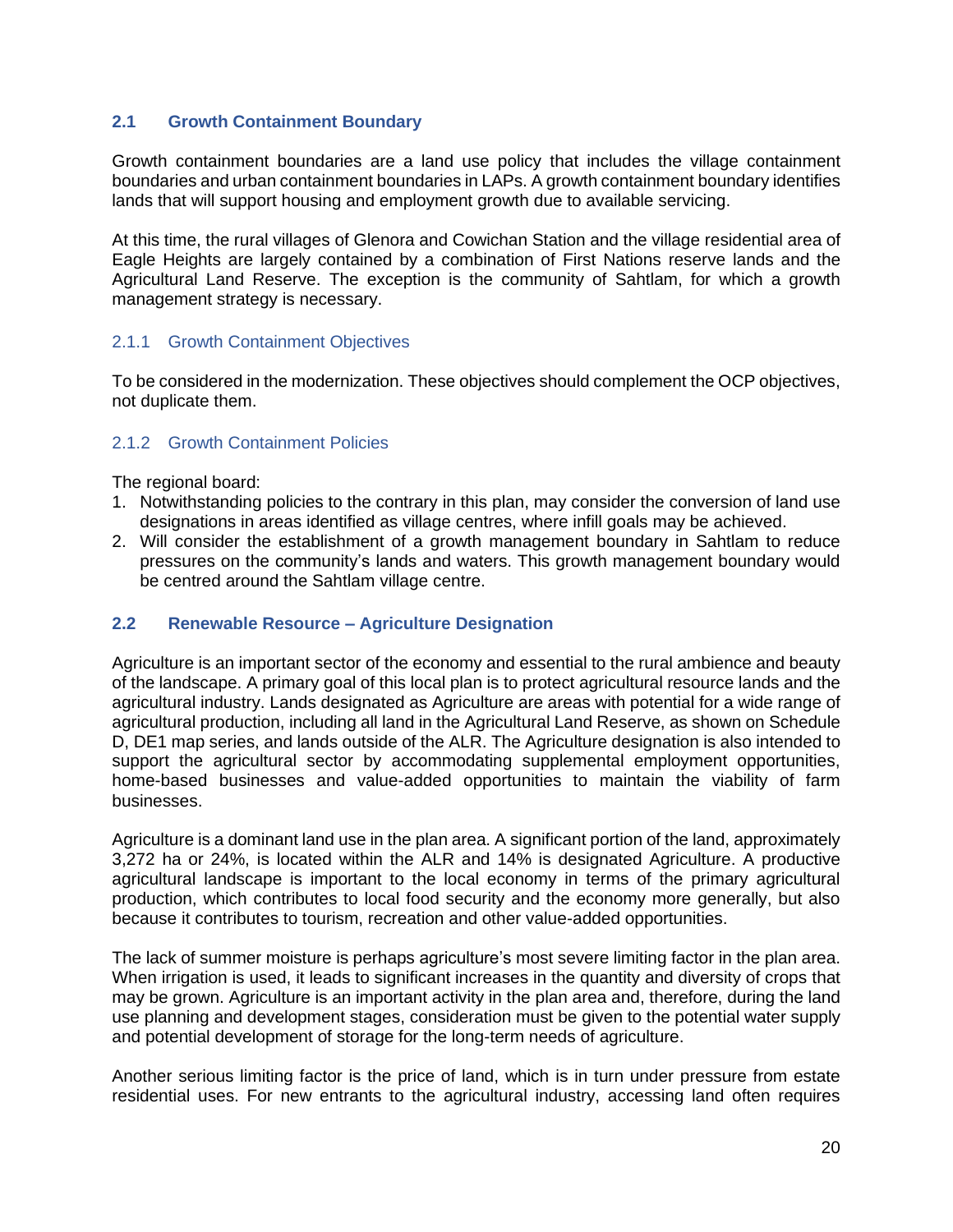backing from family money and/or partnerships to raise the necessary capital. These economic factors put pressure on farms for additional housing. Farmers are also diversifying their primary and value-added production and agri-tourism activities to increase the number of income streams. The Agriculture designation is intended to accommodate a wide variety of farming activities, including basic production of agricultural products, value-added production activities and agri-tourism.

The following Agriculture objectives and policies complement the OCP Agriculture objectives and policies.

# 2.2.1 Renewable Resource – Agriculture Objectives

- 1. Recognize and preserve the agricultural heritage and character of the plan area.
- 2. Ensure adequate housing for farm labour.
- 3. Provide mechanisms for agricultural land leasing and the accommodation of lessees of agricultural land.
- 4. Encourage the development of meat production standards to better serve farmers and smallscale or mobile meat processing facilities.
- 5. Maintain or increase the amount of land in the Agriculture designation.

# 2.2.2 Renewable Resource – Agriculture Policies

The regional board:

1. Will generally discourage ALR applications for exclusion, subdivision and non-farm uses.

# **2.3 Renewable Resource – Forestry Designation**

The Forestry designation is intended to accommodate primary resource management and extraction operations, including agriculture, silviculture and other activities permitted by provincial statutes, in association with recreational and habitat uses.

Electoral area E contains 6,986 ha of the Coastal Douglas-fir zone, of which 3,441 ha (49.3%) is in the ALR.<sup>3</sup> It is considered one of the most impacted biogeoclimatic zones<sup>4</sup> in North America. To achieve the vision of this plan, which includes ecological resilience, <sup>5</sup> at a minimum, this level of intact habitat must be maintained.

The following objectives and policies complement the OCP Forestry objectives and policies.

# 2.3.1 Renewable Resource – Forestry Objectives

- 1. Protect habitat for red-, blue- and yellow-listed species, including western toad and red-legged frog amphibian species.
- 2. Maintain forest cover at levels that ensure healthy ecological function.

<sup>3</sup> Province of BC. Ministry of Agriculture.

<sup>4</sup> UBC Centre for Forest Conservation Genetics [\(http://cfcg.forestry.ubc.ca/resources/cataloguing-in-situ-genetic](http://cfcg.forestry.ubc.ca/resources/cataloguing-in-situ-genetic-resources/cdf-zone/)[resources/cdf-zone/\)](http://cfcg.forestry.ubc.ca/resources/cataloguing-in-situ-genetic-resources/cdf-zone/)

 $5$  Ecological resilience is defined as the ability of a landscape to sustain desired biodiversity and ecological functions over time in the face of climate change and other human and natural stressors. From Erin E. Beller et al.,"Building Ecological Resilience in Highly Modified Landscapes," *BioScience* 69:1 (November 2018). [\(https://academic.oup.com/bioscience/advance-article/doi/10.1093/biosci/biy117/5145587\)](https://academic.oup.com/bioscience/advance-article/doi/10.1093/biosci/biy117/5145587)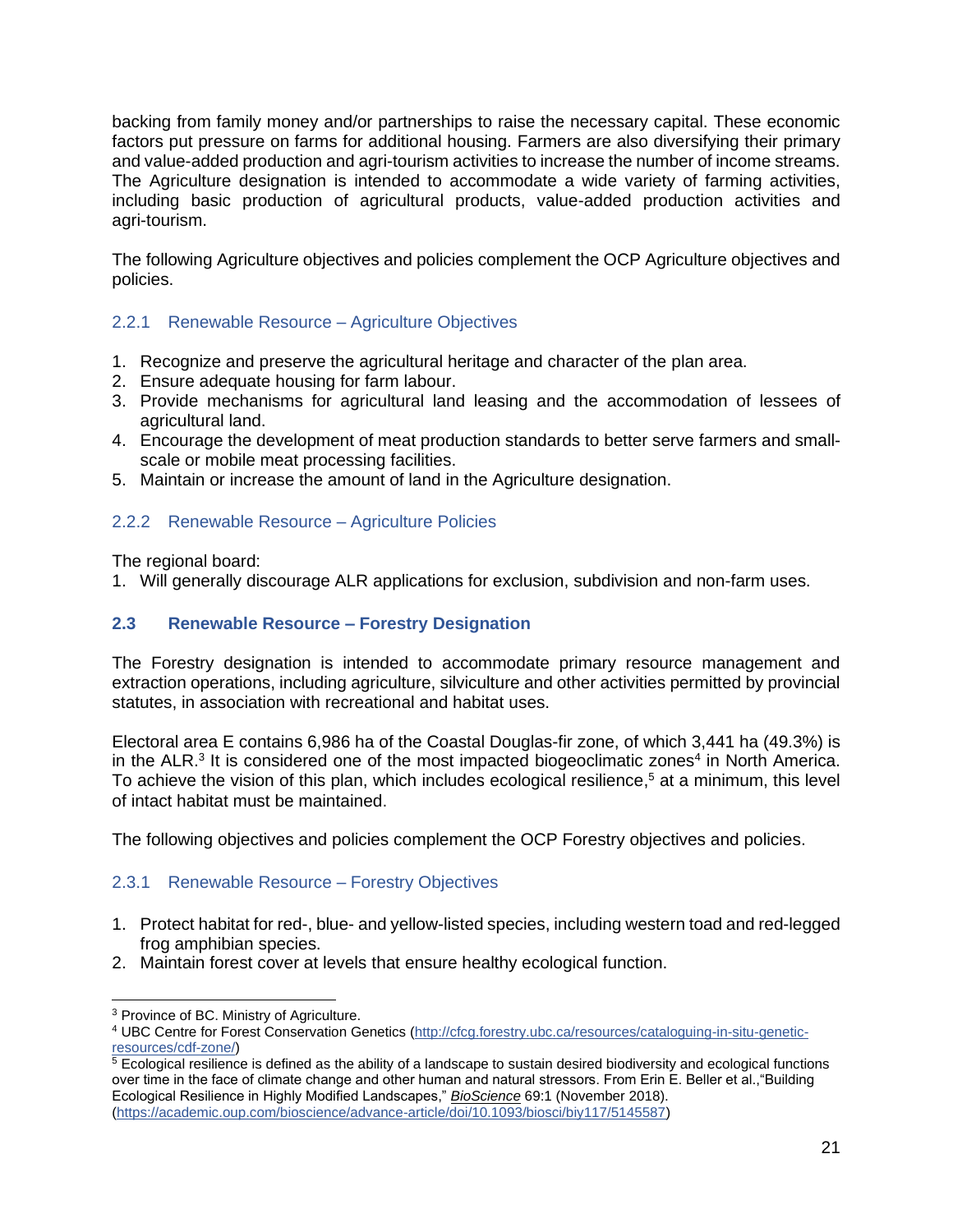- 3. Maintain older Douglas fir forests.
- 4. Retain the Forestry designation on the parcel legally identified as the Remainder Lot, section 7, range 8, Sahtlam Land District (PID: 009-850-660) for hibernation habitat for listed species of concern.

### 2.3.2 Renewable Resource – Forestry Policies

The regional board:

1. Generally does not support the rezoning of large forested parcels to small lot forestry zoning or the conversion of forested land for other purposes.

### **2.4 Industrial Designation**

The Industrial designation supports secondary forestry manufacturing and value-added agriculture. Most industrial designated lands are located in the Koksilah Business Park.

#### Koksilah Business Park

The Koksilah Business Park, formerly known as the Koksilah Industrial Park, is located centrally within the region, just south of the urban municipalities of Duncan and North Cowichan. It contains a mix of established industrial, commercial, institutional and residential uses. In a recent survey completed by the CVRD, 45% of businesses that responded had been in operation in the Koksilah Business Park for 20 years or more.

The following key issues and concerns have been identified in relation to the Koksilah Business Park:

- 1. Known and potential impacts from the industrial and commercial uses on the surrounding residential communities (and vice versa) and the contamination of the natural environment.
- 2. Much of Koksilah Business Park is located within the floodplain of the Cowichan River, Sh-hwuykwselu (Busy Place Creek) and the Koksilah River. All three of these watercourses are salmon and other fish-bearing habitat (See Figure 2–1 Fishbearing Watercourses).
- 3. Parts of the Koksilah Business Park experience seasonal flooding due to runoff from the neighbouring residential community of Eagle Heights.
- 4. The Koksilah Business Park drains towards Sh-hwuykwselu (Busy Place Creek), a salmonbearing stream.
- 5. The area is identified as having high aquifer vulnerability. The drinking water wells for the surrounding communities are located in this aquifer, fairly close by.
- 6. There are known geotechnical hazards in the northern part of the study area.
- 7. The visual appearance of properties and public realm within the Koksilah Business Park are inconsistent and often unattractive.
- 8. Transportation routes and, in particular, the active transportation network have been criticized as being inadequate and unsafe for pedestrians and cyclists.
- 9. The existing residential uses in the Koksilah Business Park are not recognized in zoning or the plan's land use designations but are an essential part of the existing affordable housing stock and provide residential opportunities for workers within Koksilah Business Park.
- 10. Businesses in the area have identified annual flooding, inadequate lighting on roadways and insufficient directional signage as safety hazards and issues that interfere with the conduct of business in the area.
- 11. Competition between residential, commercial and industrial land use at the Koksilah Business Park has left little opportunity for industrial expansion or the preservation of employment lands.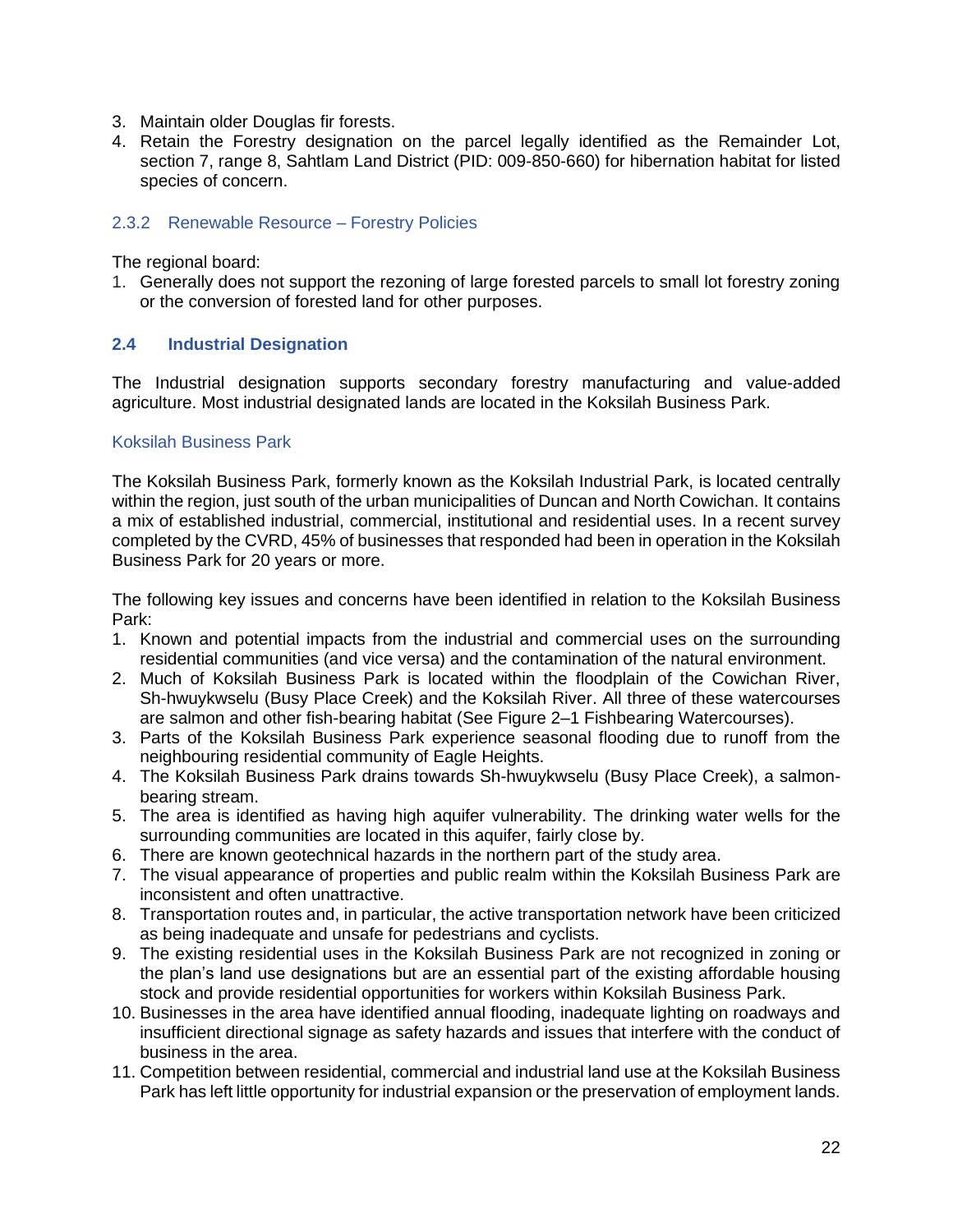### Other Industrial Lands

Other than the lands inside the Koksilah Business Park, six parcels are designated as Industrial within the plan area. Two of these parcels are being used for gravel extraction and processing. One is at the corner of Doupe and Koksilah roads and the other is at the location of the Duncan airport, which may need to change location soon, as the excavation requirements approach the existing runway and facilities. The Duncan Flying Club hopes to expand the airport, re-orient the runway to make it more practical and potentially add more uses that rely on air services to the facility. This challenge can be addressed in the MOCP.

There are also two parcels located along the Trans-Canada Highway, in close proximity to major crossroads, one north of Bench Road (Hillside Stone and Garden), and the other at the intersection of Phipps Road (tractor sales). Both are reasonably small and unserviced. A fifth parcel is located near the Trans-Canada Highway at the corner of Hillbank and Lakeside roads and has recently been developed as a concrete manufacturing facility.

The sixth parcel is located along Highway 18, just north of the Paldi lands. It is large, but at the time of writing is subject to a subdivision application to create nine unserviced lots of 2 ha each. Access would be from a new road constructed off Highway 18, directly across from Paldi Road on the south side of the highway.

The Cowichan Industrial Land Use Strategy (2018) identifies the issue of inadequate amounts of designated lands, as well as lands being used for industrial purposes but not designated for these purposes. These issues will require resolution in the modernization process.

### 2.4.1 Industrial Objectives

- 1. Prevent conflict between industrial and other land uses through good design, buffering and other means.
- 2. Protect the environment in the context of industrial land development and industrial operations.
- 3. Develop bicycle lanes and pedestrian walkways adjacent to industrial sites to provide alternative transportation options for employees to get to work.
- 4. Prevent additional industrial development along the Trans-Canada Highway and Highway 18.

### 2.4.2 Industrial Policies

The regional board:

1. Prevents conflict between industrial land uses and adjacent residential and agricultural uses.

### 2.4.3 Koksilah Business Park Objectives

- 1. Become the first fish-friendly business park, i.e., a place for doing business that meets the needs of the salmon that use Sh-hwuykwselu (Busy Place Creek), as well as the human and business needs for stormwater drainage in the area.
- 2. Enhance the pedestrian safety and traffic flows of the area.
- 3. Mitigate noise, smell and dust impacts on neighbouring residential areas.
- 4. Together with the business community beautify and green the business park.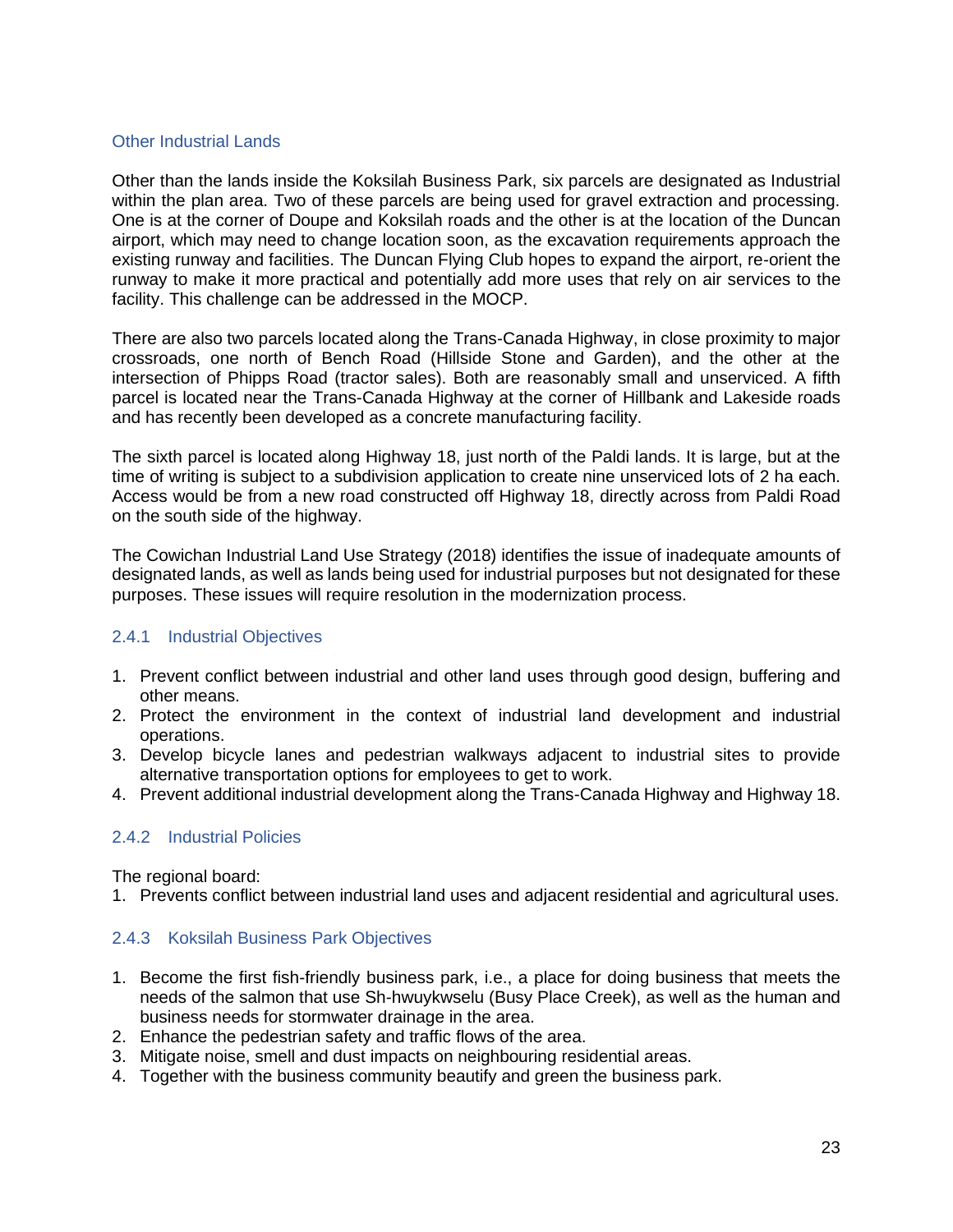- 5. Work closely with Ministry of Transportation and Infrastructure (MOTI) and Cowichan Tribes to provide safer active transportation links within the Koksilah Business Park, with particular focus on Allenby, Boys and Polkey Roads.
- 6. Recognize a mix of land uses within the Koksilah Business Park, including commercial, industrial, manufactured home park and other residential uses, institutional, transportation and park.

# 2.4.4 Koksilah Business Park Policies

The regional board:

- 1. Will consider the creation of a Koksilah Business Park neighbourhood plan in areas E and D (Koksilah Village) to address the following comprehensive planning concerns:
	- a. environmental risks, with specific emphasis on hazards due to high groundwater tables, stormwater management, flood risks and geotechnical hazards due to slope stability issues;
	- b. economic needs of the businesses in the area;
	- c. residential uses within the area;
	- d. transportation needs, with emphasis on alternative forms of transportation for pedestrians and cyclists; and
	- e. design aesthetics in support of business and community interests.
- 2. In considering the development of the neighbourhood plan, may also include the Eagle Heights neighbourhood located above the Koksilah Business Park.
- 3. In response to the Koksilah Business Park Neighbourhood Plan, will upgrade the form and character requirements of the relevant development permit areas, as well as any other development permit areas that require modification in response to the plan.
- 4. To reduce the risk of contamination to the underlying aquifer, will not permit the establishment of any new fueling stations or other businesses that use underground or above ground storage tanks to store fuels in the Koksilah Business Park.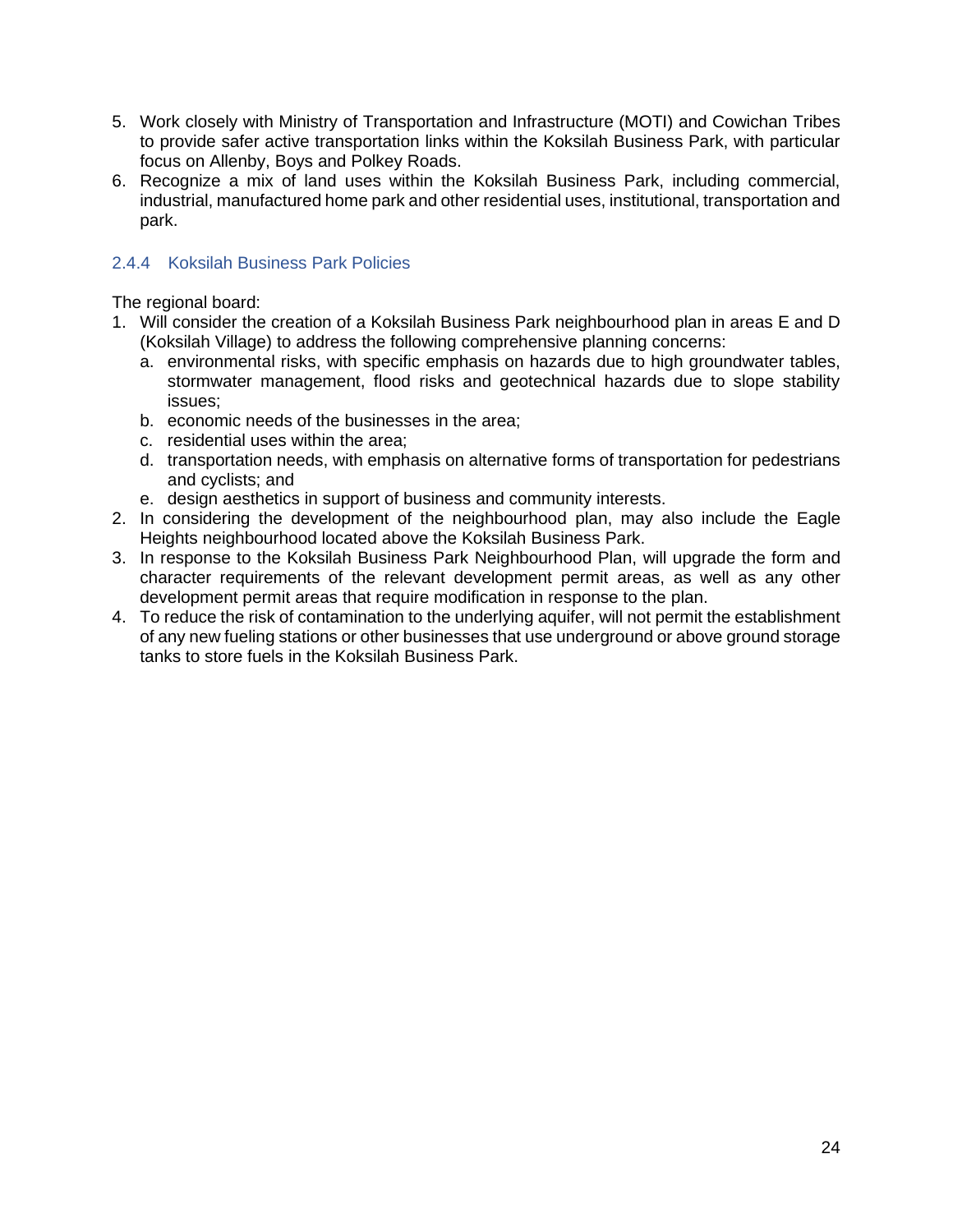<span id="page-26-0"></span>

 $\bar{\alpha}$  $\widetilde{\mathbf{r}}_0$ 



Figure 4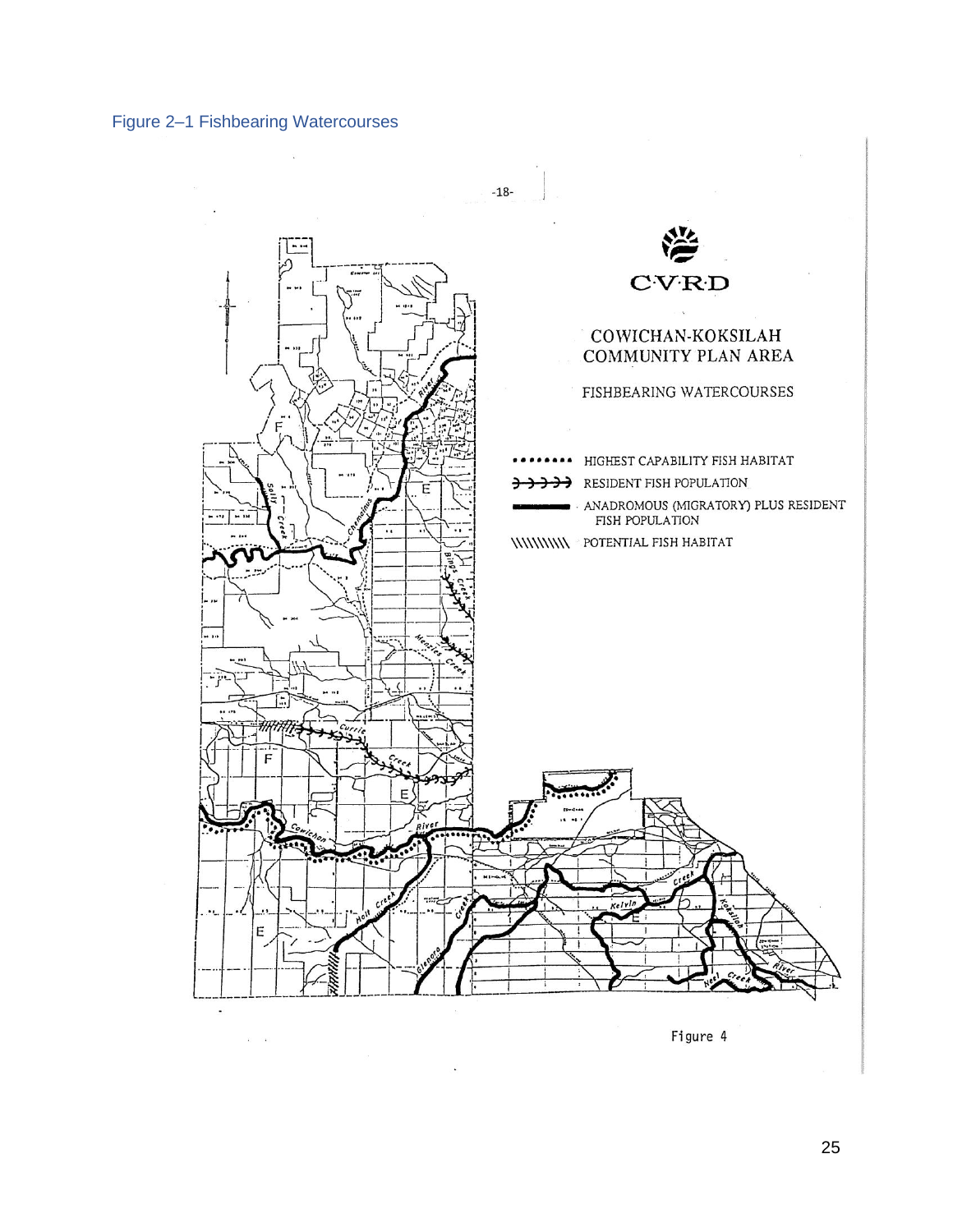### **2.5 Institutional Designation**

The Institutional designation is intended to accommodate those institutional uses, whether privately or publicly owned, that assist with maintaining a high quality of life. At the time of adoption, institutional uses in the plan area include the Sahtlam Fire Hall, Paldi Temple and Cemetery, Chinese Cemetery, Sunrise Waldorf School, the Hub at Cowichan Station, Glenora Community Hall, Glenora Farm, Koksilah School (now the Vancouver Island University Trades School), Eagles Hall, Cowichan Bowmen Archery Club, Cowichan Fish and Game Association and the Cowichan Valley Trap and Skeet Club.

#### 2.5.1 Institutional Objectives

1. Resolve safety, noise and associated environmental issues with the Cowichan Fish and Game Association's facility in the Cowichan River Provincial Park.

#### 2.5.2 Institutional Policies

The regional board:

1. Discourages the conversion of institutionally designated lands to alternative designations, such as residential, commercial or industrial.

#### **2.6 Parks Designation**

The Parks designation is intended to ensure that adequate parkland and park amenities are available to all residents in the plan area. For the purposes of this plan, parks and trails are designated as Parks. Parks and trails are compatible with any land use designation and the implementing zoning bylaw should reflect this.

Electoral area E has approximately 114 ha of community parks, and 160 ha of subregional and regional parks. Cowichan River Provincial Park (1,414 ha) is also partly located in area E and the Cowichan Valley Trail, part of the Trans-Canada Trail, traverses the plan area

The CVRD actively encourages additional acquisitions as suitable lands become available. As the population continues to grow, a high priority will be placed on the maintenance of existing parks and trails and the acquisition of new ones, including trail linkages. See the Parks and Trails Master Plan for area E for full information.

### 2.6.1 Parks Objectives

- 1. Improve pedestrian and cycling linkages.
- 2. Focus land acquisition on ecosystem.
- 3. Encourage the Ministry of Transportation and Infrastructure, Ministry of Environment, nongovernmental organizations and community groups to fund and implement habitat conservation and communication projects. These may include, but are not limited to, fisheries restoration, amphibian and ungulate protection corridors, roadside wildflower areas, and connected riparian waterways and wetlands (green infrastructure). The focus will be on
	- a. Sh-hwuykwselu (Busy Place Creek) fisheries enhancement, integrated riparian waterways, educational development and green flood buffering infrastructure;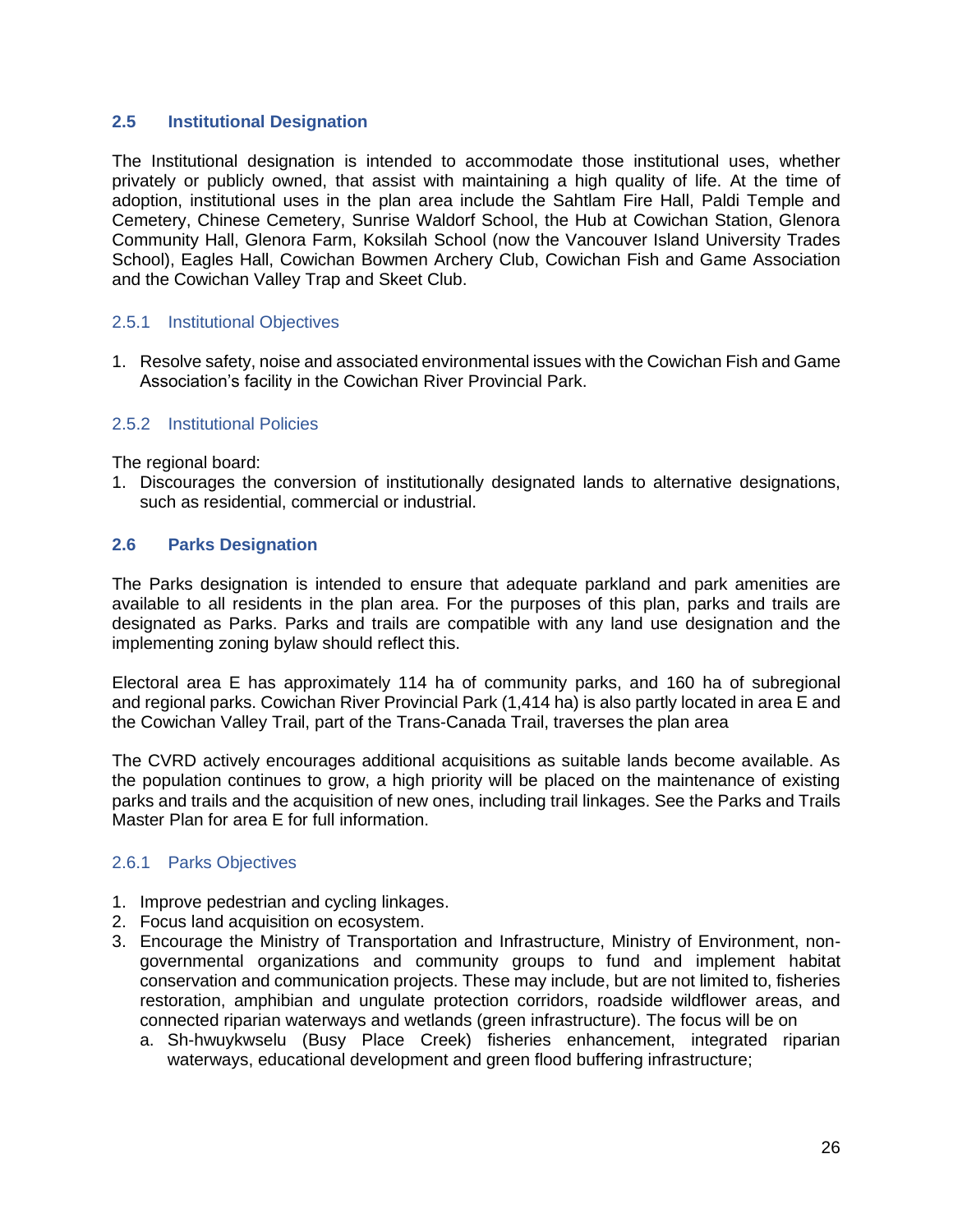- b. protection of migration routes for amphibians in the vicinity of Wake Lake, including measures such as use of signage, temporary road closures during migration periods and education campaigns regarding habitat on private property; and
- c. living with Roosevelt elk, which includes protection of corridors, limiting fencing and using appropriate fencing when fencing is required.

## 2.6.2 Parks Policies

The regional board:

- 1. Establishes standards for roadside pathways that are separated from motor vehicles to the greatest extent possible.
- 2. Acquires parkland through subdivision in the following circumstances:
	- a. When parcels designated as Village Residential, Rural Residential, River Corridor or Manufactured Home Park are considered for subdivision into three or more additional lots, will determine whether the owner of land being subdivided shall
		- i. provide, without compensation, community parkland equivalent to 5% of the parcel size and in a location acceptable to the CVRD to be designated as Park on the plan of subdivision; or
		- ii. pay to the CVRD an amount that equals the market value of the land that may be required for park purposes, not to exceed 5% of the land being proposed for subdivision.
	- b. Ensures when parcels are not designated as Village Residential, Rural Residential, River Corridor or Manufactured Home Park, but are considered for subdivision, the owner of the land being subdivided shall pay to the CVRD an amount that equals the market value of the land that is required for park purposes.
	- c. Ensures Cowichan and Koksilah River corridors and other lands that provide critical ecosystem services (e.g., flood mitigation or rare and endangered ecosystems) are a priority.

### **2.7 Freshwater Designation**

There is a lot of fresh water in the Cowichan Koksilah local plan area, including three major rivers and their tributary streams, and many wetlands—particularly in the Cowichan watershed—in both the Sahtlam and the Glenora areas. These areas serve as staging areas for waterfowl and provide valuable habitat for other species. The Freshwater designation is intended to protect aquatic and other water-based environmentally sensitive habitats for ecological functioning and to provide wildlife corridors within the plan area.

There are only two lakes of note within the plan area's Freshwater designation: Wake Lake (Sahtlam) and Keating Lake (Glenora). Keating Lake is located in the Agricultural Land Reserve and serves as the headwaters for Blackwater Creek. Wake Lake, however, is located in an area with considerable development pressure, and is the breeding ground for two blue-listed amphibian species: red-legged frogs and western toads.

### 2.7.1 Freshwater Objectives

For objectives related to the Freshwater designation, please see the OCP.

#### 2.7.2 Freshwater Policies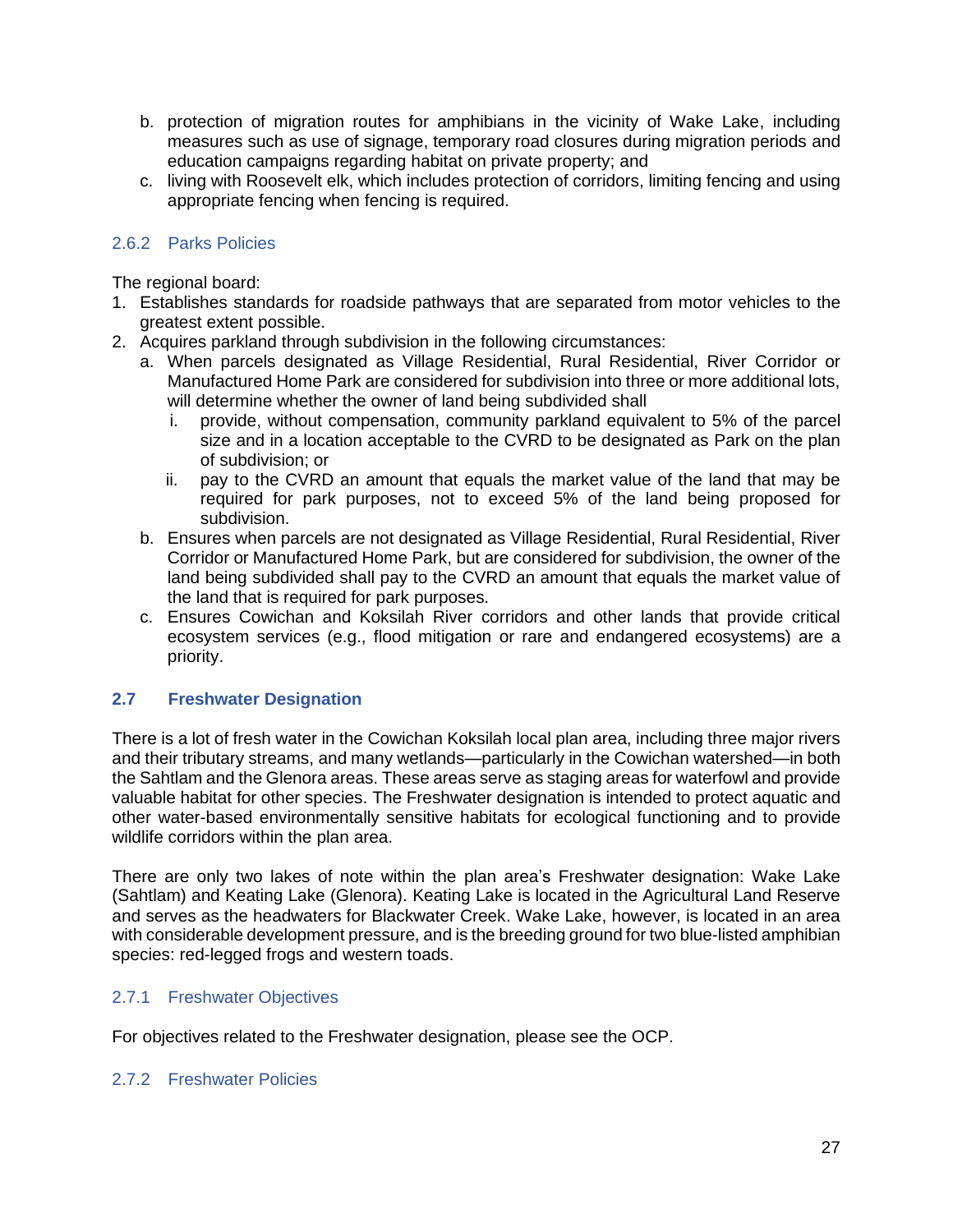For policies related to the Freshwater designation, please see the OCP.

# **2.8 Commercial Designation**

The Commercial designation is intended to accommodate a variety of commercial activities, including local services, tourism, recreational, retail, service and highway commercial. It anticipates the possibility of the establishment of a neighbourhood pub.

The Commercial designation includes a variety of existing and planned commercial and light industrial uses within the plan area. Some are within the Koksilah Business Park, while others are in close proximity to the Trans-Canada Highway, such as the businesses near the Bench and Koksilah Road intersections. These lands are recognized for their importance to the regional economy in providing employment opportunities and supporting local economic activities.

Redevelopment of Commercial lands is supported to provide opportunities for local commercial goods and services, agricultural supply sales, agri-tourism, value-added agriculture, agricultural processing, cold (food) storage, secondary forestry manufacturing and industrial warehousing. Impacts on groundwater, environmental quality and the visual impact of highway-oriented development are required to be mitigated with any redevelopment proposal.

# 2.8.1 Commercial Objectives

- 1. Link heritage tourism and agri-tourism with commercial development.
- 2. Prevent additional commercial development along the Trans-Canada Highway and Highway 18.
- 3. Encourage low carbon redevelopment.

### 2.8.2 Commercial Policies

The regional board:

- 1. When considering rezoning for various purposes, in addition to the standard requirements, may additionally require the following information:
	- a. For a new neighbourhood pub:
		- i. wine sales or liquor sales outlet; and
		- ii. clear evidence that there is local demand for the proposed use.
	- b. For a new mini-storage facility:
		- i. clear evidence that there is local demand for the proposed use; and
		- ii. indication that the facility be staffed rather than automated, with operating hours limited to daylight hours.
	- c. For new tourist commercial uses:
		- i. indication that the use is within easy reach of but preferably does not front directly onto a highway; and
		- ii. in those cases where the proposal is to convert Forestry-designated lands to tourist commercial uses, that the use clearly requires a forest as part of the attraction.

### **2.9 Residential Designations**

The Residential designations are intended to provide for a wide range of residential types within the plan area. Within the local plan, there are seven Residential designations:

• Rural Residential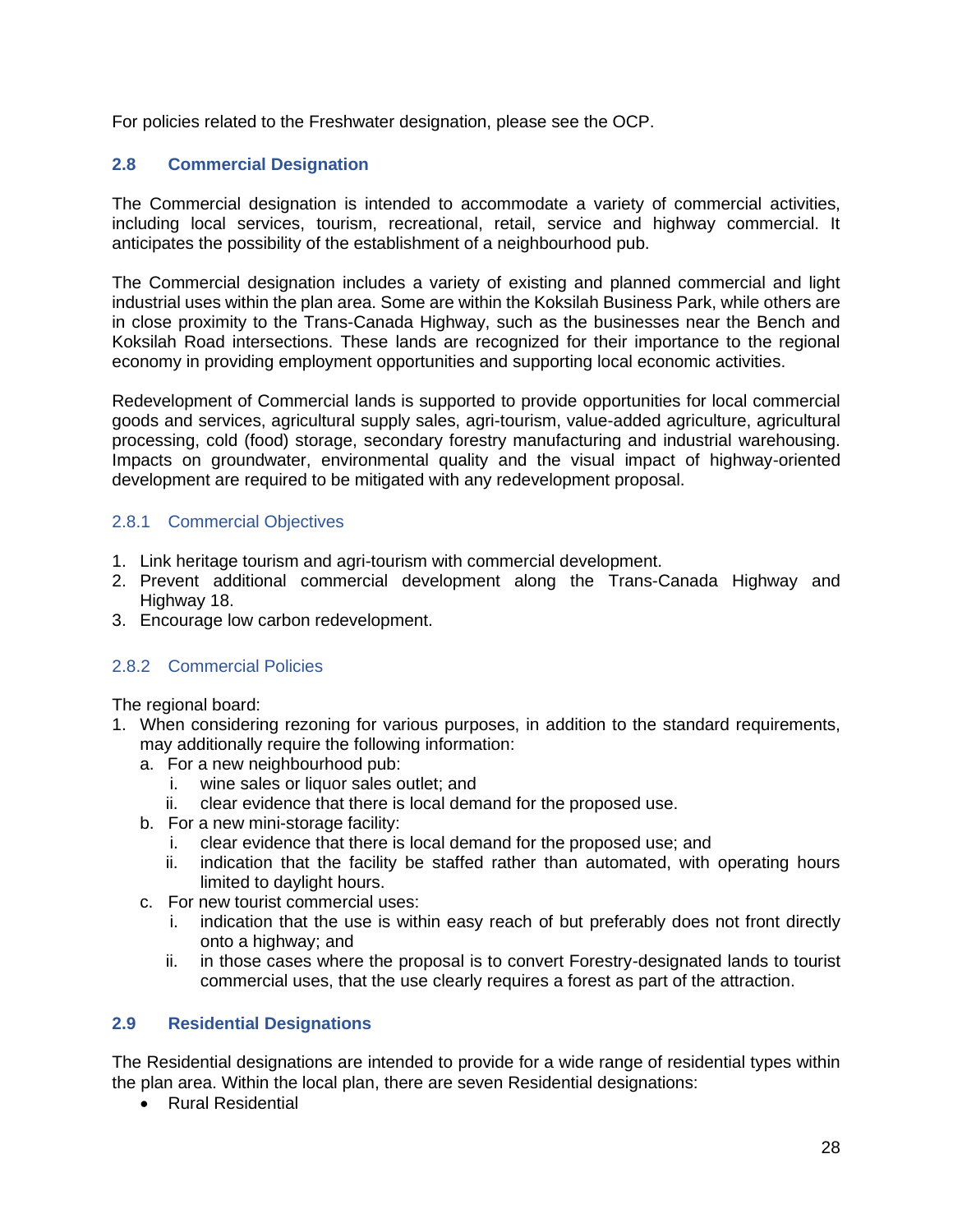- Manufactured Home Park
- River Corridor
- Village Residential
- Paldi Comprehensive Development
- Integrated Community Comprehensive Development
- Future Development

### Rural Residential Designation

The Rural Residential designation is intended to accommodate a rural lifestyle and, where possible, to provide a buffer between large rural resource uses (forestry, mining and agriculture) and more urbanized residential lands. This limits the exposure to land use conflicts at the same time as providing a rural residential lifestyle option. These parcels are characterized by their single-family dwellings, treed areas and small-scale agriculture, and should provide aesthetically pleasing green space and treed areas. Each property within the Rural Residential designation will provide its own well and septic systems. No community water or sewer systems are planned for this land use designation.

### 2.9.1 Rural Residential Objectives

- 1. Provide a rural residential lifestyle option that creates a buffer between resource lands and residential areas.
- 2. Ensure areas designated as Rural Residential on Schedule L, LE1 map series are developed with parcel areas ranging from 2 to 5 ha, with residential development not to exceed one principal dwelling unit per parcel.
- 3. Minimize reliance on groundwater for irrigation purposes.
- 4. Minimize the area of impervious surfaces.

### 2.9.2 Rural Residential Policies

The regional board:

- 1. Does not support extending community water and sewer services into Rural Residential areas.
- 2. Encourages rainwater harvesting.
- 3. Encourages small footprints and clustering of buildings.

#### Manufactured Home Park Designation

The Manufactured Home Park designation applies to manufactured home parks within the plan area. Manufactured home parks represent an important component of the CVRD's affordable housing stock, providing some 59 dwelling units within electoral area E. These include varieties of modular homes, homes that can be "digitally printed" and other forms of innovation. Additionally, there is one undeveloped land parcel designated for Manufactured Home Park in the Sahtlam area.

### 2.9.3 Manufactured Home Park Objectives

1. Establish zoning for community gardens.

#### 2.9.4 Manufactured Home Park Policies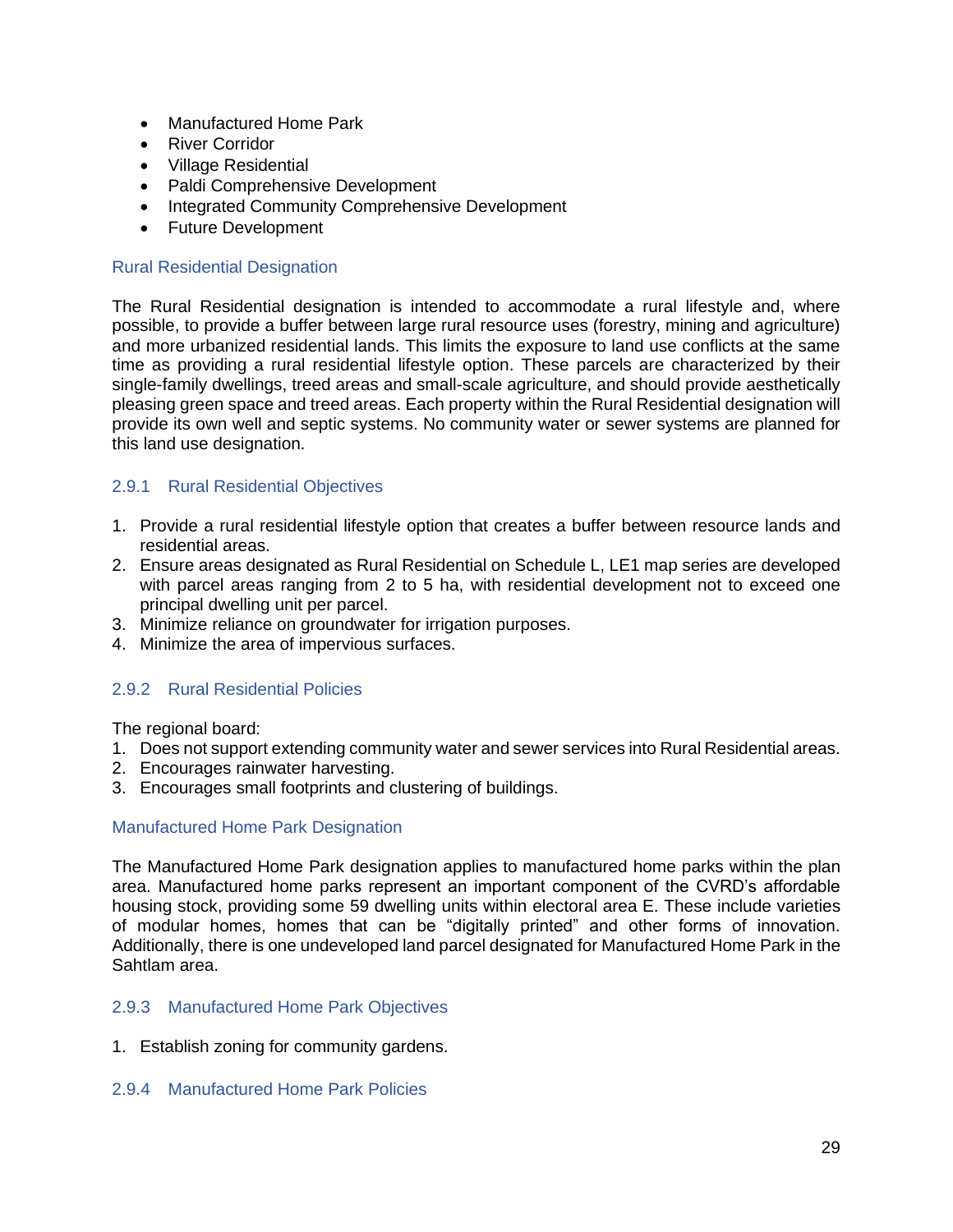The regional board:

1. Encourages adequate arrangements for the relocation of tenants, including into housing units within the new development, where redevelopment of a manufactured home park is contemplated.

### River Corridor Designation

River Corridor Residential designation applies to low density rural residential lands along the Cowichan and Koksilah River corridors. These areas contain sensitive riparian habitat along the rivers and require sensitive development or redevelopment.

#### 2.9.5 River Corridor Objectives

1. Encourage the Province to designate all Crown lands within the River Corridor designation as provincial park.

#### 2.9.6 River Corridor Policies

The regional board:

1. May seek to acquire private lands within the River Corridor designation for park purposes.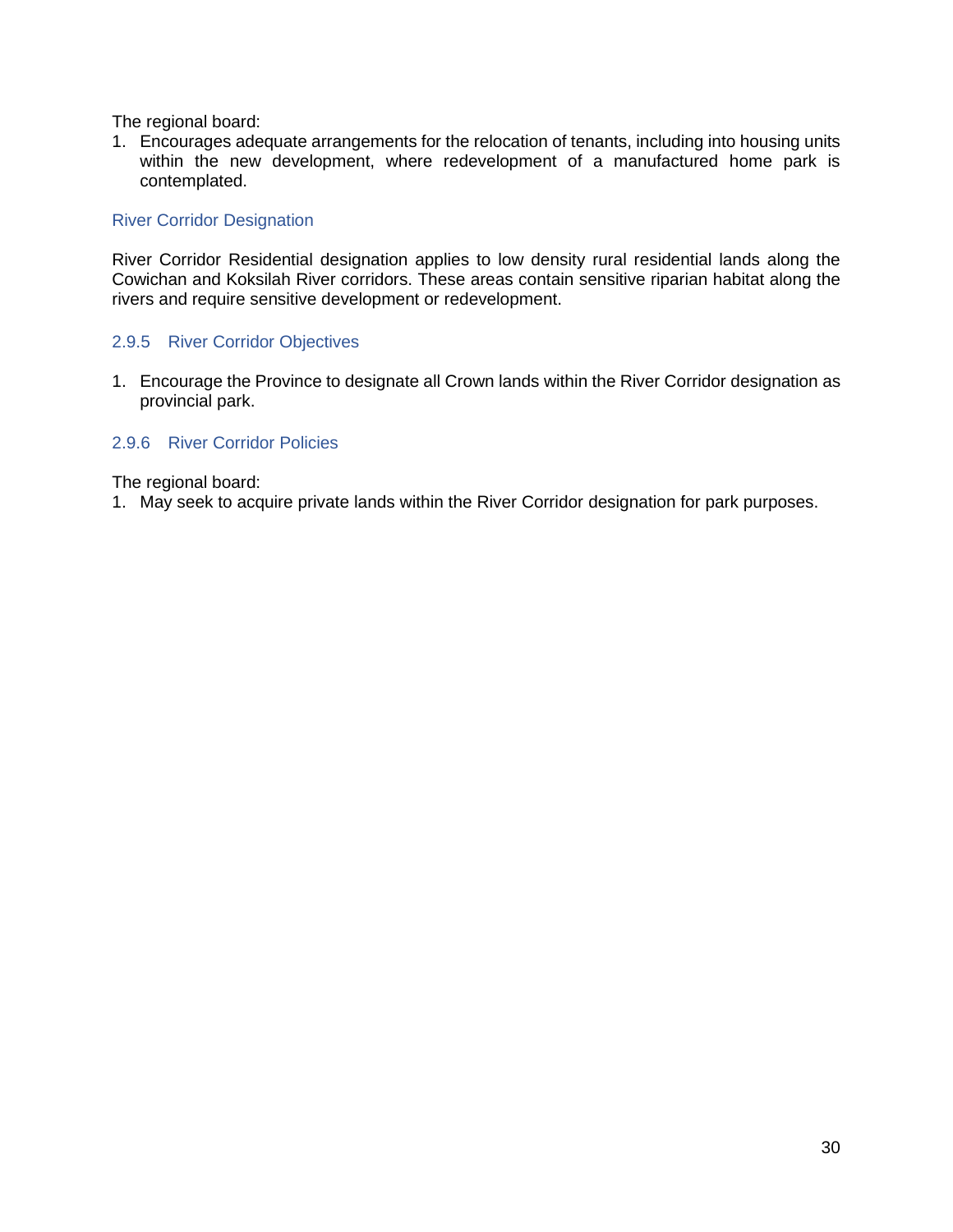#### Village Residential Designation

The Village Residential designation is applied only to those areas that are currently fully serviced or will be fully serviced as part of the overall development process. This designation is intended to accommodate primarily residential uses, including a variety of household and housing types, in anticipation of future population growth and demographic change.

The Village Residential designation encourages ground-oriented dwellings particularly groundoriented multi-unit residential development, such as traditional row houses, stacked townhouses and courtyard row houses.

The Village Residential designation accommodates area residents in a manner that supports the efficient and economical provision of services such as water, sewer, solid waste and recycling collection, and public transit along with amenities such as parks, trails and safe roadside pedestrian pathways.

#### 2.9.7 Village Residential Objectives

- 1. Accommodate a variety of households and housing types including co-housing and housing co-operatives.
- 2. Create livable and walkable communities, with green space, tree canopy, walking paths and other amenities for residents and visitors.
- 3. Develop multi-family housing development form and character development permit guidelines.

#### 2.9.8 Village Residential Policies

*To be considered during the modernization phase of the plan.*

Paldi Comprehensive Development Designation

See Area F Local Area Plan.

#### 2.9.9 Paldi Comprehensive Development Objectives

Paldi is situated in electoral area F. Please refer to the objectives listed for Paldi Comprehensive Development in section 2.9.12 of the area F local plan.

#### 2.9.10 Integrated Community Comprehensive Development

The Integrated Community Comprehensive Development designation is intended to accommodate comprehensive development consisting of residential, small-scale commercial, business and institutional uses. This designation promotes economic development opportunities for residents by providing employment in close proximity to residences and by permitting residential uses near the Koksilah Business Park.

A central theme for properties designated as Integrated Community Comprehensive Development will be environmental and social sustainability. The development provides highquality affordable housing, increasing the rental housing pool and supporting a socially diverse community.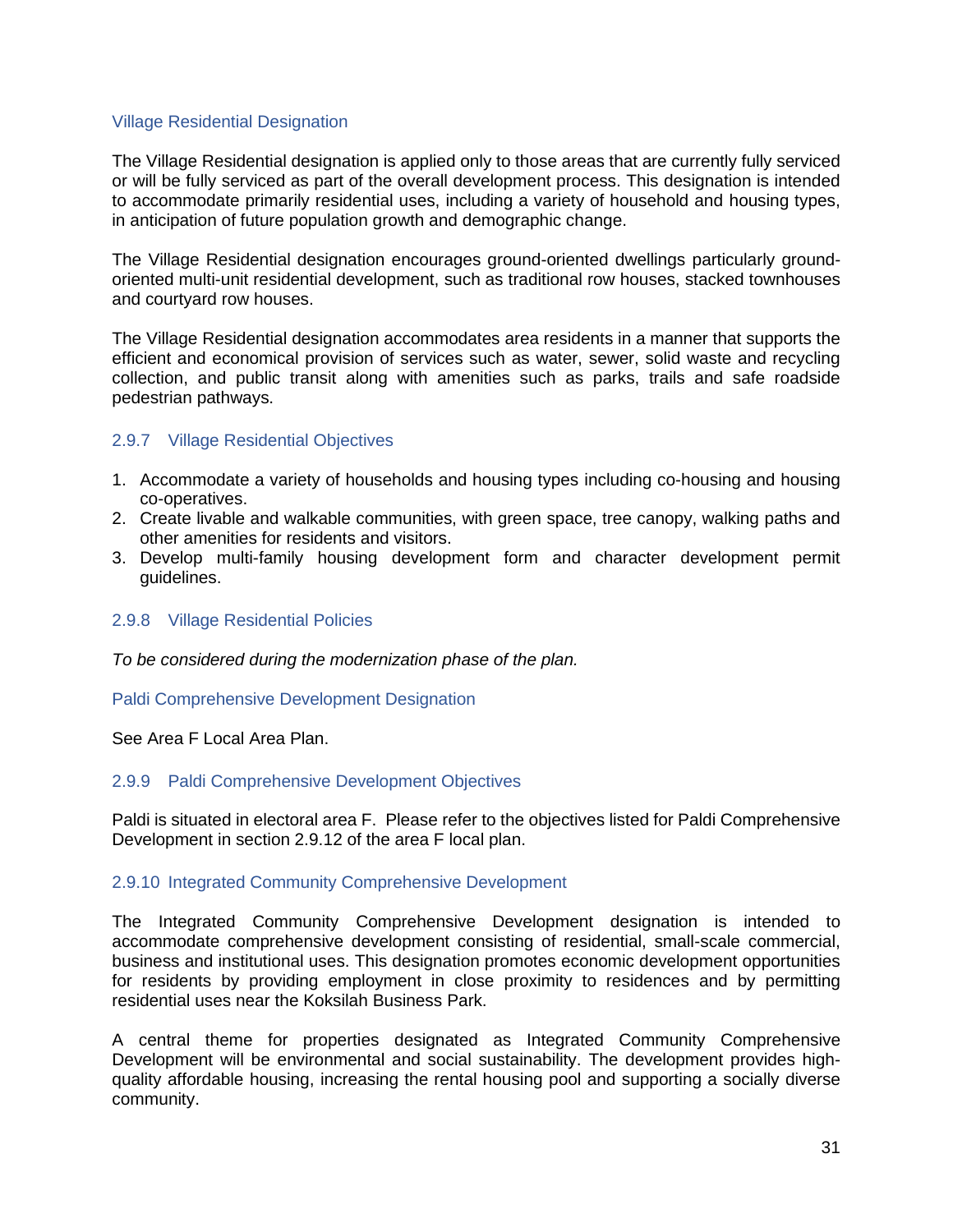# 2.9.11 Integrated Community Comprehensive Development Objectives

- 1. Repurpose and upgrade existing facilities on the sites to accommodate residential, smallscale commercial, business and institutional uses.
- 2. Promote economic development opportunities for residents by providing employment in close proximity and by permitting residential uses near the Koksilah Business Park.
- 3. Create a showcase of environmental and social sustainability.
- 4. Provide a variety of housing choices including single-family and multi-family units.

# 2.9.12 Integrated Community Comprehensive Development Policies

The regional board:

1. Will consider varying the parking requirements, given that residents have the opportunity to work within the same area, provided that adequate parking is shown.

#### Future Development Designation

The Future Development designation is intended to indicate land areas designated to absorb future residential development (to be fully reviewed in the modernization), including commercial nodes and the residential settlement areas in general proximity to them.

#### 2.9.13 Future Development Objectives

*To be considered during the modernization.*

#### 2.9.14 Future Development Policies

*To be considered during the modernization.*

#### **2.10 Settlement Nodes**

Using the Settlement Node typology of the OCP (Table 3-1), and looking at the four communities within the plan area, the following settlement nodes are present:

#### <span id="page-33-0"></span>Figure 2–2 Settlement Nodes

| <b>Type</b>         | <b>Plan Area Community</b>           |
|---------------------|--------------------------------------|
| Major Village       | Eagle Heights/Koksilah Business Park |
| Neighbourhood Nodes | Sahtlam                              |
|                     | Glenora                              |
|                     | <b>Cowichan Station</b>              |
| <b>Rural Centre</b> | Paldi (once built out)               |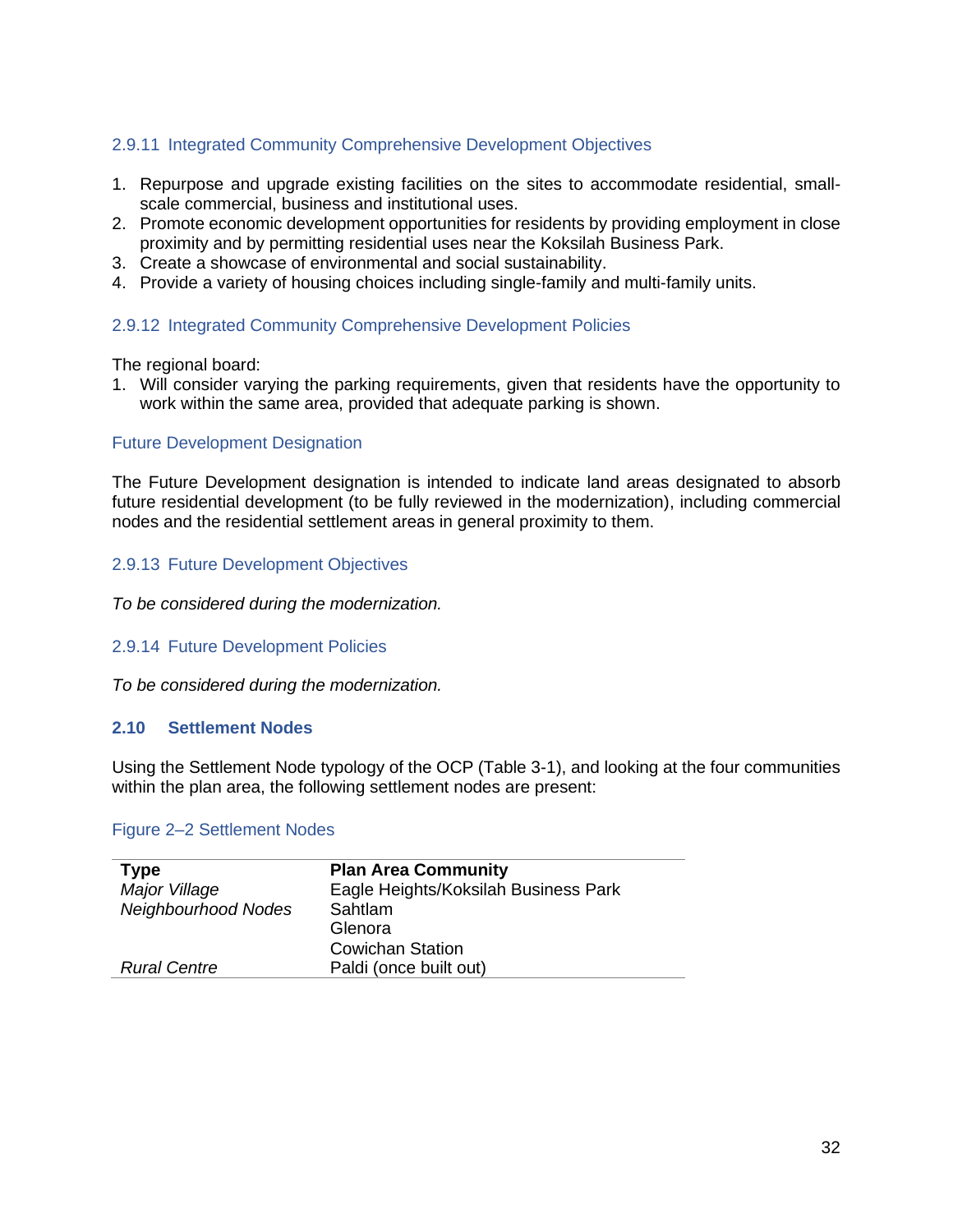# **2.11 Roads and Servicing**

The plan area is affected by several major transportation corridors: the rail corridor that runs alongside the Trans-Canada Highway in the area of the Koksilah Business Park, and two major highways:

- 1. The Trans-Canada Highway, first designated on Vancouver Island in 1941, has been upgraded multiple times over the years. Where it passes through area E, it operates as a heavily signalized low-to-limited-mobility arterial road, rather than a freeway, albeit the largest and most important road in the region.
- 2. Highway 18 is a short, 42 km (26 mi) main vehicle route connecting the city of Duncan on the Trans-Canada Highway with the community of Youbou. The highway first opened to vehicle traffic in 1953 and was re-routed to a straighter and wider alignment in 1970.

The CVRD's concern for both highways maintaining them, as much as possible, as controlled or restricted access highways to allow for the smooth and efficient flow of people and goods through the region and to protect the scenic rural landscape.

During the development of this plan, there was considerable discussion about the possibility of a Duncan bypass, an extension of the highway to avoid congestion within the city of Duncan and reioin the main highway north of the congestion area.

There is a lot of uncertainty as to whether a Duncan bypass route is likely to be built. But if it were to be built, it would have significant impacts on the landscape, wildlife and lifestyle of Cowichan Koksilah plan area residents. It would also place higher residential development pressure on the surrounding lands, which could destroy the agricultural potential and the character of the area.

The transportation objectives and policies are intended to improve transportation and land use planning. A comprehensive transportation plan for Cowichan Koksilah will be considered in the modernization.

Specific layout of subdivisions and the road connections within the subdivision are approved by the Provincial Approving Officer of the Ministry of Transportation and Infrastructure.

### 2.11.1 Road and Transportation Objectives

- 1. Maintain the portion of the Trans-Canada Highway that passes through the plan area as a restricted access highway.
- 2. Minimize the impact on affected properties and agricultural lands when developing an access road or frontage road network adjacent to the Trans-Canada Highway.
- 3. Provide alternative property access to those properties adjacent to the Trans-Canada Highway, rather than providing direct access from the highway.
- 4. Prevent the creation of additional points of access onto the Trans-Canada Highway or the Cowichan Valley Highway.
- 5. Encourage the Province to
	- a. avoid construction of a Duncan highway bypass through close cooperation between the CVRD, the City of Duncan, the Municipality of North Cowichan and MOTI on highway corridor management;
	- b. in cases of subdivision or re-zoning of property adjacent to the Trans-Canada Highway, provide property access away from the Trans-Canada Highway and eliminate the present means of direct highway access: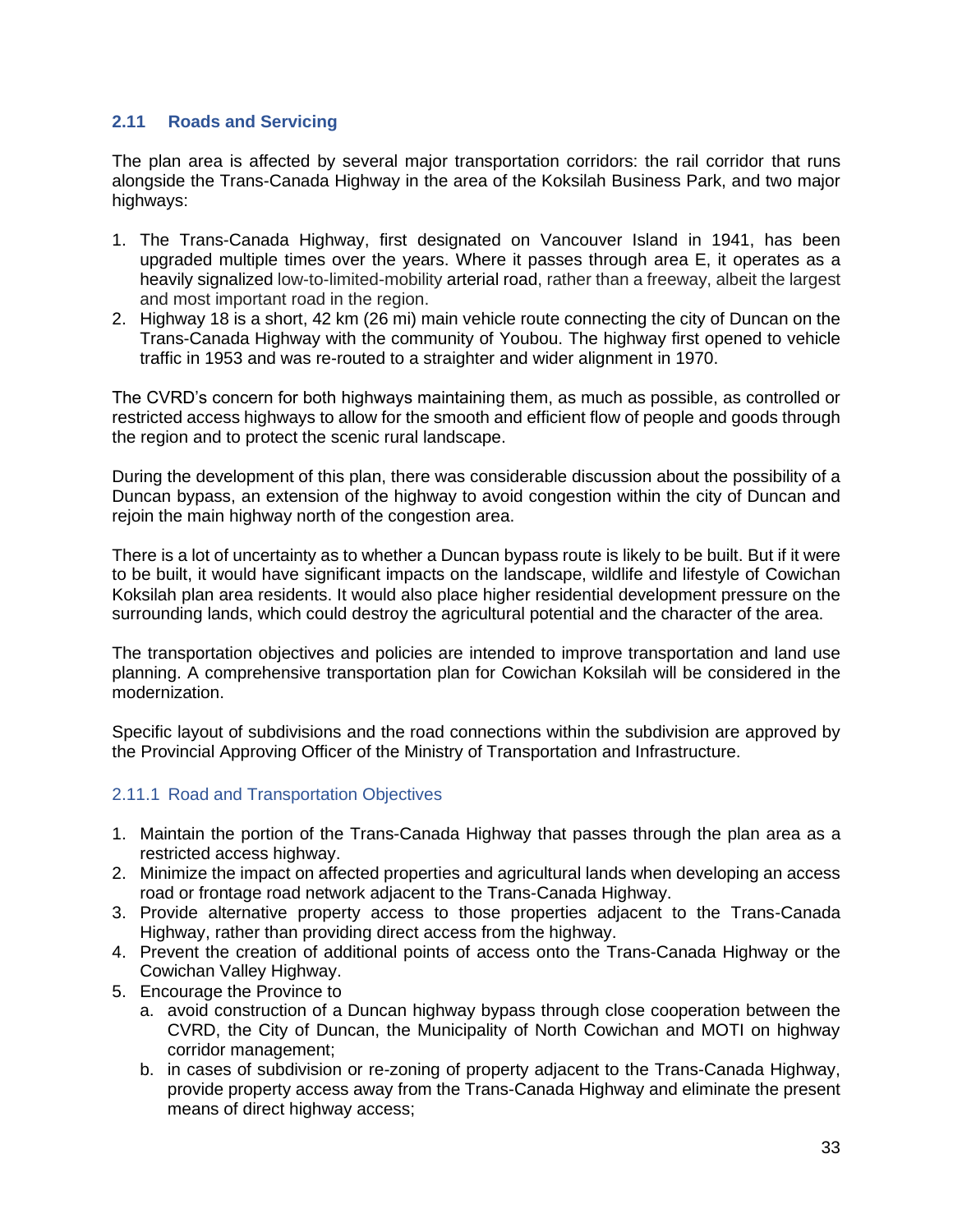- c. not support development applications to designate additional commercial or industrial lands along the Trans-Canada Highway or the Cowichan Valley Highway in the plan area, in the interest of protecting the appearance of rural landscapes;
- d. require that any new development maintain the highway frontage in its natural state or provide a landscape buffer strip of at least 30 m between the development and the highway; and
- e. evaluate an inclusive set of costs and benefits of various options, including alternatives that would make a highway bypass unnecessary, recognizing the impacts on agricultural productivity and the environment more generally that would occur in the context of construction of such a bypass.

# 2.11.2 Road and Transportation Policies

*To be considered during the modernization.*

2.11.3 Servicing Objectives

*To be considered during the modernization.*

### 2.11.4 Servicing Policies

*To be considered during the modernization.*

# **2.12 Temporary Use Designation**

Lands designated for temporary use are intended to ensure that temporary uses have a beneficial aspect for the community and that they have little or no negative effect upon residential uses or the natural environment.

Land designated for special event temporary use in the Cowichan Koksilah plan area is limited to the Cowichan Valley Trap & Skeet Club (PID: 009-850-741).

Lands not already designated for temporary uses may be identified in the modernization phase.

### **2.13 Heritage**

The plan area contains one designated heritage property: Fairbridge Chapel and School (Bylaw No. 599).

This plan recognizes that a significant number of cultural or natural heritage sites are present in the plan area and highlights the following for consideration in the Heritage Registry:

1. *Paldi Sikh Temple and Cemetery*: Provincially recognized under s. 18 of the *Heritage Conservation Act* as epitomizing the South Asian rural experience in B.C., Paldi was a small logging community on Vancouver Island. Located between Duncan and Lake Cowichan, and originally called Mayo, this town was founded by Mayo Singh and his partner Kapoor Singh in the early 1900s. The former town site included a lumber mill, company store, school, post office, Japanese temple and bunkhouses for workers and housing for families of South Asian, Japanese, Chinese and European heritage. The first gurdwara (Sikh temple) in Paldi was opened in 1917.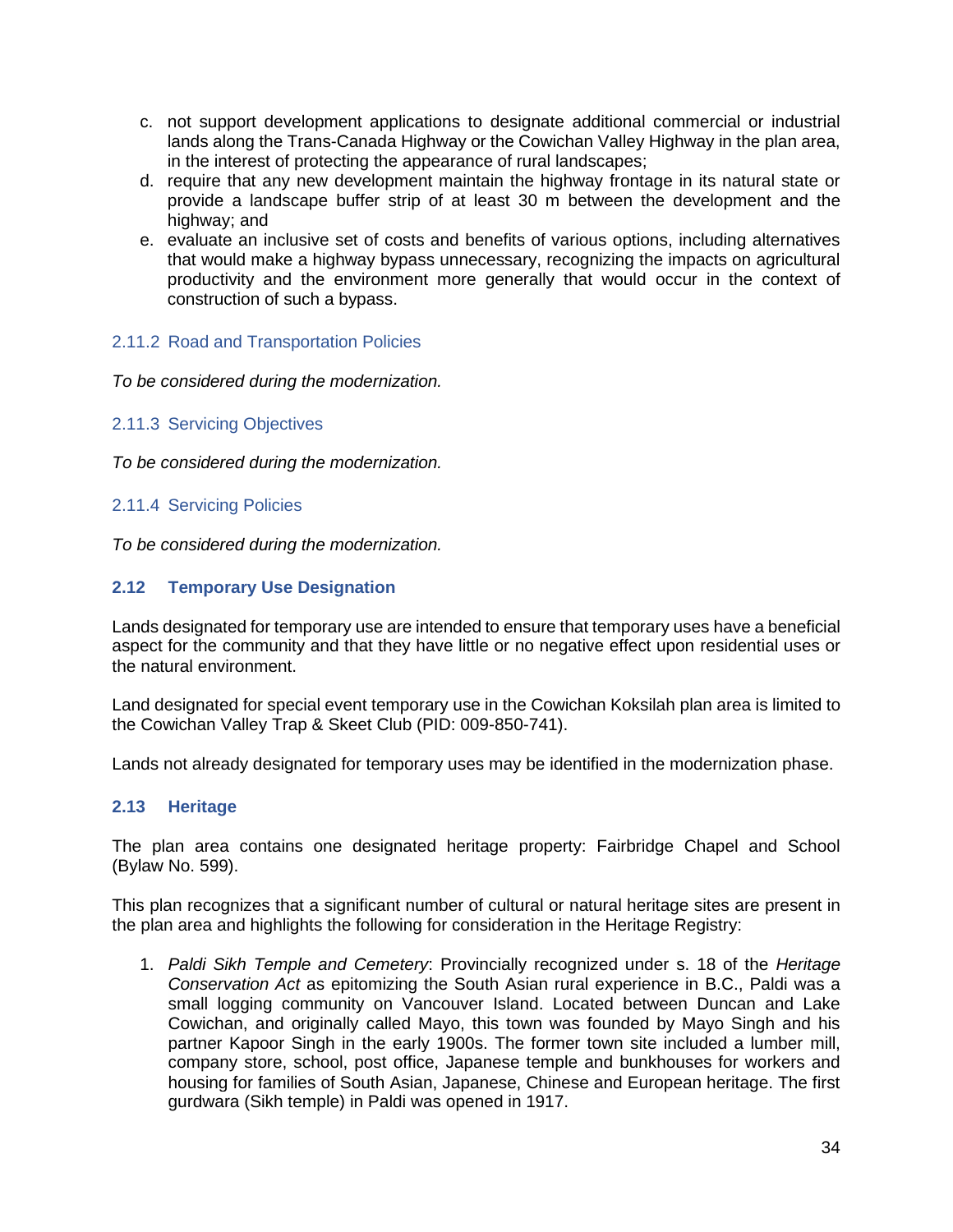- 2. *Hillcrest Chinese Cemetery*: The cemetery is listed on the Heritage BC website and recognized for its historical value through its association with the extensive involvement of Chinese-Canadians in B.C.'s logging industry. It was established on land donated to Chinese-Canadian workers by the Hillcrest Logging Company to honour their contributions of talent and labour. This original donation of land emphasizes the commitment made by the company to the well-being of its workers even after their deaths and stands as a powerful symbol of the possibility of enduring relationships between Chinese-Canadians and non-Chinese in B.C. that were not marked by conflict. The cemetery exemplifies *feng shui* principles used in its design, and because of its longevity—with the last burial occurring in the 1960s—the place has heritage significance as a symbol of long-standing relationships between Chinese-Canadian forestry workers, their employers and the local community.
- 3. *Keating Farm*: This 13 ha farm property contains a number of heritage structures, the most significant of which is the main farmhouse. This 1880s-era house contains a unique Great Hall designed and built by architect John Tiarks in 1894. It was owned by the Land Conservancy until 2014 when it was sold to private individuals who are continuing to operate it as a working farm, with its heritage orchards.
- 4. *Fairburn Farm*: Established by Mary and John Jackson in 1896, the 80 ha Fairburn Farm has had a checkered career as a farm, hunting lodge, dairy farm, organic cooperative and pioneer of farm stay vacations and water buffalo farming in North America.
- 5. *St. Andrew's Church, Cowichan Station*: Consecrated on February 8, 1906, and deconsecrated in 2011. It is architecturally compelling, with many features of interest, including the incorporation of relics into the church architecture.<sup>6</sup> The cemetery is still intact.
- 6. *Glenora Store and Café*: In operation since 1950, originally as a garage for fueling and maintaining cars, it has since evolved through a variety of types of businesses, including incubating the very successful Community Farm Store. Now owned by the Ita Wegman Association, it sells produce and products from the Glenora Farm, as well as providing café services … and it still sells gas!
- 7. *Sahtlam School House*: Now a private residence, this location at 4410 Old Cowichan Lake Road was used as a school from 1922 to 2002. There is interpretive signage outside of the property.
- 8. *Currie Park*: Daniel Currie arrived in Canada from Scotland in 1878, followed by his son John in 1884. Daniel lived on the property and farmed the land where Currie park is now located. Both Daniel and John Currie were active in the Sahtlam community, sat on the Sahtlam School Board and volunteered their time with the school for many years. When Daniel died in 1918 at the age of 78 his son John took over the farm until his own passing in 1931 at the age of 57. As John Currie never married, he left the property to his sister. Both father and son were buried on the property.

<sup>&</sup>lt;sup>6</sup> These include the base and stem of a lectern rescued from the shelled ruins of Ypres Cathedral in Belgium, and fragments of stained glass from a bombed church in Rheims, France, which are incorporated in the windows to the north and south side of the nave. <https://heritagebc.ca/war-monuments-memorials/cowichan-station/>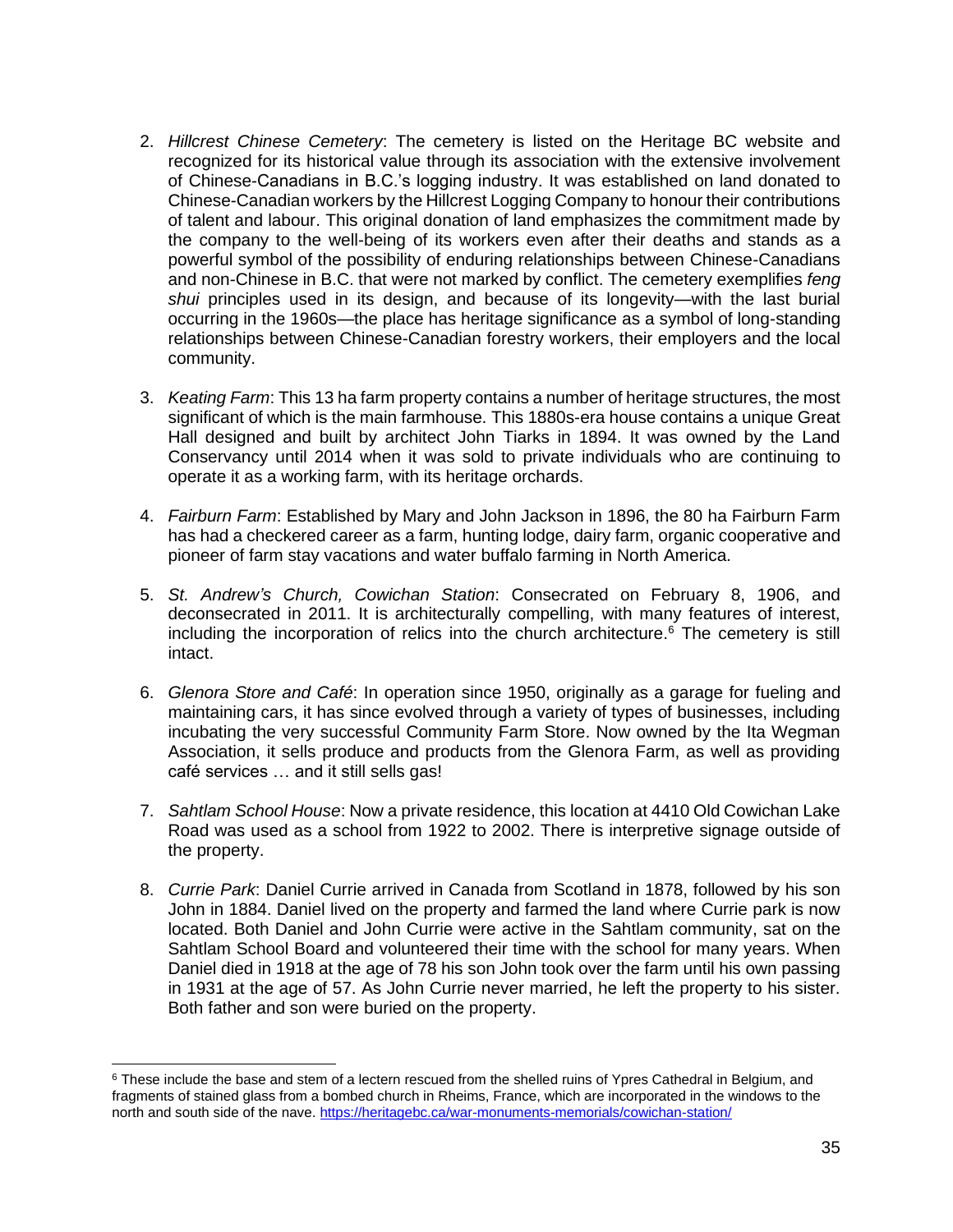- 9. *Carlton Stone home at 5372 Miller Road*: This was an original home to Hillcrest Lumber pioneers circa 1913.
- 10. *Robert McLay Jr. home at 5241 Koksilah Road*: Constructed circa 1908, this home is currently operating as the McLay Inn.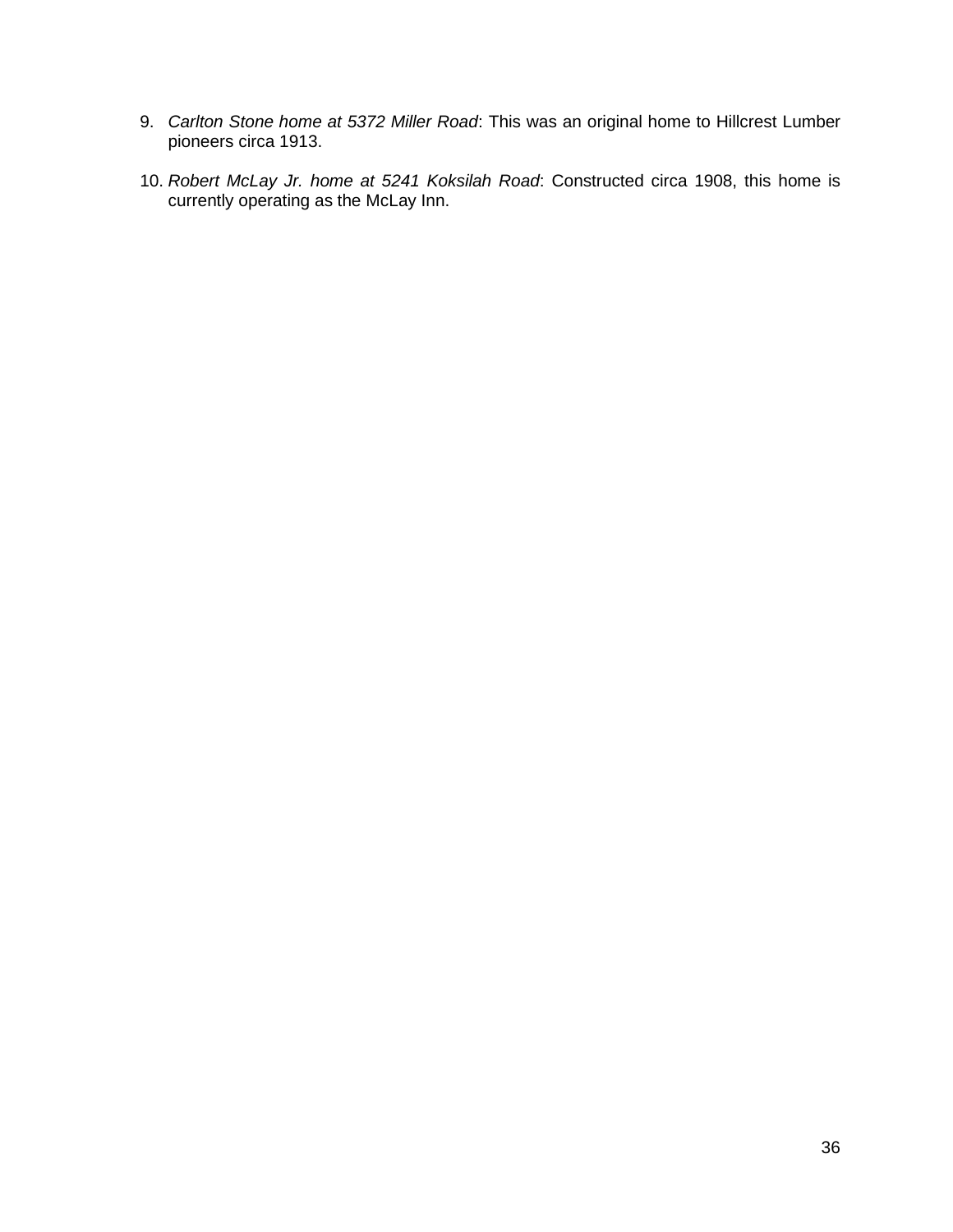# **PART 3 IMPLEMENTATION AND EVALUATION**

## **3.1 Monitoring and Review of the Plan**

*To be considered with the modernization.*

### **3.2 Performance Measures**

This section provides a means by which to measure the success of the official community plan in terms of the objectives and policies of this plan. The land use inventory statistics outline the amount of land within the plan area designations. The current amount of land within the plan area is 19,988 ha (49,393ac), shown on Schedule L as follows:

#### A. *Renewable Resource – Agriculture*

The current amount of land designated for Renewable Resource – Agriculture use is approximately 3,267 ha (8,073 ac) or 16.345% of the plan area.

#### B. *Rural Resource – Forestry*

The current amount of land designated for Rural Resource – Forestry use is approximately 14,357 ha (35,476 ac) or 71.825% of the plan area.

#### C. *Industrial*

The current amount of land designated for Industrial use is approximately 125 ha (308 ac) or 0.624% of the plan area.

#### D. *Institutional*

The current amount of land designated for Institutional use is approximately 32 ha (80 ac) or 0.161% of the plan area.

#### E. *Parks*

The current amount of land designated as Parks is approximately 789 ha (1,950 ac) or 3.948% of the plan area.

#### F. *Freshwater*

The current amount of the plan area designated as Freshwater is approximately 41 ha (101 ac).

#### G. *Marine*

There is no marine designated land within the plan area.

#### H. *Commercial*

The current amount of land designated for Commercial use is approximately 14 ha (34 ac) or 0.069% of the plan area.

#### I. *Residential*

The current amount of land designated for Residential use is approximately 1,405 ha (3,471 ac) or 7.027% of the plan area.

#### J. *Railway Transportation*

The current amount of land designated for railway transportation is 0 ha (0 ac) or 0% of the plan area.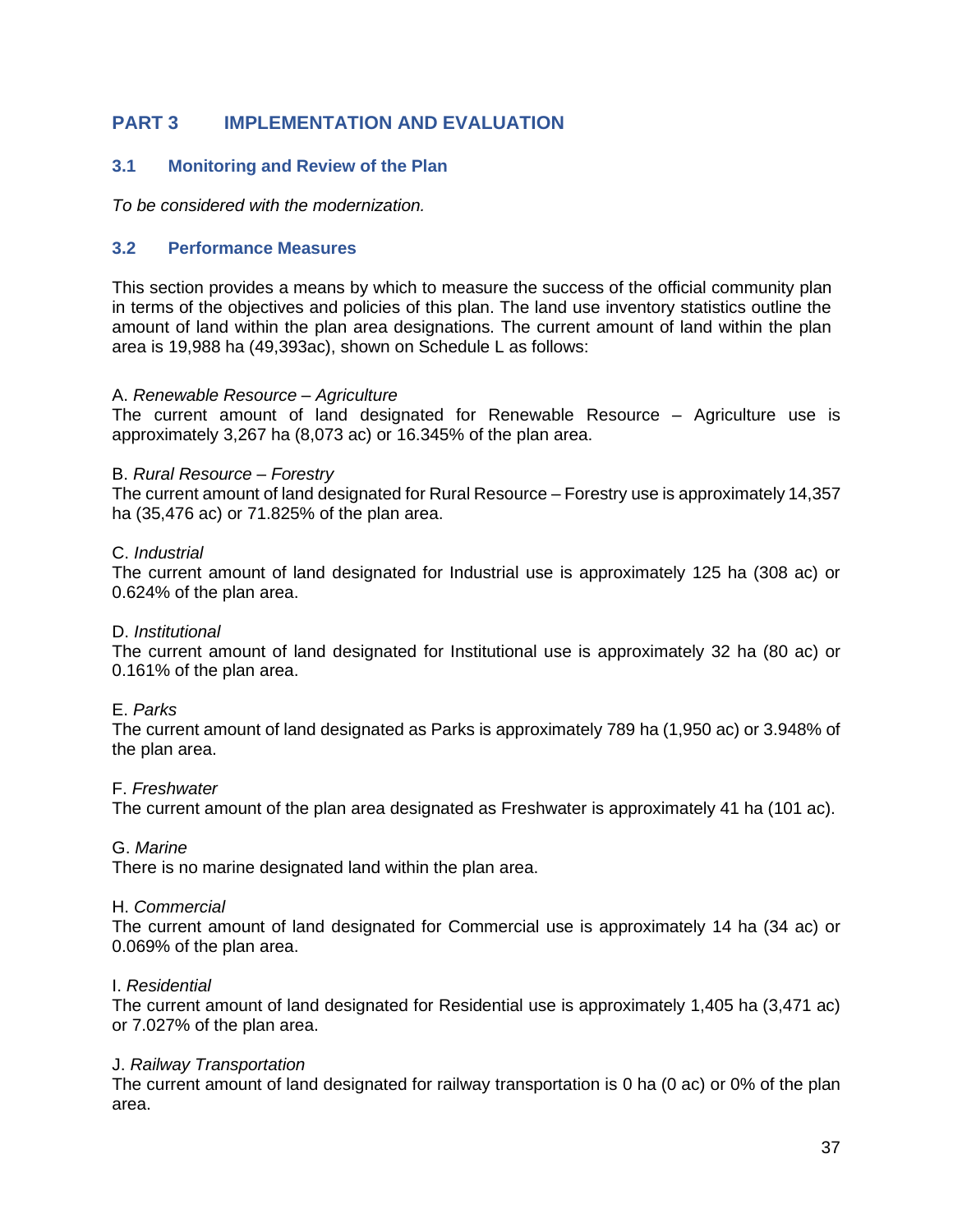# 3–1 Regional Performance Measures

<span id="page-39-0"></span>

| <b>Land Use Designations</b>     | <b>Rural Area</b><br>(excluding Sahtlam) |                | <b>Rural Area</b><br>% of Local<br>Plan | <b>Sahtlam</b>  |              | <b>Sahtlam</b><br>Area<br>% of Local<br>Plan |
|----------------------------------|------------------------------------------|----------------|-----------------------------------------|-----------------|--------------|----------------------------------------------|
|                                  | <b>Hectares</b>                          | <b>Acres</b>   |                                         | <b>Hectares</b> | <b>Acres</b> |                                              |
| Renewable Resource - Agriculture | 2,859                                    | 7,064          | 14.302                                  | 408             | 1,009        | 2.043                                        |
| Renewable Resource - Forestry    | 13,056                                   | 32,262         | 65.317                                  | 1,301           | 3,214        | 6.507                                        |
| Industrial                       | 125                                      | 308            | 0.624                                   | $\overline{0}$  | $\mathbf 0$  | 0.000                                        |
| Institutional                    | 6                                        | 15             | 0.031                                   | 26              | 64           | 0.130                                        |
| Parks                            | 492                                      | 1,215          | 2.460                                   | 297             | 735          | 1.488                                        |
| <b>Freshwater</b>                | 38                                       | 93             |                                         | 3               | 8            |                                              |
| <b>Marine</b>                    | 0                                        | $\overline{0}$ |                                         | $\Omega$        | 0            |                                              |
| Commercial                       | 13                                       | 33             | 0.066                                   |                 | 2            | 0.003                                        |
| Residential                      | 280                                      | 691            | 1.399                                   | 1,125           | 2,780        | 5.628                                        |
| Railway Transportation           | 0                                        | 0              | 0.000                                   | 0               | 0            | 0.000                                        |
| <b>Total</b>                     | 16,830                                   | 41,588         | 84.199                                  | 3,158           | 7,804        | 15.801                                       |

#### **Electoral Area E - Cowichan Koksilah/Quw'utsun Xwul'qwselu Local Area Plan**

|                                | <b>Hectares</b> | <b>Acres</b> |
|--------------------------------|-----------------|--------------|
| Rural Area (excluding Sahtlam) | 16,830          | 41.588       |
| Sahtlam Area                   | 3,158           | 7.804        |
| <b>Grand Total</b>             | 19,988          | 49,393       |

1. When calculating the land use designations, land within the ALR is included in the designation within which it sits.

2. In the plan area, the total amount of ALR land is approximately 3,471 ha, or 24%.

3. In the plan area, there is no land within a growth containment boundary.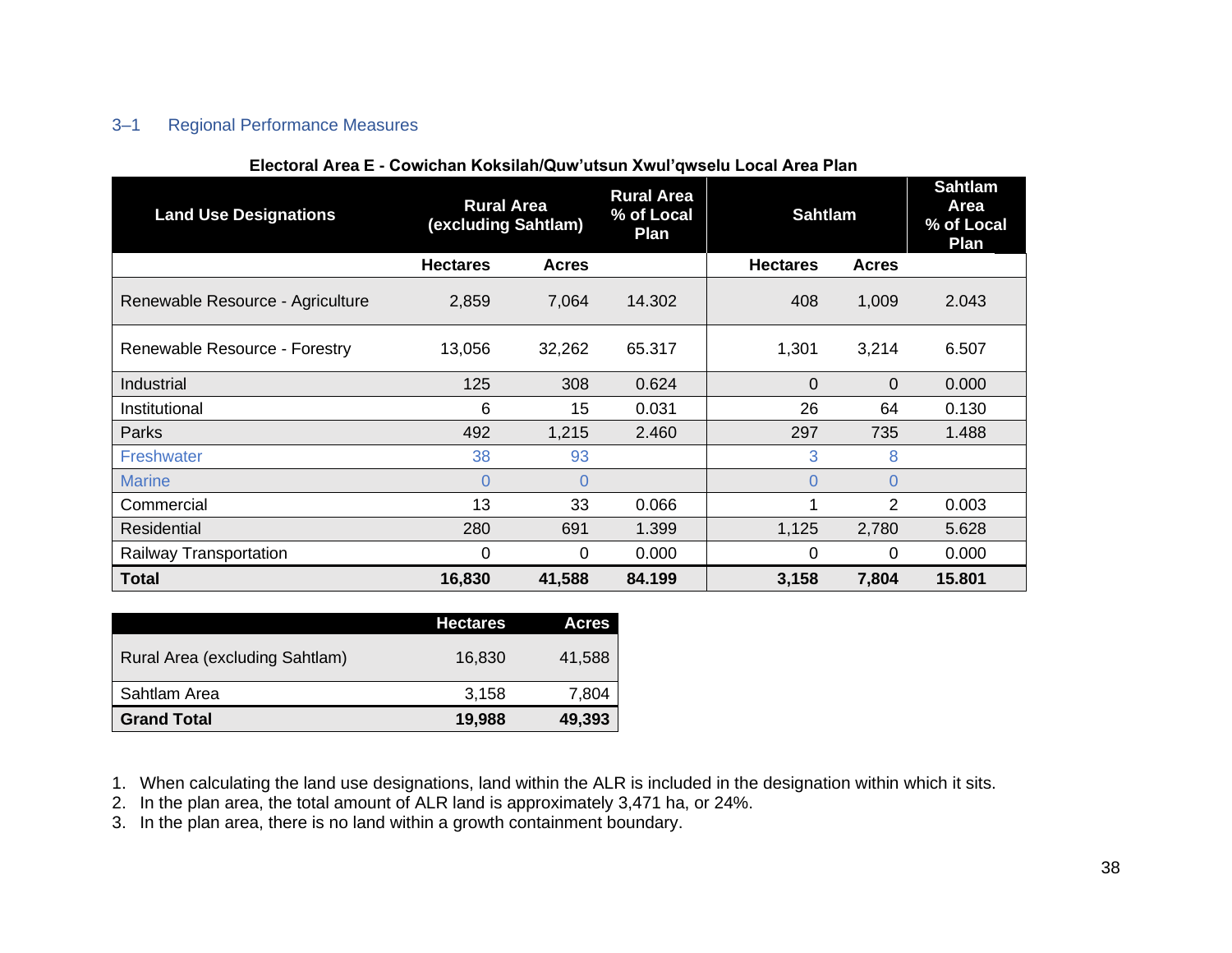- 4. In calculating the total plan areas and percentages, marine and freshwater were not included.
- 5. The Sahtlam Neighbourhood Plan sits in local plans E and F. The Sahtlam area accounts for 15.801% of land in local plan E.